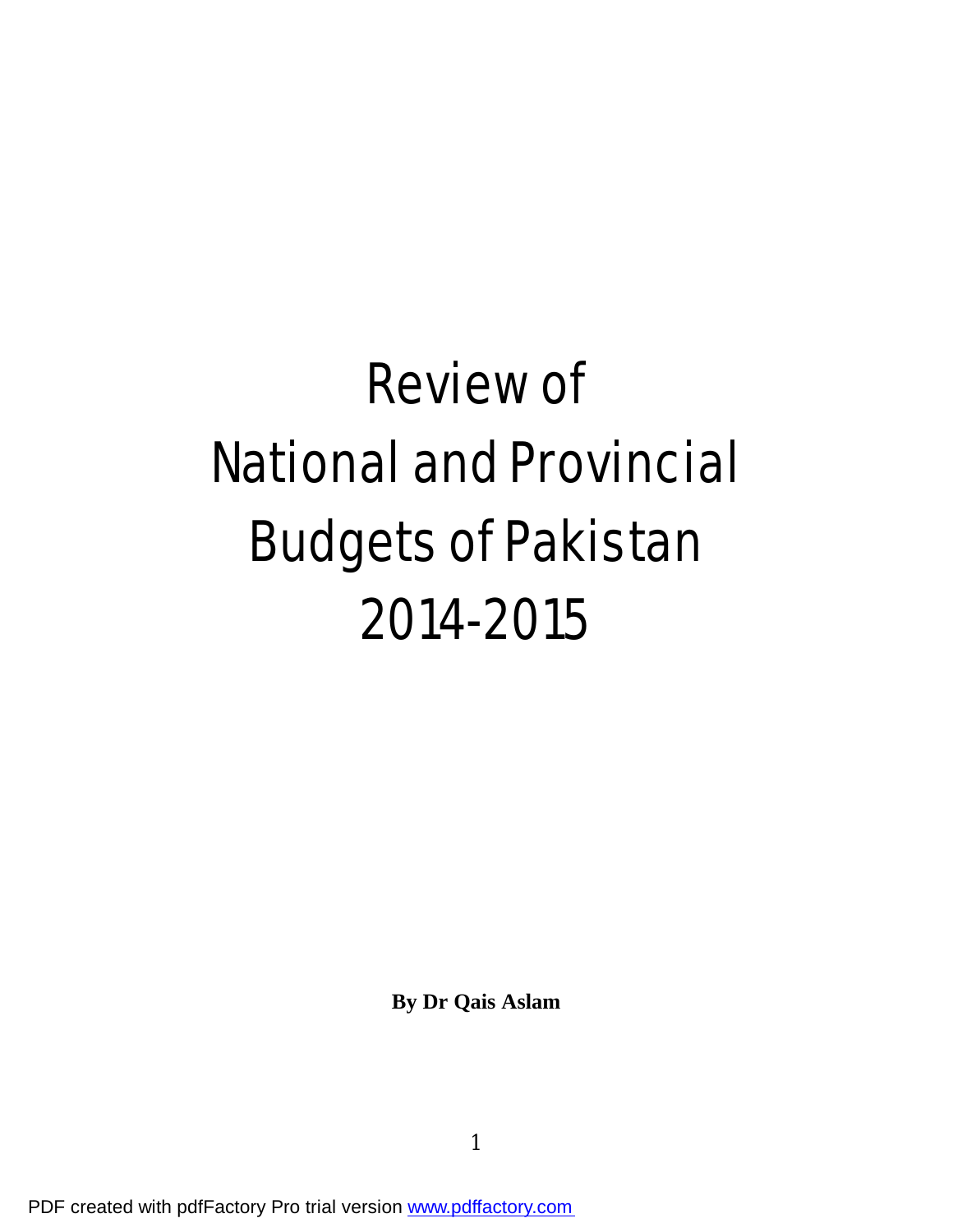**The document is and outcome of a project "Adoption and Implementation of HBW's Policy and Law in Punjab and Sindh" by UN Women**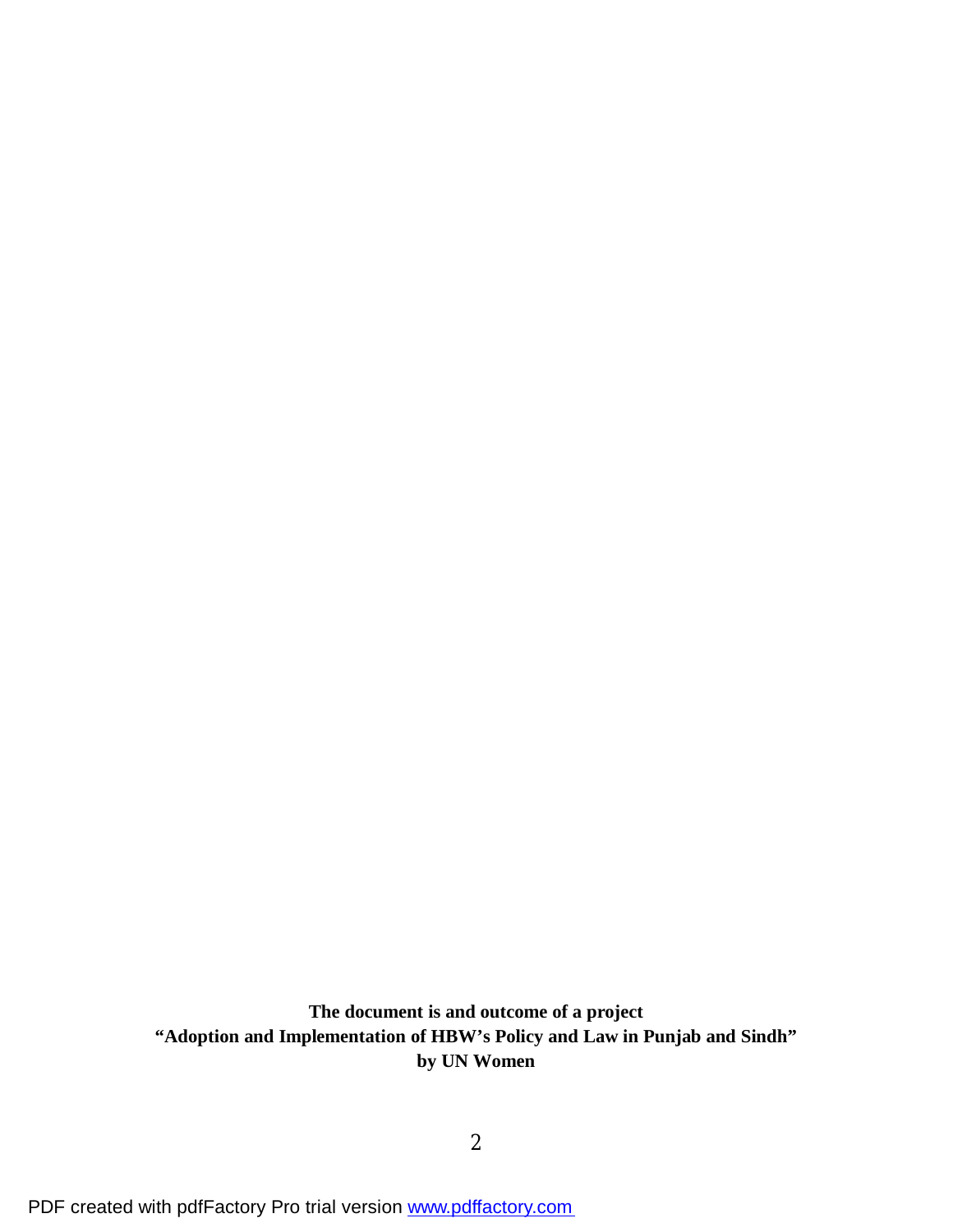# **Contents**

| Sindh Budget and the Allocations for the Informal Sector in 2014-201535 |  |
|-------------------------------------------------------------------------|--|
|                                                                         |  |
|                                                                         |  |
|                                                                         |  |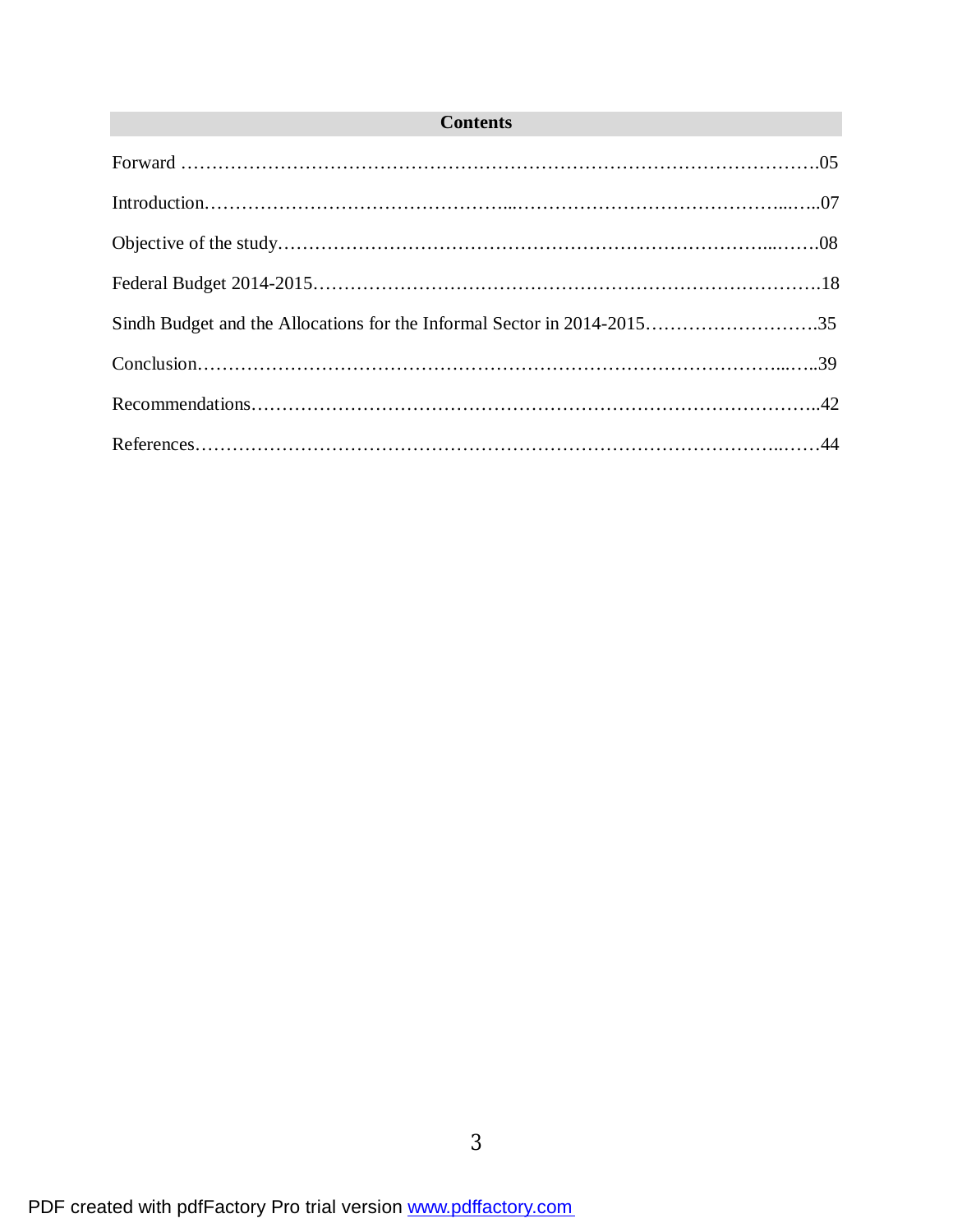PDF created with pdfFactory Pro trial version [www.pdffactory.com](http://www.pdffactory.com)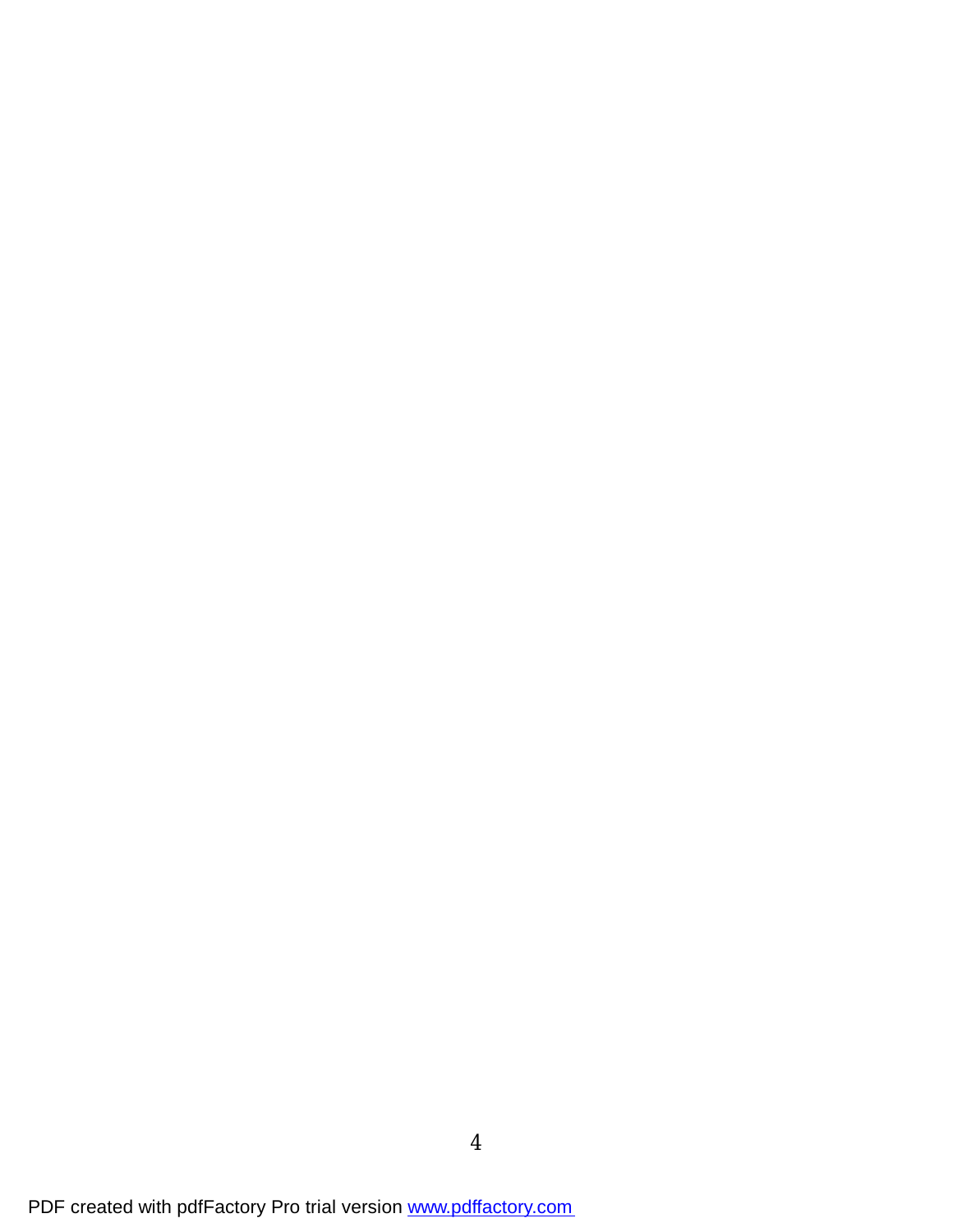#### **Forward**

HomeNet Pakistan is a network, comprising of membership-based organizations representing the majority of homebased workers across Pakistan. HomeNet Pakistan envisions a society in which home-based workers are ensured visibility, recognition, legal and social protection, and a decent standard of living.

HomeNet Pakistan strives to empower homebased workers across country to realize their legal economic, political, and social rights by strengthening their respective organizations, adopting fair trade practices, resulting in the improvement of their working and living conditions, thus ensuring that home-based workers have security of income and participation in governance related to their concerns.

An estimated 50 million people out of 151 million are currently living below the poverty line in Pakistan and this level is rising sharply. The capacity of the poor to improve their living conditions is constrained by their powerlessness within political and social systems and is linked to inappropriate government policies, no access to information and resources, poor quality of social services, and gender inequality.

It is also increasingly evident that women and girls in poor households bear a disproportionately high share of the burden of poverty. Their greater deprivation is due to a host of factors, including restricted mobility, lack of education and training, lower access to or ownership of resources and assets, and limited access to credit and social services. As a result, Pakistani women have limited participation in decision-making in all spheres of life – from family to state.

This is, however, a vicious circle which persists because women have no say in decisions affecting their economic and social status in the society. Pakistan has a very large informal sector in which 20% growth was recorded in 2007. According to a conservative estimate in 2007, out of \$160 billion size of country's economy, \$32 billion plus is in the informal sector.

HomeNet Pakistan as involved in the policy advocacy for the women in the informal sector has been monitoring the federal and provincial budgets over the period of 6 years with a view to have a critical analysis of the budget allocation for women in the informal sector with a gender lens highlighting the issues of women in home base economy . Based on the findings HomeNet Pakistan intends to develop policy level recommendations for the allocation of resources for the informal sector and specifically for the home based workers. The objective of the study is a critical gender analysis on the budgetary allocations and expenditures in the Federal and Provincial budgets 2014-2015 on a) General Public Services; b) Health, c) Education affairs and services; d) Social Protection and EOBI and e) Public Sector Development Program (PSDP) with special perspective of development of Informal Sector, Gender Issues and Home Based Workers.

A critical analysis of the Federal and Provincial budget 2014-2015 by Dr Qais Aslam ; informs that in federal budget there is no mention of allocations for development of Informal Sector,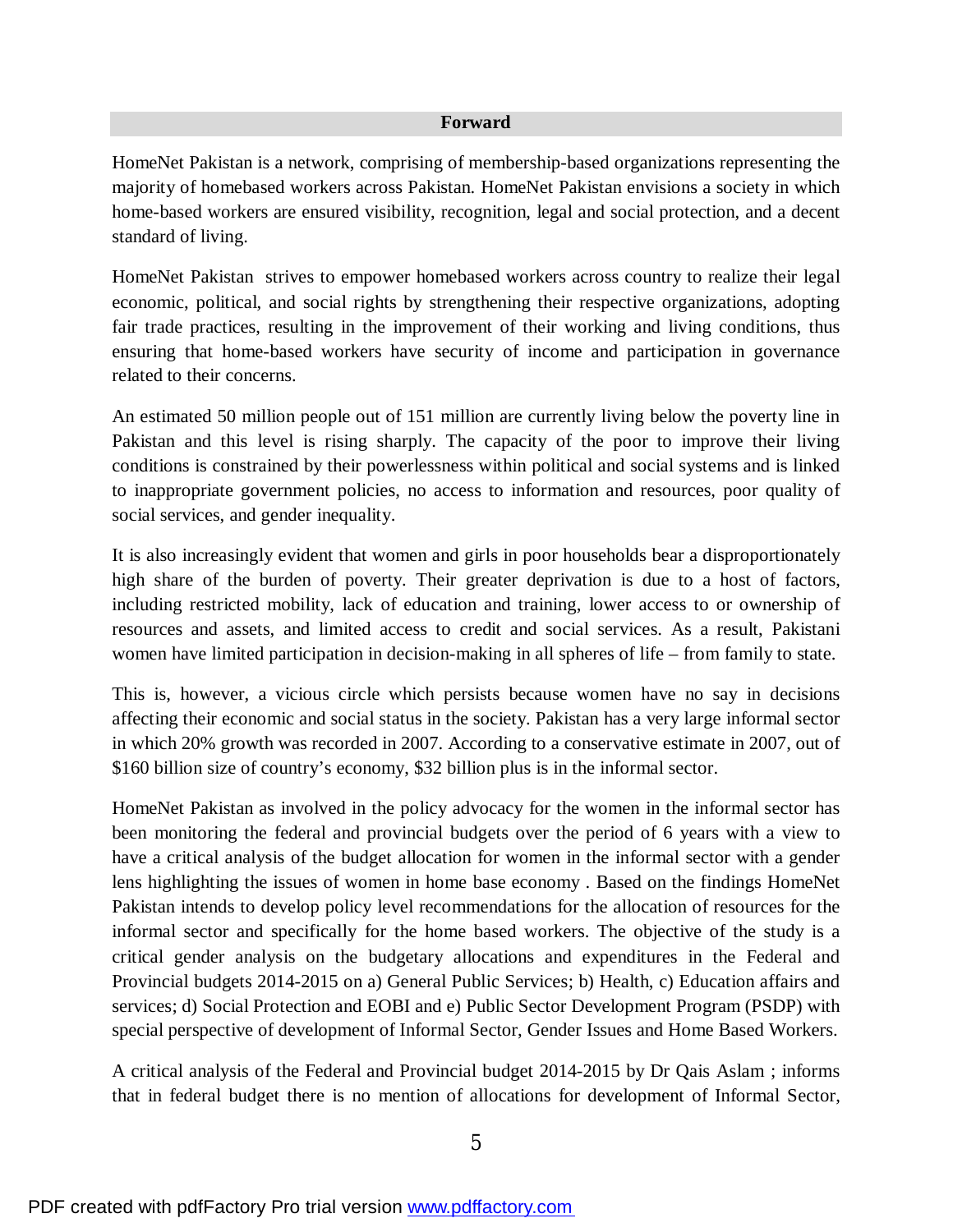Gender Issues and Home Based Workers in General Public Services. There is no mention of allocations for development of Informal Sector, Gender Issues and Home Based Workers in Economic Affairs, Environmental protection or Allocations for Housing and Community Amenities. There is no evidence of allocations for development of Informal Sector, Gender Issues and Home Based Workers in Health Services Allocations. Despite many initiatives for poor and vulnerable of the country at provincial level, there seems less consideration in the allocation of budget for the needs of the marginalized sectors and home based workers of informal sector are the ones amongst them.

HomeNet Pakistan

2014-2015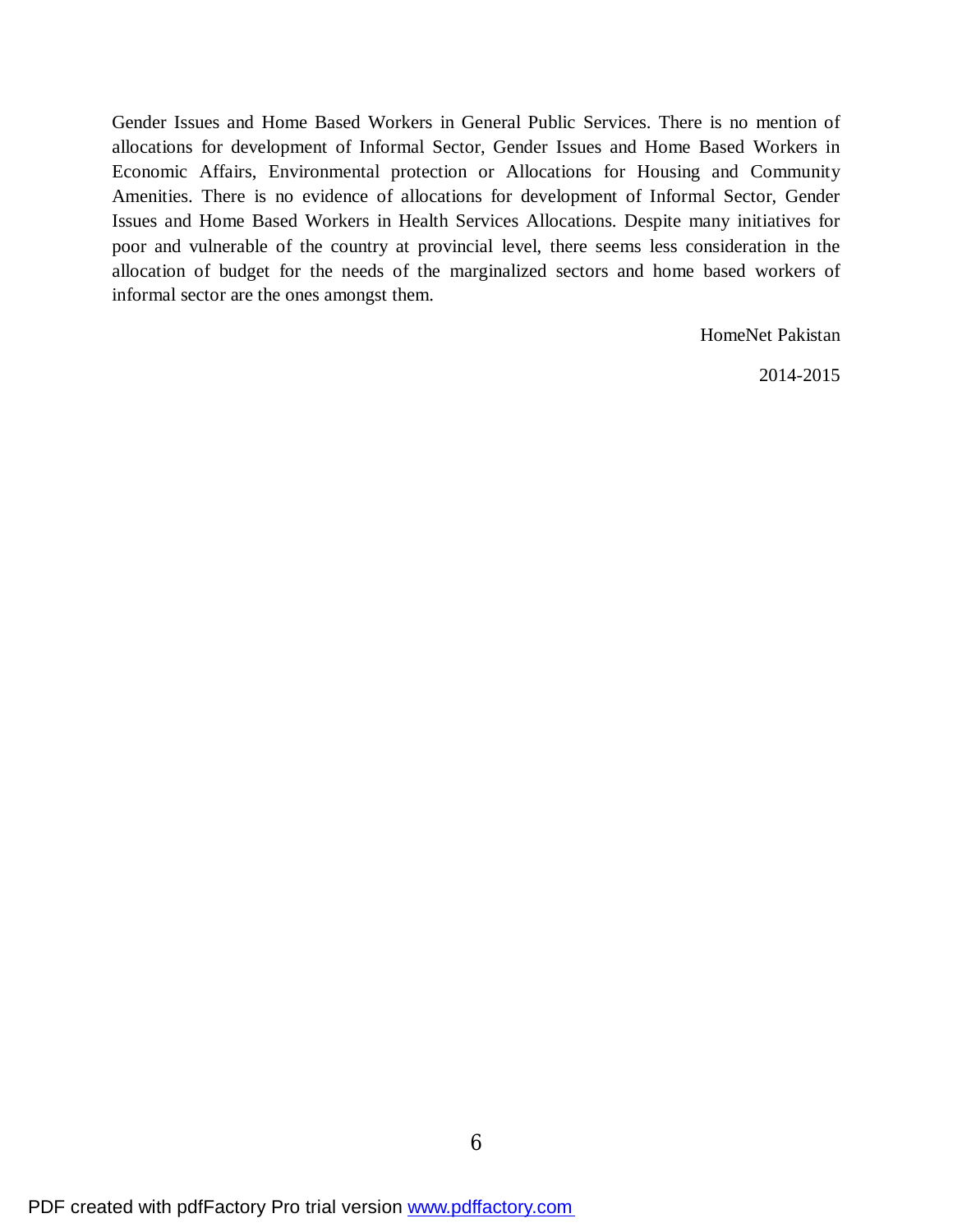#### **Introduction**

As the development of Human Rights, Gender Issues as well as Labor issues in both the formal and informal sector have become the main focus of modern economic, social and political literature, it has become increasingly significant for governments to shift their paradigm from traditional ways of spending their budgetary allocations (tax payers money) towards the uplift of their people – the poor, the marginalized, the women and especially all those who are not part of the main stream labor force or the Home based workers in the informal sector.

It is of significantly importance that the standard of living of people who contribute to the GDP growth of an economy, and contribute to the national tax base through indirect taxes (which are more than 75% in Pakistan) but are not registered as labor force because modern system of 'outsourcing' of work to informal sector (in order to bypass the labor laws and minimum wage structures by the Industry) should be enhanced through direct measures both of policy as well as of budgetary allocations for women and home based workers in Pakistan.

This study is being conducted in collaboration with UN Women; and Home Net Pakistan. It is a Review of the National and Provincial Budgets of Pakistan for the year 2014-2015 to look into the budgetary allocations and expenditures of the Federal as well as the budgets of the Punjab and Sindh Governments in 2014-2015 as previously done in 2013-2014 for the below mentioned purpose.

#### **Purpose of the Study**

 $\overline{\phantom{a}}$ 

The study will be based on critical gender analysis on the budgetary allocations and expenditures in the national and provincial Budgets for the year 2014-2015 with a specific perspective of Informal sector<sup>1</sup>, Gender issues and Home Based Workers<sup>2</sup>.

A specific focus on the recommendations from the Budget Review of 2013-2014 needs to be made in order to highlight the allocations from Budgets for the women in the informal sector in the budgets.

<sup>&</sup>lt;sup>1</sup>Informal sector as, absorbs all those that cannot find job elsewhere; lacks proper premises; infrastructure; capital, skills etc.; and experiences low productivity, low price segment in the market, substandard working conditions and low earnings. Further he goes on to state, it can be a source of innovation, creativity, capital saving and production etc. (Jafery, 1997)

<sup>&</sup>lt;sup>2</sup> According to ILO, "In Pakistan, out of the total working population, 80 per cent has been engaged in the informal sector of economy and out of those, 50 per cent are women. Among the working women in the informal sector, around 80 per cent are home-based workers, which make a huge proportion of economy of Pakistan. These Homebased women workers (HBWWs) usually belong to the poor, lower or lower middle income background and form various age groups and possess very little or no education at all have any social protection". (ILO Country Office in Pakistan-SUNGI, 2010)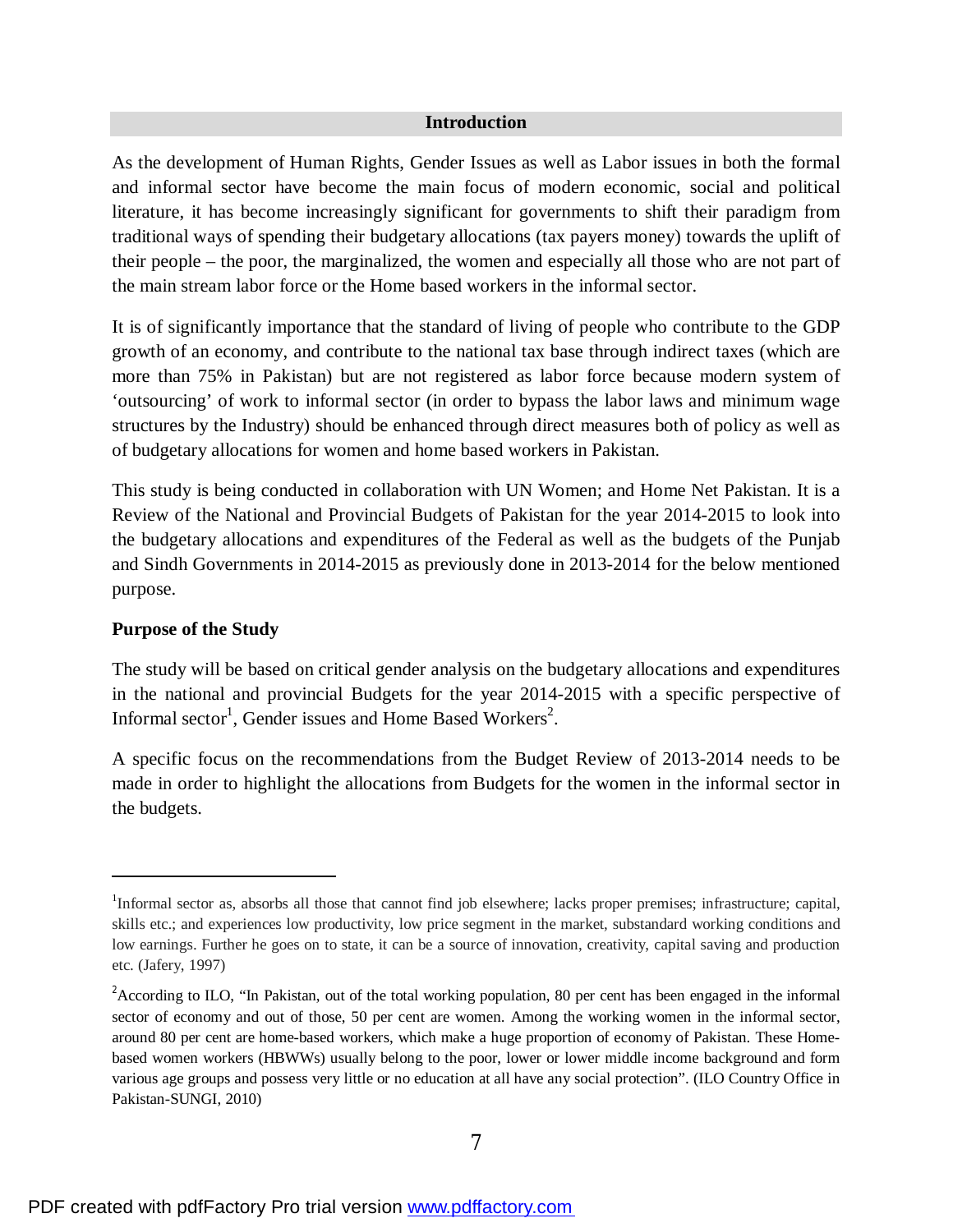## **Objective of the study**

Objective of the study are a critical gender analysis on the budgetary allocations and expenditures in the National and Provincial budgets 2014-2015 on a) General Public Services; b) Health, c) Education Affairs And Services; d) Social Protection and EOBI and e) Public Sector Development Program (PSDP); f) Vocational and Training Programs with special perspective of development of Informal Sector, Gender Issues and Home Based Workers i.e.

- 1) An analysis of Public Sector budgetary allocations and expenditures 2014-2015 (Federal and Provincial) for development of Informal Sector, Gender Issues and Home Based Workers in General Public Services
- 2) An analysis of Public Sector budgetary allocations and expenditures 2014-2015 (Federal and Provincial) for development of Informal Sector, Gender Issues and Home Based Workers in Health.
- 3) An analysis of Public Sector budgetary allocations and expenditures 2014-2015 (Federal and Provincial) for development of Informal Sector, Gender Issues and Home Based Workers in Education Affairs And Services
- 4) An analysis of Public Sector budgetary allocations and expenditures 2014-2015 (Federal and Provincial) for development of Informal Sector, Gender Issues and Home Based Workers Issues in Social Protection
- 5) An analysis of Public Sector budgetary allocations and expenditures 2014-2015 (Federal and Provincial) for development of Informal Sector, Gender Issues and Home Based Workers in Public Sector Development Program (PSDP)

## **Hypothesis**

**H1** Public Sector budgetary allocations and expenditures 2014-2015 (Federal and Provincial) for development of Informal Sector, Gender Issues and Home Based Workers in General Public Services are insignificant and insufficient

**H2** Public Sector budgetary allocations and expenditures 2014-2015 (Federal and Provincial) for development of Informal Sector, Gender Issues and Home Based Workers in Health, are insignificant and insufficient

**H3** Public Sector budgetary allocations and expenditures 2014-2015 (Federal and Provincial) for development of Informal Sector, Gender Issues and Home Based Workers in Education affairs and services are insignificant and insufficient

**H4** Public Sector budgetary allocations and expenditures 2014-2015 (Federal and Provincial) for development of Informal Sector, Gender Issues and Home Based Workers Issues in Social Protection are insignificant and insufficient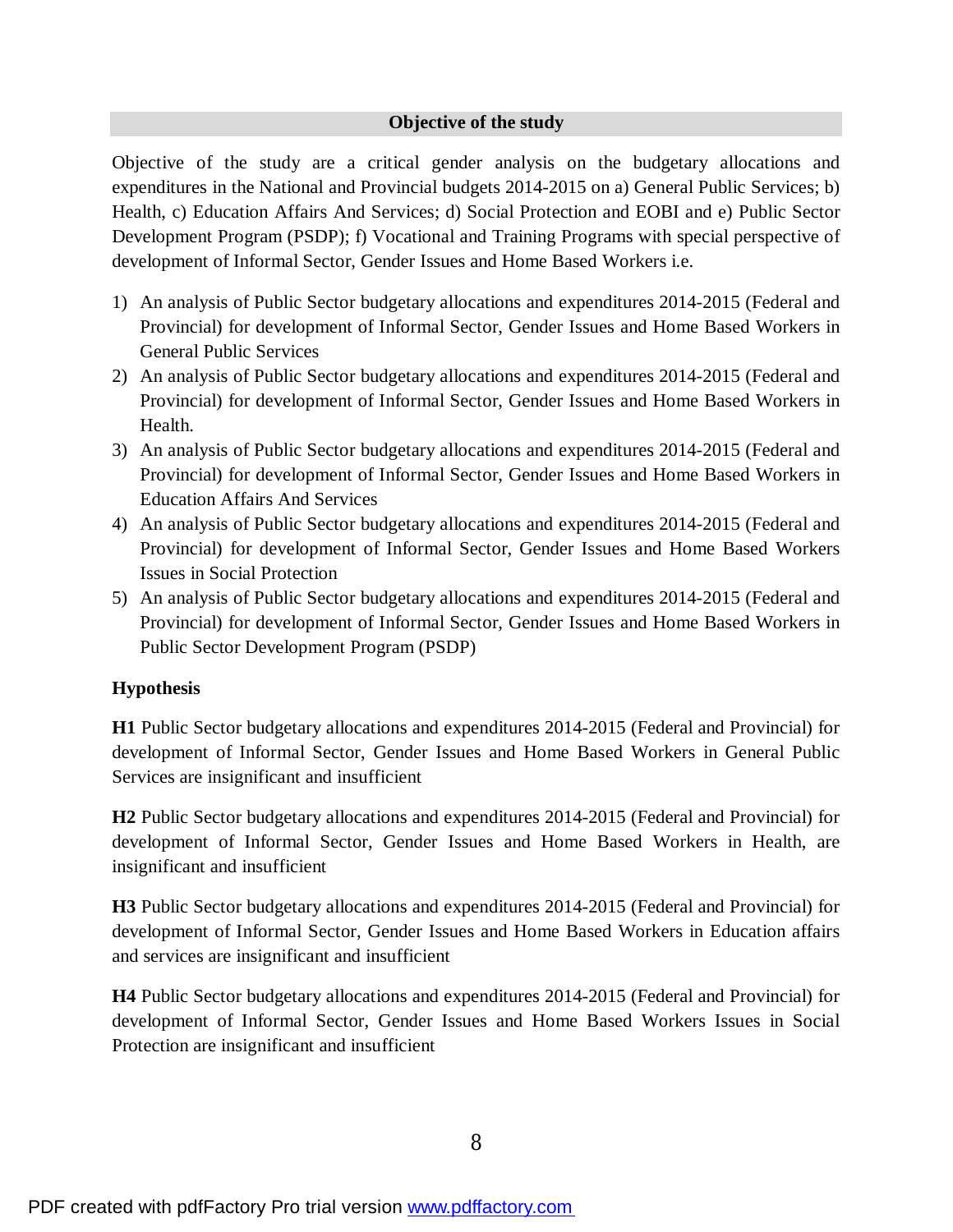**H5** Public Sector budgetary allocations and expenditures 2014-2015 (Federal and Provincial) for development of Informal Sector, Gender Issues and Home Based Workers in Public Sector Development Program (PSDP) are insignificant and insufficient

**Note:** All the above hypothesis have a null hypotheses; i.e. that the H0 Public Sector budgetary allocations and expenditures 2014-2015 (Federal and Provincial) for development of Informal Sector, Gender Issues and Home Based Workers in General Public Services, Health, Education affairs and services, Social Protection & EOBI, Public Sector Development Program (PSDP) and Public Sector are significant and sufficient.

## **Model of the study**

$$
y = f(x1; x2; x3 \dots a, b, c, \dots n)
$$

## where  $a, b, c, ...$  n are constants  $0$  (or limitations in the study)

## and where y is the dipendent variable and

## $x1; x2; x3$  etc are independent variables

**Y =** Informal Sector, Gender (women) and Home Based Workers

**X1 =** Public Sector budgetary allocations and expenditures 2014-2015 (Federal and Provincial) for General Public Services

**X2 =** Public Sector budgetary allocations and expenditures 2014-2015 (Federal and Provincial) for Health,

**X3 =** Public Sector budgetary allocations and expenditures 2014-2015 (Federal and Provincial) for Education affairs and services,

**X4 =** Public Sector budgetary allocations and expenditures 2014-2015 (Federal and Provincial) for Social Protection & EOBI,

**X5 =** Public Sector budgetary allocations and expenditures 2014-2015 (Federal and Provincial) for Public Sector Development Program (PSDP)

**X6 =** Public Sector budgetary allocations and expenditures 2014-2015 (Federal and Provincial) for Public Sector Vocational and Training Programs

## **Methodology of the Study**

1) The Review of the Budget 2014-2015 will be undertaken through detailed desk review of National and Provincial Budgets, Labor and Economic Surveys; Medium and Short Term Development Framework.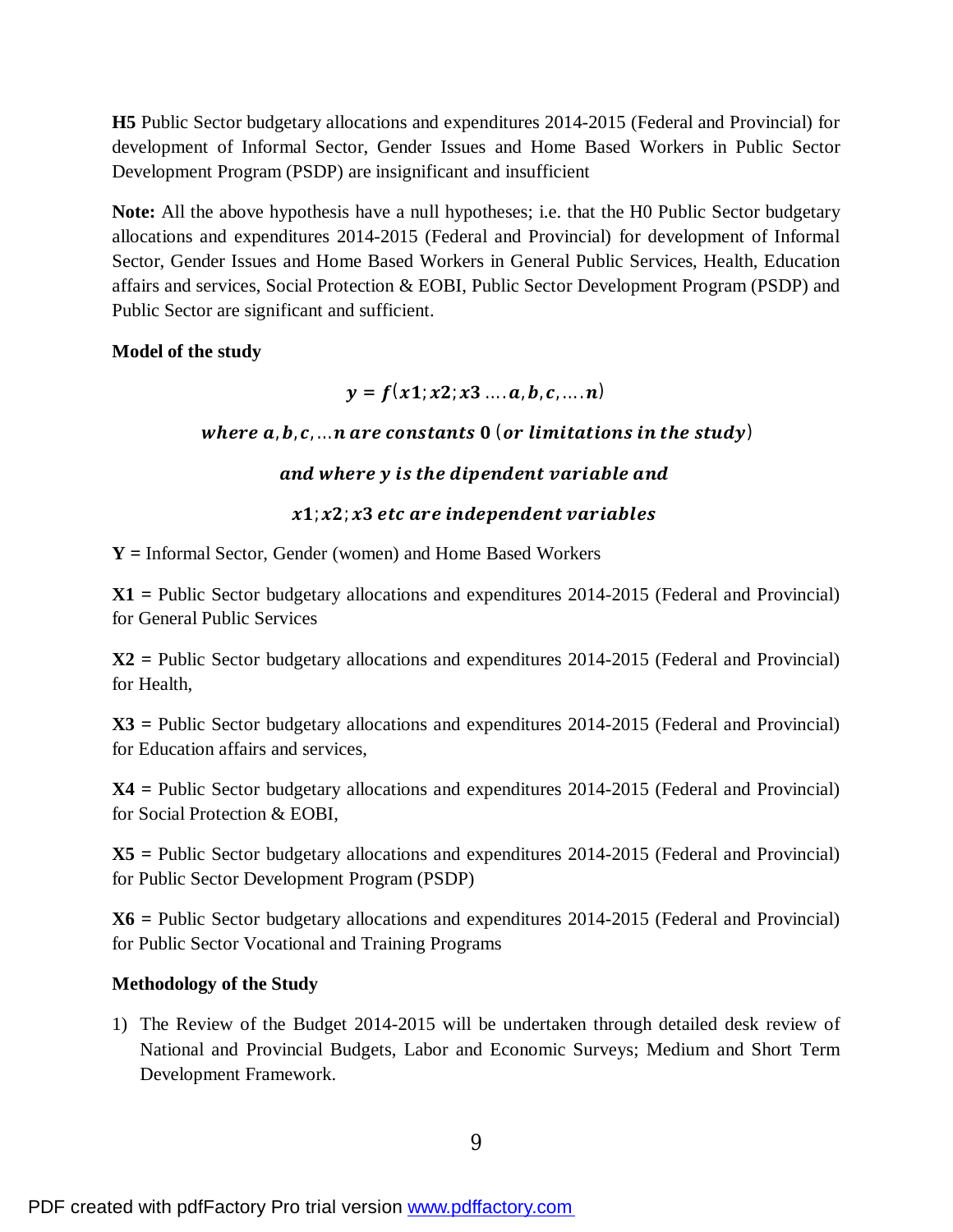- 2) Focus Group Discussions with women Workers on the current situation; their economic wellbeing and livelihood, budget making process and inclusion of vulnerable groups.
- 3) Key informant interviews with key departments shall also be undertaken.

#### **Limitation of the study**

It is a 2 Months study with time restrains, and many other public policy; social and legal aspects of issues on Informal Sector, Gender (women) and Home Based Workers will not be discussed although they might have serious impact on the lives and lively hood of women and men, especially the home based workers and the informal sector in Pakistan.

#### **Overview of the Economy of Pakistan**

According to the Economic Survey of Pakistan 2012-2013, "The economy of Pakistan during the last five years grew on average at the rate of 2.9 percent per annum. Real GDP growth for 2012- 13 has been estimated at 3.6 percent. Commodity Producing Sector comprises of agriculture and industry accounts for 42.3 percent of GDP during the outgoing fiscal year. Agriculture Sector accounts 21.4 percent of GDP. Livestock share in agriculture is 55.4 percent. The important crops account for 25.24 percent of agricultural value added and registered a growth of 2.3 percent. Cotton Ginning has a 2.91 percent share in overall agriculture sector. Industrial sector contains 20.9 percent of GDP having sub sectors: manufacturing, construction, mining & quarrying and electricity and gas distribution. Manufacturing Sector has 13.2 percent share in GDP. Small scale manufacturing growth rate is estimated at 8.2 percent. Services Sector has 57.7 percent share in GDP and has emerged as the main driver of economic growth. The Services sector has registered a growth rate of 3.7 percent in 2012-13. The per capita income in Rupee term has increased to Rs131,543 per annum" (Ministry of Finance, Government of Pakistan, 2013) or almost Rs. 11Thousand per month, which is Rs. 365 per day.

According to the Economic Survey of Pakistan 2013-2014; The Pakistan "GDP growth accelerated to 4.14 percent in 2014-2015, against the growth of 3.7 percent recorded in the same period last year"<sup>3</sup>. It further states that "the agriculture sector grew at the rate of 2.12 percent against the growth of 2.88 percent in the last year. The industrial sector expanded by 5.84 percent against the growth of 1.37 percent in last year, while large scale manufacturing posted a growth of 5.31 percent against the growth of 4.08 percent last year. The services sector grew at 4.29 percent as compared to 4.85 percent in last year". The per capita income in 2013-2014 was US \$ 1386.2 or Rs. 138,620<sup>4</sup> per annum, which is Rs. 11551.7 per month or Rs. 385.0 per day with a Consumer Price Index (CPI) / inflation growing at 7% per annum. (Ministry of Finance, Government of Pakistan, 2013-2014)

**.** 

<sup>&</sup>lt;sup>3</sup>Recently as reported in the press reports suggest that the IMF has placed the growth rate of Pakistan at 3.1% rather than 4.1%.

 $4\omega$  exchange rate of Rs. 100 to 1 US \$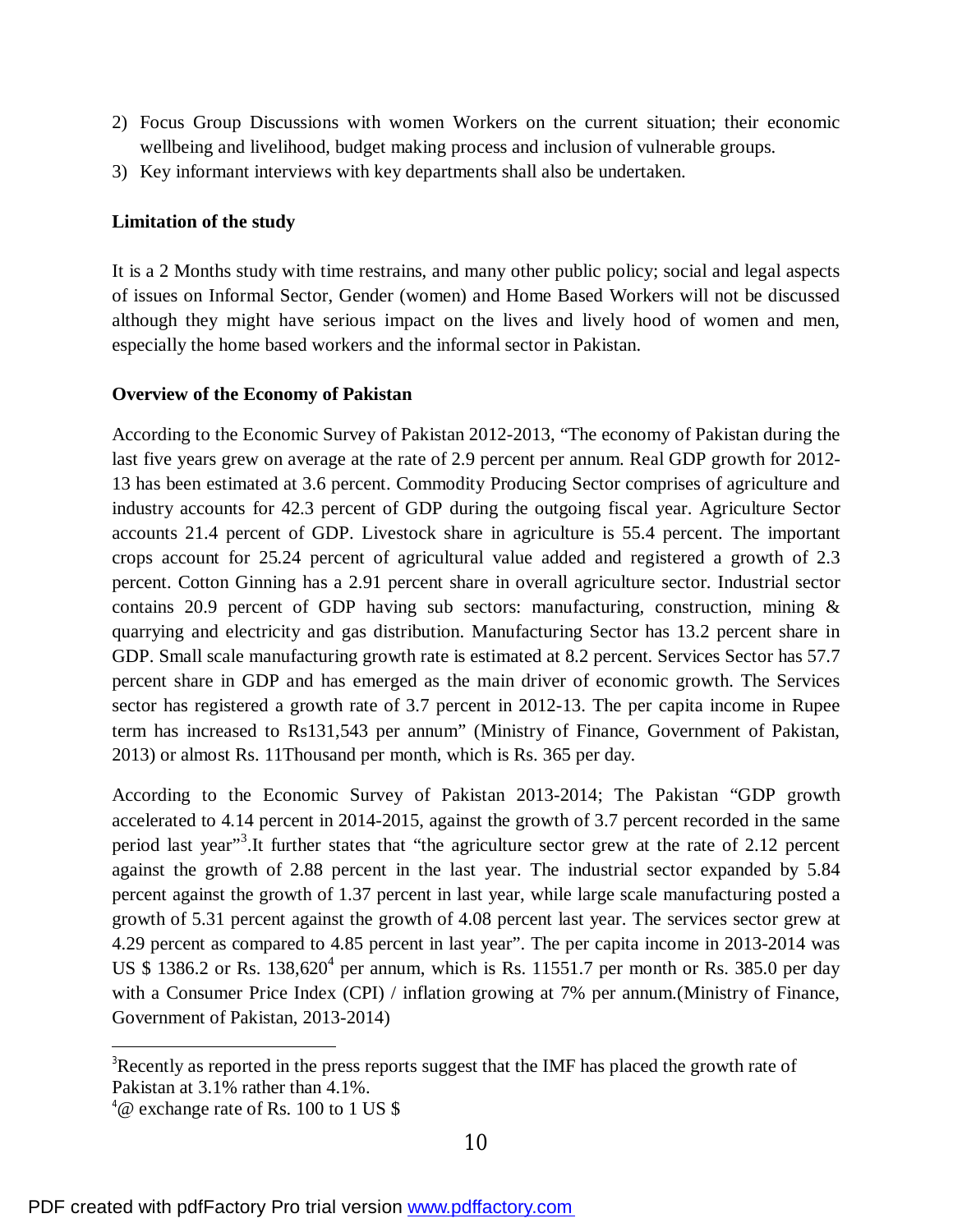|           | Pakistan's               | <b>Urban</b> | <b>Rural</b> |
|-----------|--------------------------|--------------|--------------|
|           | <b>Population (Mill)</b> | (Mill)       | (Mill)       |
| 2008-2009 | 169.9                    | 60.87        | 109.07       |
| 2009-2010 | 173.5                    | 63.05        | 110.46       |
| 2010-2011 | 177.1                    | 65.2         | 111.82       |
| 2011-2012 | 180.7                    | 67.55        | 113.16       |
| 2012-2013 | 184.4                    | 69.87        | 114.48       |
| 2013-2014 | 188.2                    | 72.50        | 115.52       |

**Population of Pakistan, Formal & Informal labor Force Table 1Pakistan's Population in Million people** 

**Fig 1 Population of Pakistan 2008-2014**



**Source:** Pakistan Economic Survey 2012-2013& 2014-2015, Economic & Social Indicators

Pakistan Population has reached 188.2 million and 56 % of this population is youth as per Economic Survey of Pakistan 2013-2014

**Source:** Pakistan Economic Survey 2012-2013& 2014-2015, Economic & Social Indicators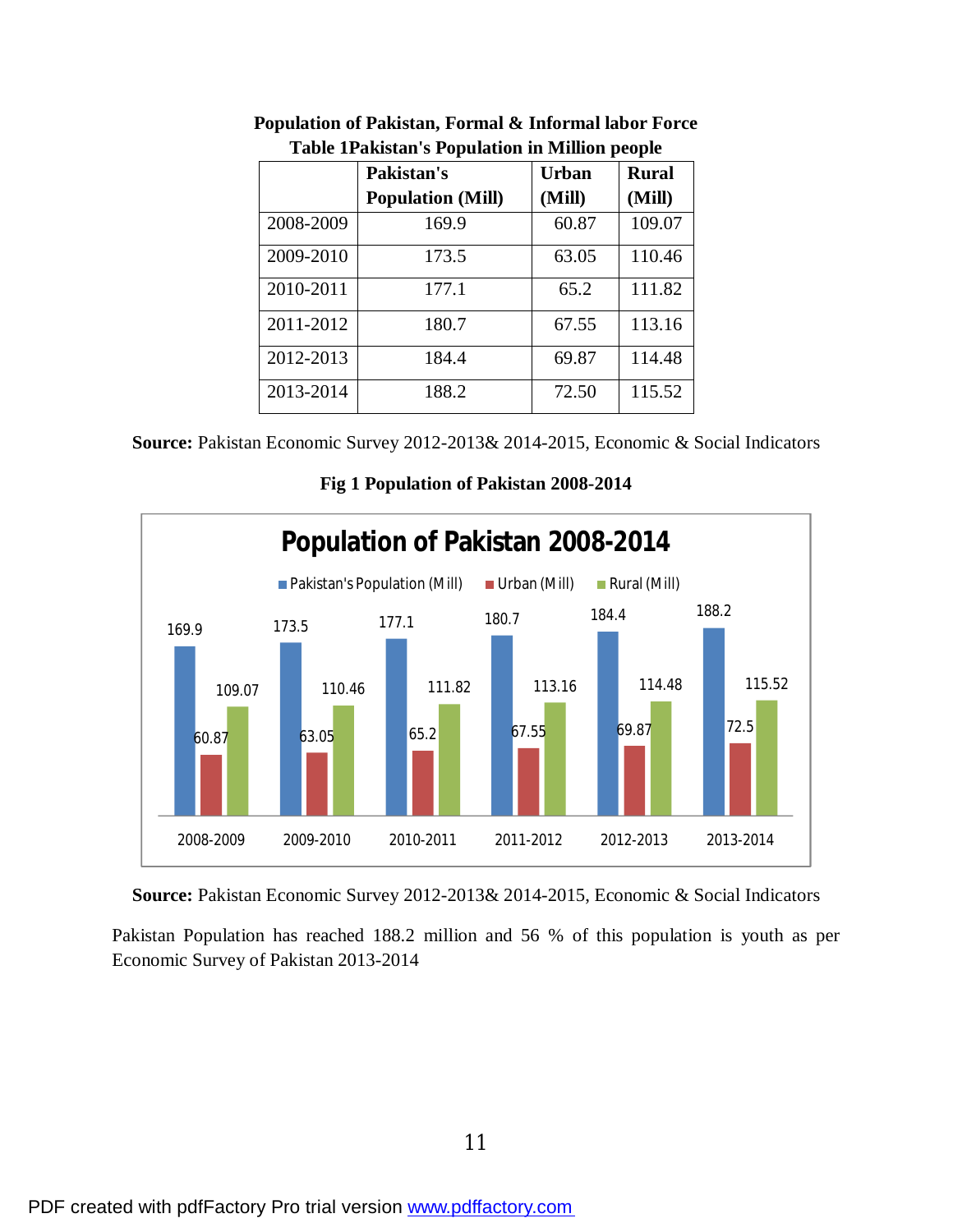| Population by age group 2012-2013             | <b>Males</b> | <b>Females</b> | <b>Total</b> |
|-----------------------------------------------|--------------|----------------|--------------|
| In Percentage                                 |              |                |              |
| 0-14 years (Children)                         | 21.37        | 19.49          | 40.86        |
| 15-64 Years (Labor Participation) Age Group   | 27.07        | 26.98          | 54.05        |
| 60 Years & Above (Retirement Age)             | 2.91         | 2.18           | 5.09         |
| <b>Total Population - Males &amp; Females</b> | 51.35        | 48.65          | 100          |

#### **Table 2 Population by age group 2012-2013 in Percentage**

**Source:** Economic Survey of Pakistan 2013-2014 Table 12.2



**Fig 2 Population by Age Group 2012-2013 in Percentage** 

**Source:** Economic Survey of Pakistan 2013-2014

Table 2 and Fig 2 show that in 2012-2013 51.35 % of the population of Pakistan of 188. 2 Million People were males, and 48.65 % were females. Out of this 21.37 % of males and 19.49 % of females were children below the age of 14 years and were not part of official labor force, also 2.91% males and 2.18% of females – a total of 5.09% of the population were above the age of 60 and should have retired officially; i.e. a total of almost 46% of the population is not considered labor force, while 54% of the population – almost half of which were women (27% each) were between the age of 15 and 59 are adult labor force which comes to 101.63 million people out of which 51 million males and 50.63 million are females."According to Labor Force Surveys 2013-2014 Pakistan has 59.74 million Labor Force, out of which 56.01 are employed with unemployment of 3.73 million. Labor Force in agricultural sector decreased to 43.7 percent, while that in manufacturing sector increased to 14.1 percent. Which also shows that total unemployment has increased, so has the unemployment in rural areas to 6.2 per cent, but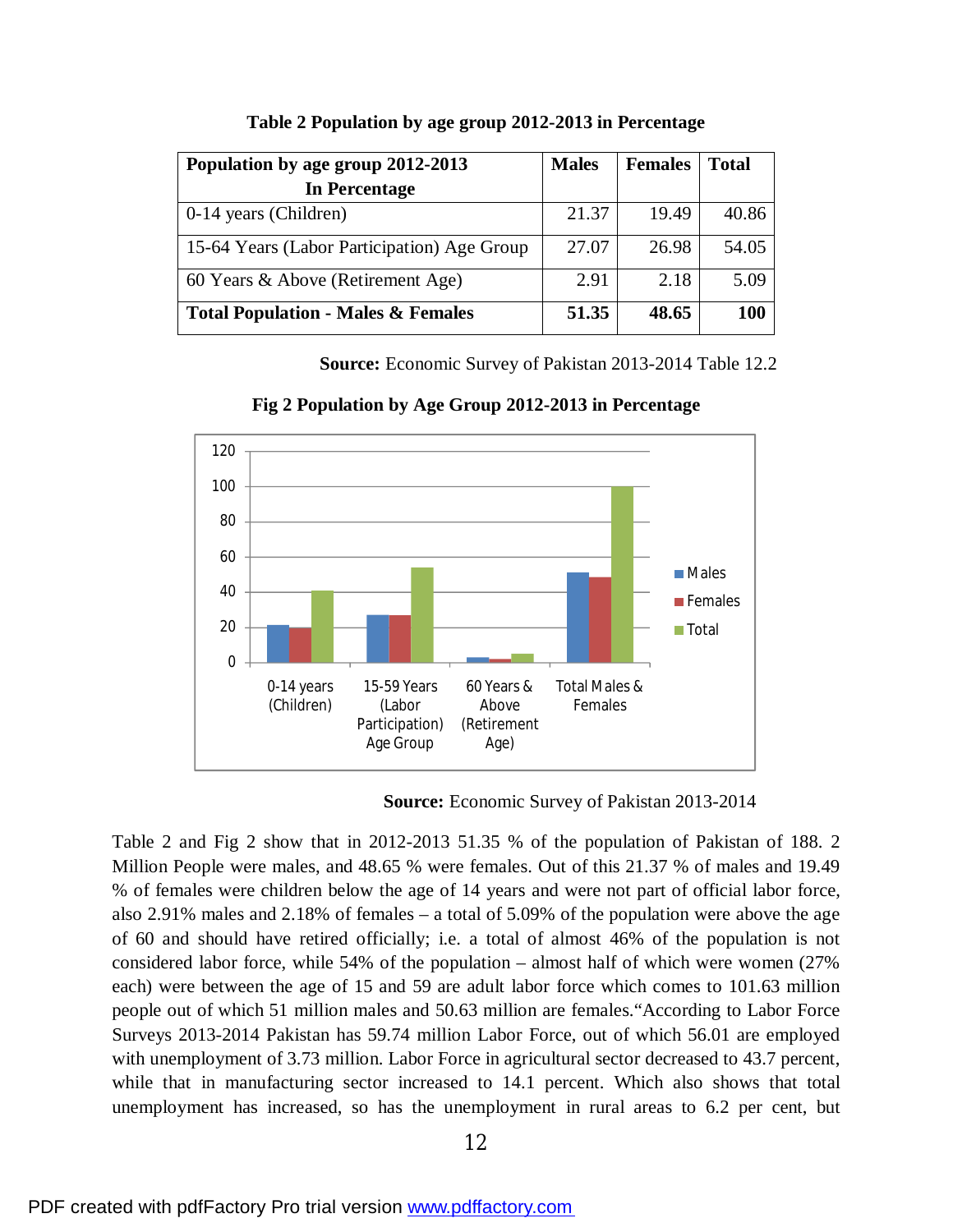unemployment in urban areas has remained stable at 8.8 percent in 2012-2013". (Ministry of Finance, Government of Pakistan, 2013-2014), this leaves about 42 million adult population not registered as labor force and can be assumed that in total (unregistered plus unemployed) there are 45.62 million<sup>5</sup> adult people as home based workers. Economic Survey 2013-2014 also states that "Informal sector generates 73.6% of the labor force as compared to the formals sectors" in Pakistan.

As per Economic Survey 2013-2014, "the Government has started a number of schemes for creating livelihood opportunities for unemployed youth in the country. The programs include Interest Free Loan Scheme, Business Loan Scheme, Youth Training Scheme, Youth Skill Development, Provision of Laptop, Scheme, Fee Re-imbursement Scheme for the students from the less develop areas".(Ministry of Finance, Government of Pakistan, 2013-2014)

## **Interviews of a Few Home Based Workers**

The researcher conducted interviews of nine home based female workers in respect to the current study and as per mandate of the study objectives. Following are the particulars of these respondents and their answers to the queries by the researcher:

| Sr.              | Name of the         | Age of the        | Type of Work of the Home      | <b>Per Day Earning</b> | Per Day            |
|------------------|---------------------|-------------------|-------------------------------|------------------------|--------------------|
| N <sub>0</sub>   | <b>Respondent</b>   | <b>Respondent</b> | <b>Based Worker</b>           | of The Home            | <b>Expenditure</b> |
|                  |                     | (in years)        |                               | <b>Based Worker</b>    | on Work            |
|                  |                     |                   |                               | (in Rupees)            | (in Rupees)        |
| 1.               | <b>Asmat Kareem</b> | 31                | Tailoring                     | 300-500                | 200                |
| 2.               | Noor Afshan         | 35                | Tailoring                     | 200                    | 100                |
| 3.               | Kishwar Bano        | 37                | Jewelry and Tailoring -       | 150-200                | $40 - 50$          |
|                  |                     |                   | Finishing Touches to ready    |                        |                    |
|                  |                     |                   | Made Garments                 |                        |                    |
| 4.               | Razia Nasar         | 46                | What Ever (Different)<br>work | 50-100                 | (NIL) Paid by      |
|                  |                     |                   | that is available that day    |                        | Middlemen          |
| $\overline{5}$ . | Munazaha            | 30                | Tailoring                     | 150-200                | 50-80              |
|                  | Ashak               |                   |                               |                        |                    |
| $\overline{6}$ . | Samina              | 48                | Tailoring                     | 85-100                 | (Nil) Paid by      |
|                  | Farooque            |                   |                               |                        | Middlemen          |
| 7.               | Zia-ul-Qamar        | 45                | Finishing Touches to Ready    | 200                    | 65                 |
|                  |                     |                   | Made Garments                 |                        |                    |
| 8.               | Koon                | 21                | Finishing Touches to Ready    | 100-150                | 50-80              |
|                  |                     |                   | <b>Made Garments</b>          |                        |                    |
| 9.               | Mariam Bibi         | 60                | Seasonal Worker               | 200-250                | 40                 |

l  $5101.63 - 59.74 + 3.73 = 45.62$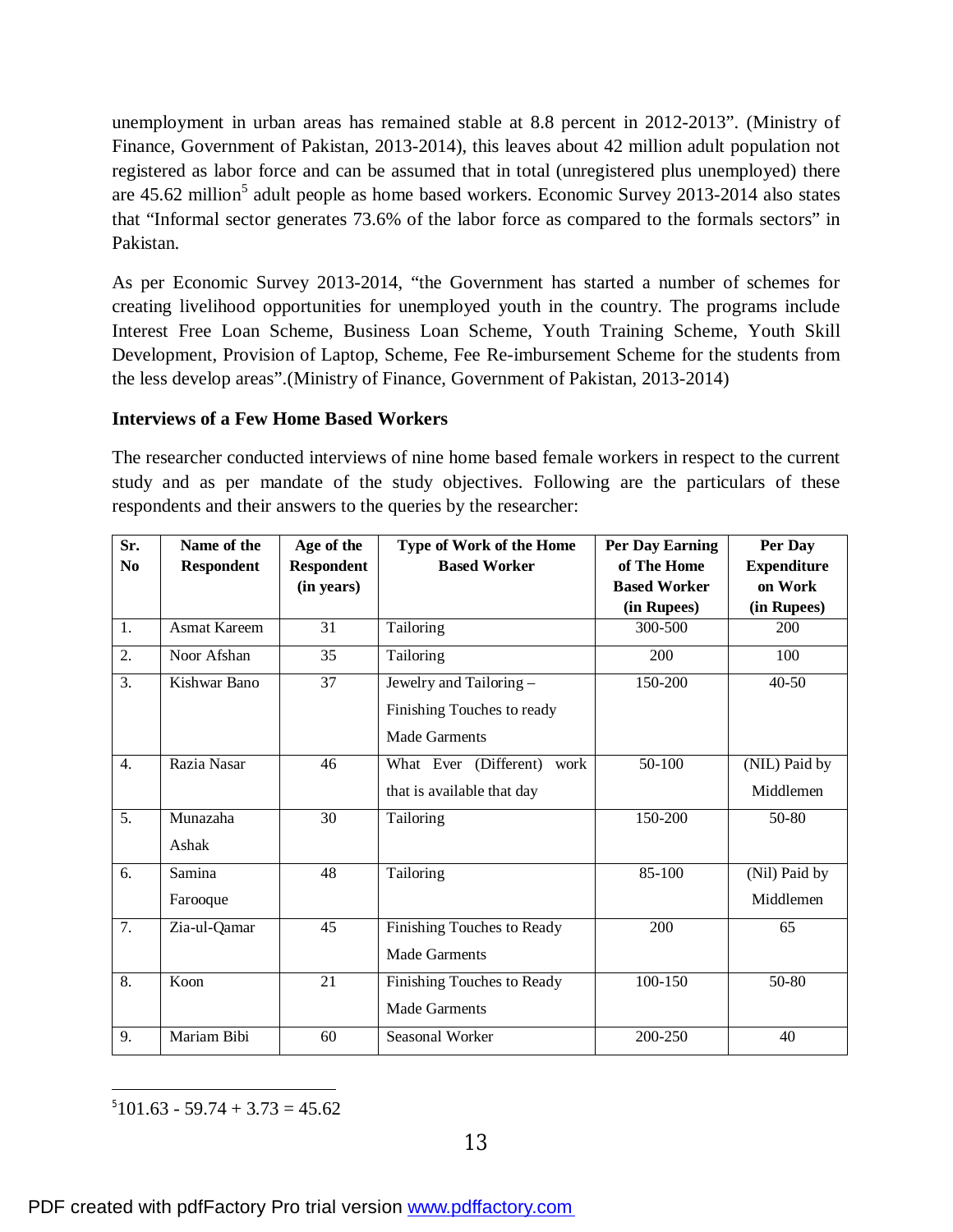**To the Question:** How are the family expenses met?

The answer by all nine respondents was that parents and other family members contribute to the monthly household expenditure;

**To the Question:** What happens to the home-based worker's income?

The answer by all the nine respondents was that it is added to the family's income;

**To the Question:** What are the problems faced by them in regards to their being home-based workers?

They collectively answered that all of them are in debt and at the beginning of each pay day they pay back their previous debts and then till the end of the month they accumulate new ones;

**To the Question:** What other problems they face in their professional capacity?

All of them answered that the biggest problem that they face was lack of electricity and frequent (almost after every hour) load management (load shedding) when power is switched off by the grid and their work suffers; also all of them answered that while power supply is interrupted and they get less and less electricity, the power tariffs and subsequently their monthly electricity bills and increasing and they do get inflated bills which tend to reduce their monthly income and household expenditure on food and life style of the poor family. They did add that they eat meat only once a month as food items and items of daily usage are getting more and more expensive by the day while their incomes and payments are either stagnant or tend to reduce as they do not have bargaining powers over the middlemen who bring them work.

**To the Question:** Did they send their children to school?

They all responded with a yes and added that their children want to government schools which lacked facilities and teachers but were cheap comparative to private schools (with relatively better educational facilities).

**To the Question:** Did they get any support from BISF (Benazir Income Support Fund)?

The collective answer was in the negative (No);

**To the Question:** Did they get any support from *Aisyana* Housing Scheme of the Government?

The collective answer was in the negative (No);

**To the Question:** Did they get any support as food subsidy from the government or had any ration cards support?

The collective answer was in a negative (No);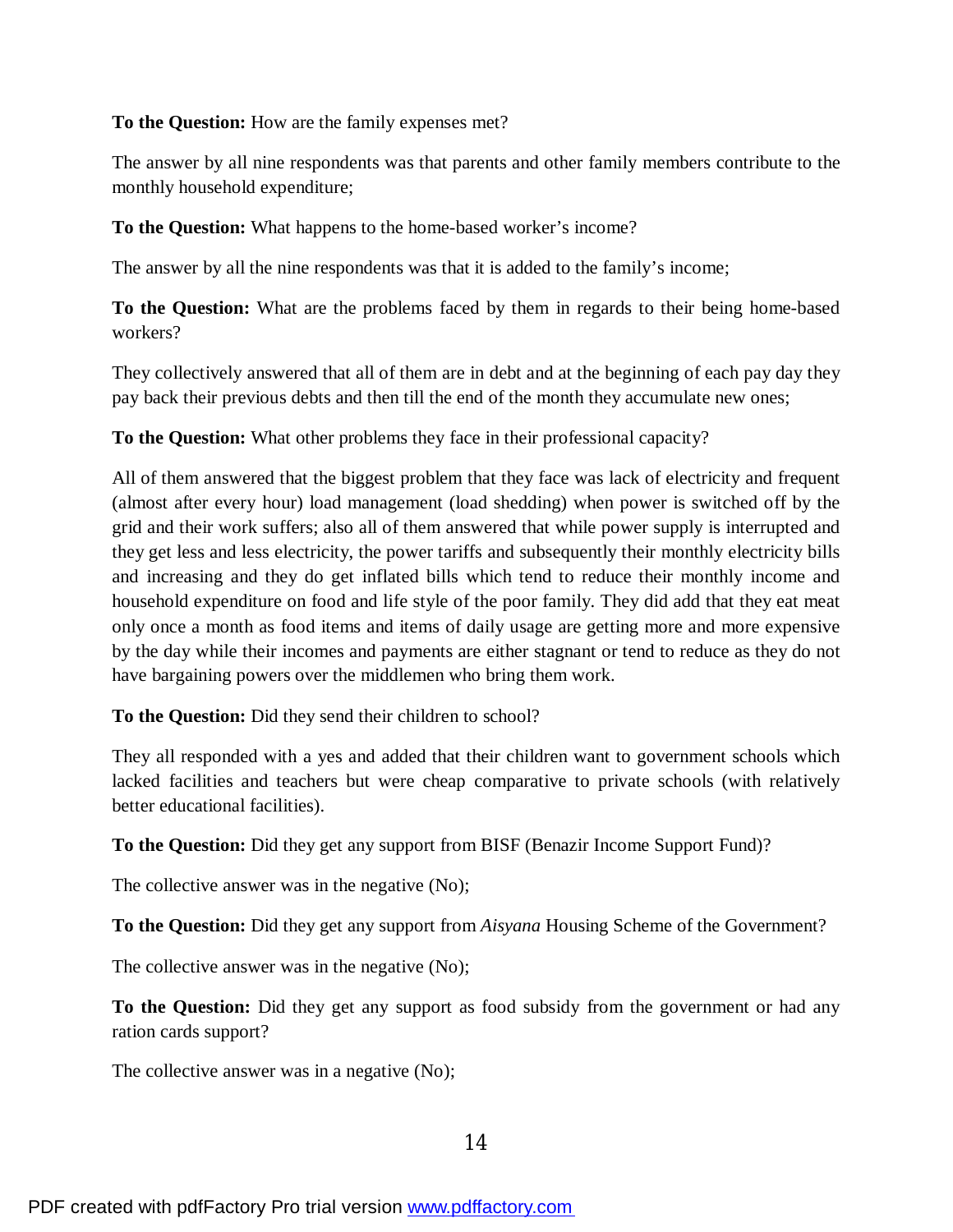**To the Question:** Did they get any subsidy or support from the Utility Stores in Pakistan?

The collective answer was in a negative;

**To the Question:** Did they get any help or support from Government hospitals or dispensaries?

The answer by the respondents was that they only got free medicines from government medical system and that also half the medicines that the doctor prescribed and never the more expensive ones, but only common cold or headache medicines etc. were available for them free of costs at the government health care system.

**To the Question:** What (if any) support or help did they get or expect from the Federal and Provincial Budgets?

The answers were that they only found increase in prices during to budgetary allocations and revenues; there were no quality public transport and to catch a Metro bus from different areas of Lahore and its suburbs, they had to pay more on different forms of public transport where fares were increasing rapidly; there was no financial help for them in the budgetary allocations that had influenced their lifestyles directly or indirectly and no other help from the government in legal or institutional terms what so ever.

**To the Question:** Any suggestions for the government, its policy makers and the budget in particular?

Respondents No. 1, 4, 5, 7 and 8 replied that the government should help bring down inflation and prices of daily usages in particular and wanted their purchasing power of their income to increase rather than decrease over time.

Respondent No. 2 wanted the electricity tariffs and load shedding to be reduced and added that the government should built more dams for water storage and electricity generation.

Respondent No. 3 stressed that there is no justice in the system and the government policy should concentrate on both economic as well as legal justice through its enforcement machinery.

Respondent No. 6 wanted that travel fares for their daily commuting should be reduced;

While Respondent No. 9 suggested that a minimum food package on subsidized rates should be given against some ration cards for the poor on the utility stores in order to cut down on the basic expenses of the working community which cannot make their two ends meet under the present circumstances.

The Researcher interviewed Director Punjab Social Welfare Department, Lahore relating to the issue at hand who was very cooperative and supportive and got the following response: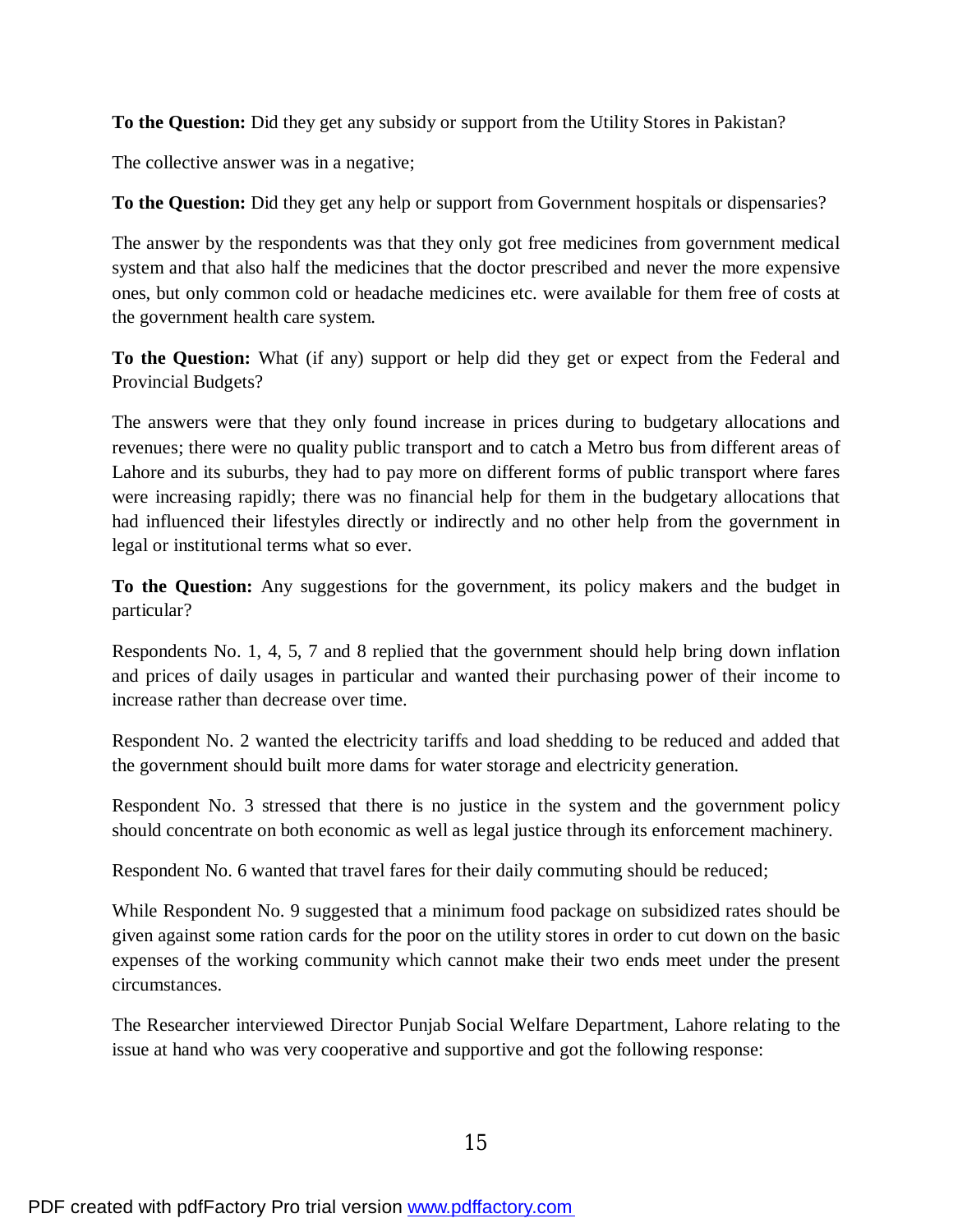According to the Director, the Social Welfare Department has a supportive Role towards the government and the society in the Province of the Punjab.

The Director responded that "No gender based responsive distinction is made in the Budgetary call letters irrespective in both the Federal as well as the Provincial Budgets therefore exact analysis cannot be made in respect to the gender sensitivity of the budget expenditure". The Director however added that 'in 2007-2008 an attempt was made to make Gender sensitivity as part of the budgetary documents but this exercise was not realized to date". The Director also stressed that "no distinction can be made in the current expenditure side, but only on the development side expenditure can be seen as more gender sensitive or labor sensitive". The Director further added that "interventions for both men and women are in place in all Punjab Departments" He added that relating to the particular issues the women Welfare Department, the labor Department as well as the Finance Department can shed better (figurative) light on the issue". Further The Director Social Welfare concluded that "his department has envisaged interventions in three *Tasils* called *Mini-Sanat Zar* which have been approved in the current fiscal year for the Punjab as supplementary initiatives for home based workers with the help of HOMENET, Pakistan and after evaluation of these initiatives the Provincial Government would then carry forward such projects in the entire province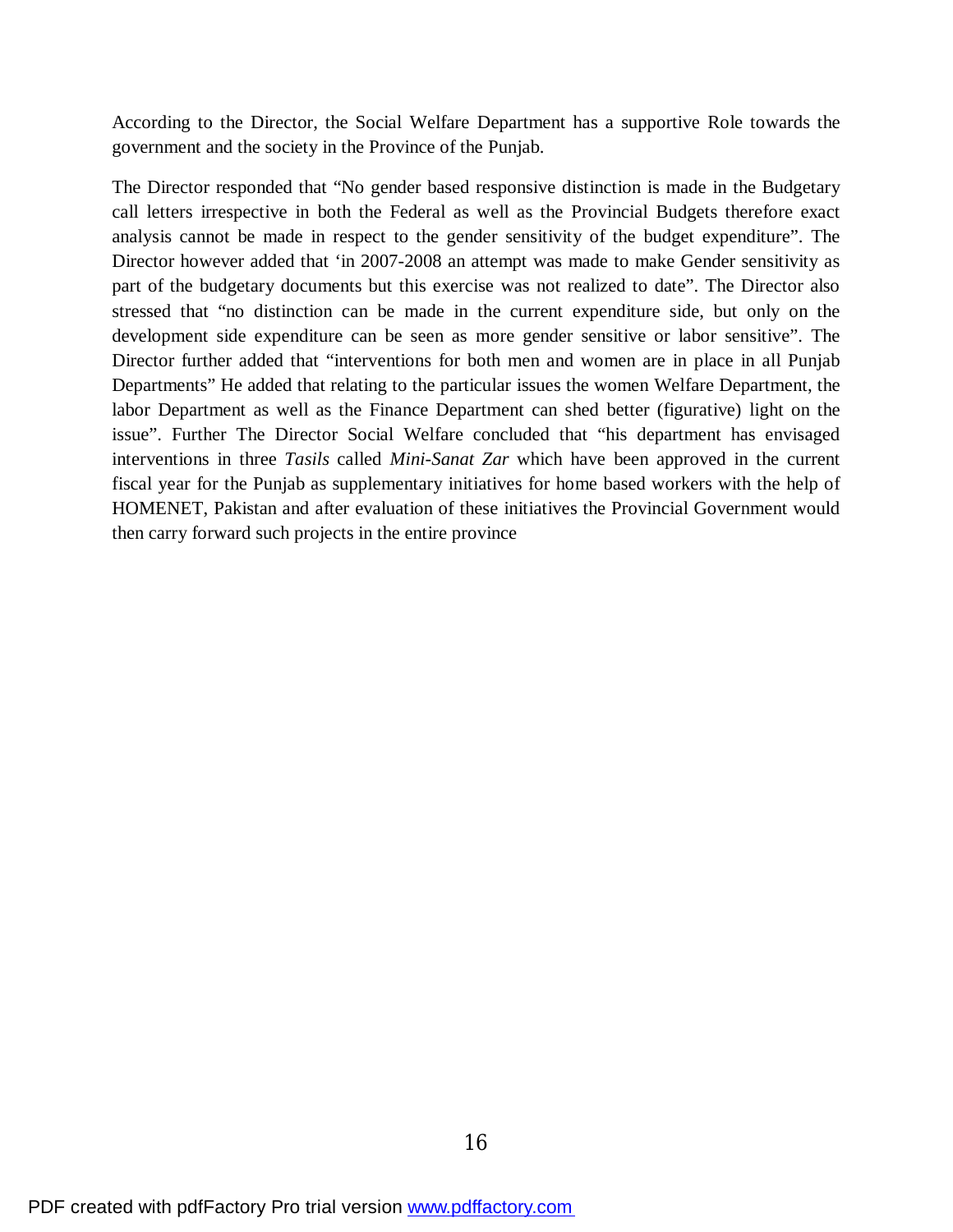#### **Federal Budget 2014-2015**

According to the Federal Budget of Pakistan 204-2015, the budget has the following salient features: "The total outlay of budget 2014-15 is Rs 4,302 billion which is 7.9 percent higher than the 2013-2014 Budget. The overall expenditure during 2014-15 has been estimated at Rs 4,302 billion, out of which the current expenditure is Rs 3,463 billion and development expenditure is Rs 839 billion. Current expenditure has been estimated to be higher than the revised estimates for 2014-2015 by 8.3%, while development expenditure lower by 2.4%.The share of current expenditure in total budgetary outlay for 2014-15 is 80.5%. The expenditure on General Public Services is estimated at Rs 2,543 billion which is 73.4% of the current expenditure. The size of Public Sector Development Program (PSDP) for 2014-15 is Rs 1,175 billion. The other development expenditure outside PSDP for 2014-15 has been estimated at Rs 162 billion". (Ministry of Finance, Government of Pakistan, 2014-2015)

Summary of the Federal Current Expenditure is as following:

|             | <b>Summary of Federal Current Expenditure 2014-2015</b> | In Billion<br>Rs | %-age of the<br><b>Current</b><br><b>Expenditure</b> |
|-------------|---------------------------------------------------------|------------------|------------------------------------------------------|
| $I_{\cdot}$ | Mark-up Payment                                         | 1.3              | 38%                                                  |
| Π.          | Pension                                                 | 0.2              | 6%                                                   |
| III.        | Defense Affairs and Services                            | 0.7              | 20%                                                  |
| IV.         | <b>Grants and Transfers</b>                             | 0.37             | 11%                                                  |
| V.          | Subsidies                                               | 0.2              | 6%                                                   |
| VI.         | Running of Civil administration                         | 0.3              | 9%                                                   |
| VII.        | Pays & Pensions                                         | 0.03             | 1%                                                   |
| VIII.       | Foreign Loans Repayments                                | 0.3              | 9%                                                   |
|             | <b>Total Current Expenditure</b>                        | 3.4              | 100%                                                 |

#### **Table 3Summery of Federal Current Expenditure2014-2015**

Source: (Ministry of Finance, Government of Pakistan, 2014-2015)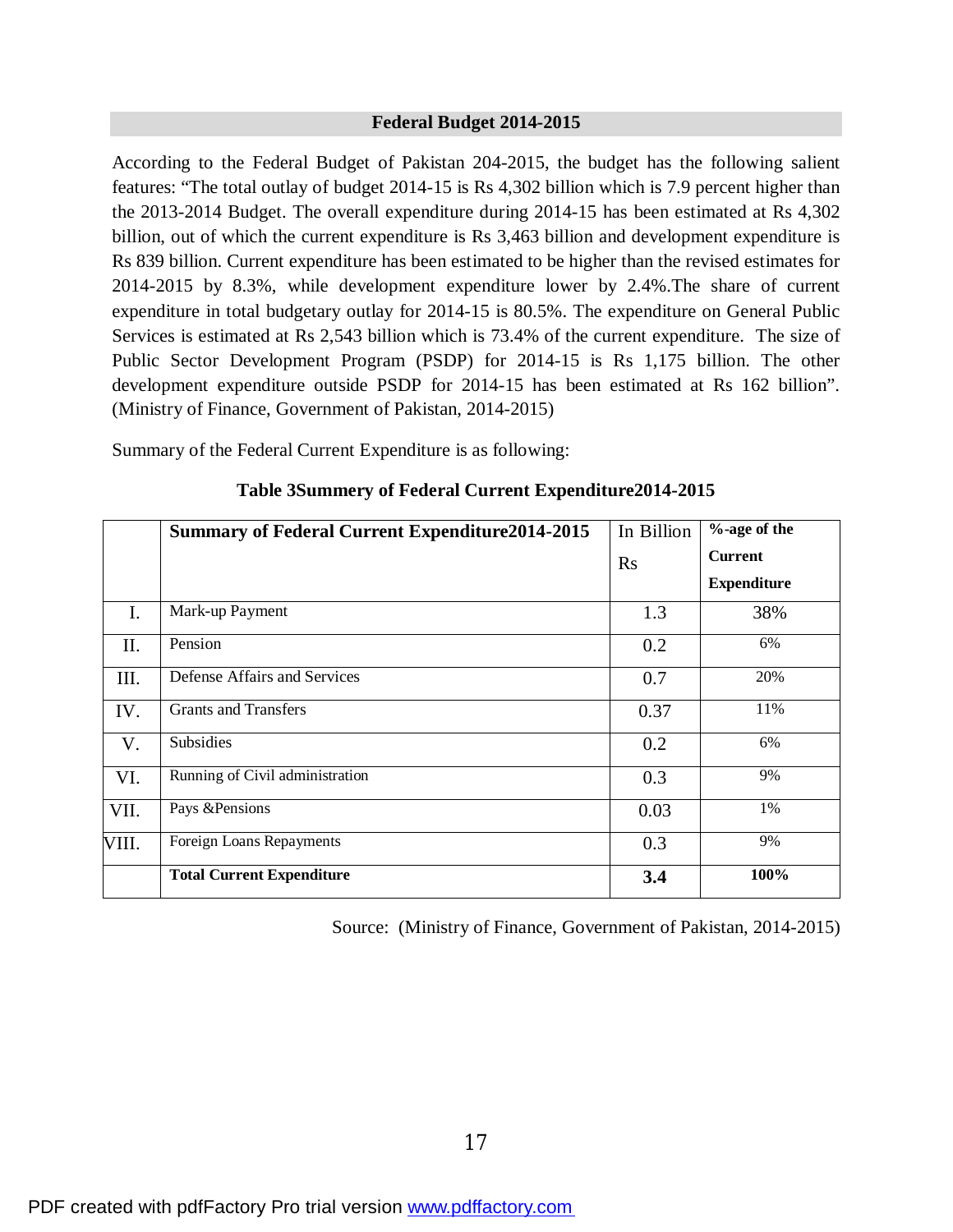

**Fig 3 Breakup in percentages the Current accounts of the Federal Budget 2014-2015** 

The above table 3 and figure 3 shows that 38% of the Current Federal Budgetary Expenditure 2014-2015 will be spent on Markup payments of Federal Government Debt; 20 % on Defense Affairs and Services; 11 % on Grants and Transfers to Provinces; 9 % each on Repayments of Foreign Loans and Running of civil administration: 7 % (6% plus 1 %) on civil and military pensions and 6% on subsidies.

According to the Budgetary Document 2014-2015, "The bulk of expenditure falls under General Public Service. The expenditure against this head has been budgeted at Rs 2,543,334 million for 2014-15, which is 73.4% of current expenditure; whereas 20.2% has allocated for Defense Affairs and Services, and 2.5% for Public Order and Safety Affairs". (Ministry of Finance, Government of Pakistan, 2014-2015)

The breakup of the current expenditure of the Federal Government is as follows:

|  | Table 4 Breakup of Federal Current expenditure 2013-2014 Rs in billion |
|--|------------------------------------------------------------------------|
|--|------------------------------------------------------------------------|

|    |                                                         |               | In $%$ -age to<br>the Current |
|----|---------------------------------------------------------|---------------|-------------------------------|
|    | <b>Current Expenditure in Federal Budget 2014-2015.</b> | in Billion Rs | <b>Expenditure</b>            |
|    | <b>General Public Services</b>                          | 2.54          | 73%                           |
|    | Defense Affairs & Services                              | 0.7           | 20%                           |
| 3. | Public Order & Safety Affairs                           | 0.09          | 3%                            |

**Source:** (Ministry of Finance, Government of Pakistan, 2014-2015)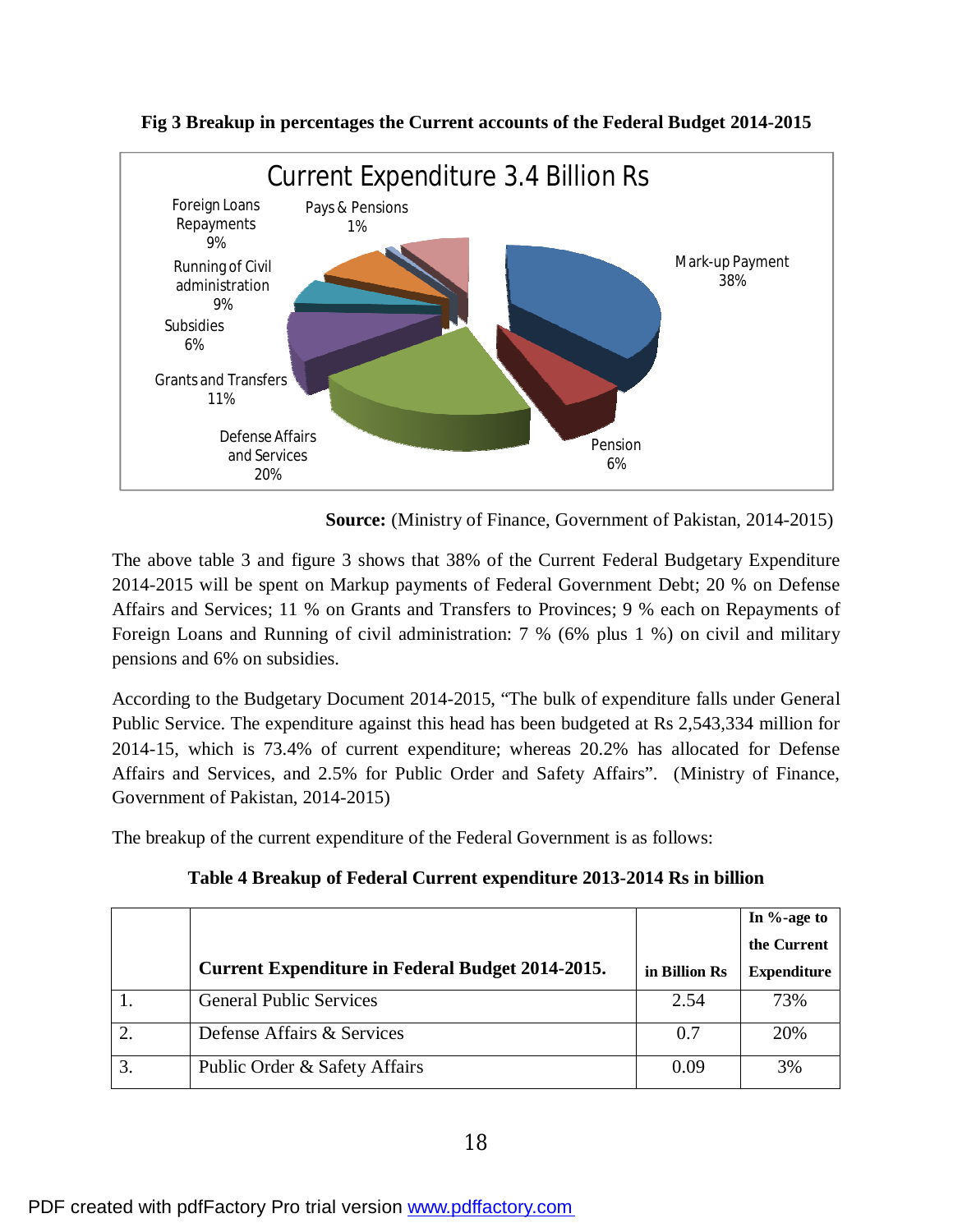| 4.  | <b>Education Affairs &amp; Services</b>    | 0.06   | 2%  |
|-----|--------------------------------------------|--------|-----|
| 5.  | <b>Economic Affairs</b>                    | 0.05   | 2%  |
| 6.  | Health Affairs & Services                  | 0.01   | 0%  |
| 7.  | Recreation, Culture & Religion             | 0.01   | 0%  |
| 8.  | Housing & Community Amenities              | 0.002  | 0%  |
| 9.  | <b>Social Protection</b>                   | 0.0016 | 0%  |
| 10. | <b>Environmental Protection</b>            | 0.001  | 0%  |
|     | <b>Total Current Expenditure 2014-2015</b> | 3.4646 | 100 |

**Source:** (Ministry of Finance, Government of Pakistan, 2014-2015)

#### **Fig 4 Breakup of Federal Current expenditure 2013-2014 Rs in percentage**



Source: (Ministry of Finance, Government of Pakistan, 2014-2015)

As per Table 4 and Fig. 4 the bulk of the Current expenditure (Rs. 2.54 billion or 73%) will be spent upon General Public Services, followed by Defense Affairs and Services (Rs. 0.7 Billion or 20%) or a total of 93% of the Current Account allocations. Another 3% (Rs. 0.9 billion) would be spent on Public Order and Safety and 2% each on Education Affairs (Rs. 0.6 Billion) and Services as well as on Economic Affairs (Rs. 0.5 Billion). The above heads and services would have an allocation to almost 100% of the Current accounts in 2014-2015. Health Affairs & Services (Rs. 0.01 Billion); Recreation, Culture & Religion (Rs. 0.01 Billion); Housing & Community Amenities (Rs. 0.002 Billion); Social Protection (Rs. 0.0016 Billion) and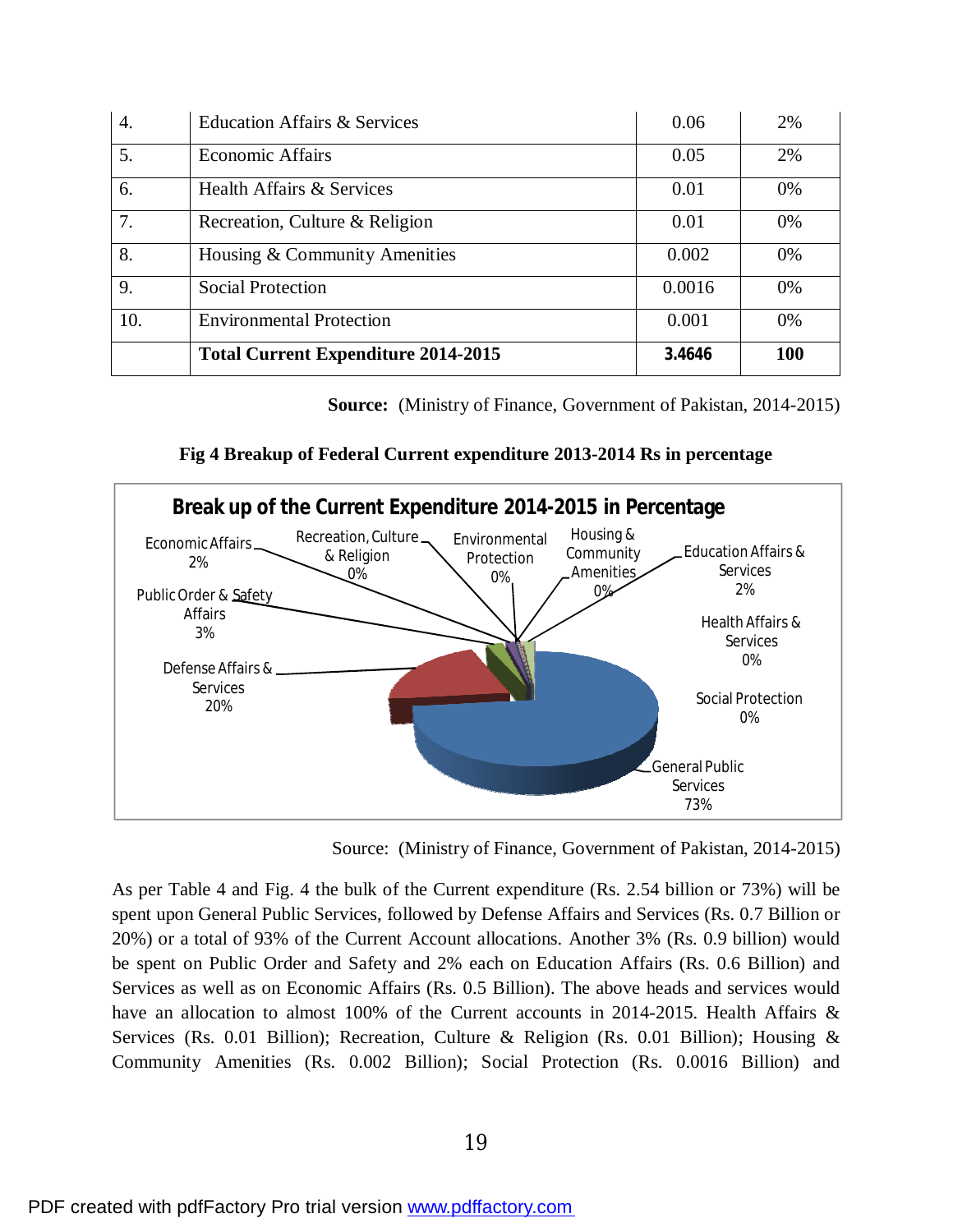Environmental Protection (Rs. 0.001 Billion) would have allocations of almost near zero percent (an insignificant amount) each of the current expenditures.

# **1. An analysis of Public Sector budgetary allocations and expenditures 2014-2015 (Federal) for development of Informal Sector, Gender Issues and Home Based Workers in General Public Services**

According to the Budgetary document 2014-2015, "Under the head of General Public Service, the major portion goes to executive & legislative organs, financial, fiscal and external affairs. At Rs 2,119,013 million, this component forms 83.3% of the allocation for General Public Service. The main heads of expenses are Servicing of Domestic Debt, Foreign Loans Repayment and Others. Transfer payments constitute another important item". (Ministry of Finance, Government of Pakistan, 2014-2015)

The breakup of the GPS is as follows:

|                         | GPS in Federal Budget 2013-2014 in Million Rs.              | 2,543.3 | 100%  |
|-------------------------|-------------------------------------------------------------|---------|-------|
|                         | Executive & Legislative Organs, Financial & Fiscal Affairs, |         |       |
| 1                       | <b>External Affairs</b>                                     | 2,119.0 | 83%   |
| $\boldsymbol{2}$        | <b>Transfers</b>                                            | 370.8   | 15%   |
| 3                       | General Public Services not defined elsewhere               | 34.3    | 1%    |
| $\overline{\mathbf{4}}$ | Research and Development General Public Services            | 9.0     | 1%    |
| $\overline{5}$          | <b>General Services</b>                                     | 5.1     | $0\%$ |
| 6                       | <b>Basic Research</b>                                       | 3.0     | $0\%$ |
| $\overline{7}$          | <b>Administration of General Public Services</b>            | 2.0     | $0\%$ |
| 8                       | Foreign Economic Aid                                        | 0.1     | $0\%$ |

**Table 5 Breakup of GPS in Federal Budget 2014-2015 in Million Rs**

Source: (Ministry of Finance, Government of Pakistan, 2014-2015)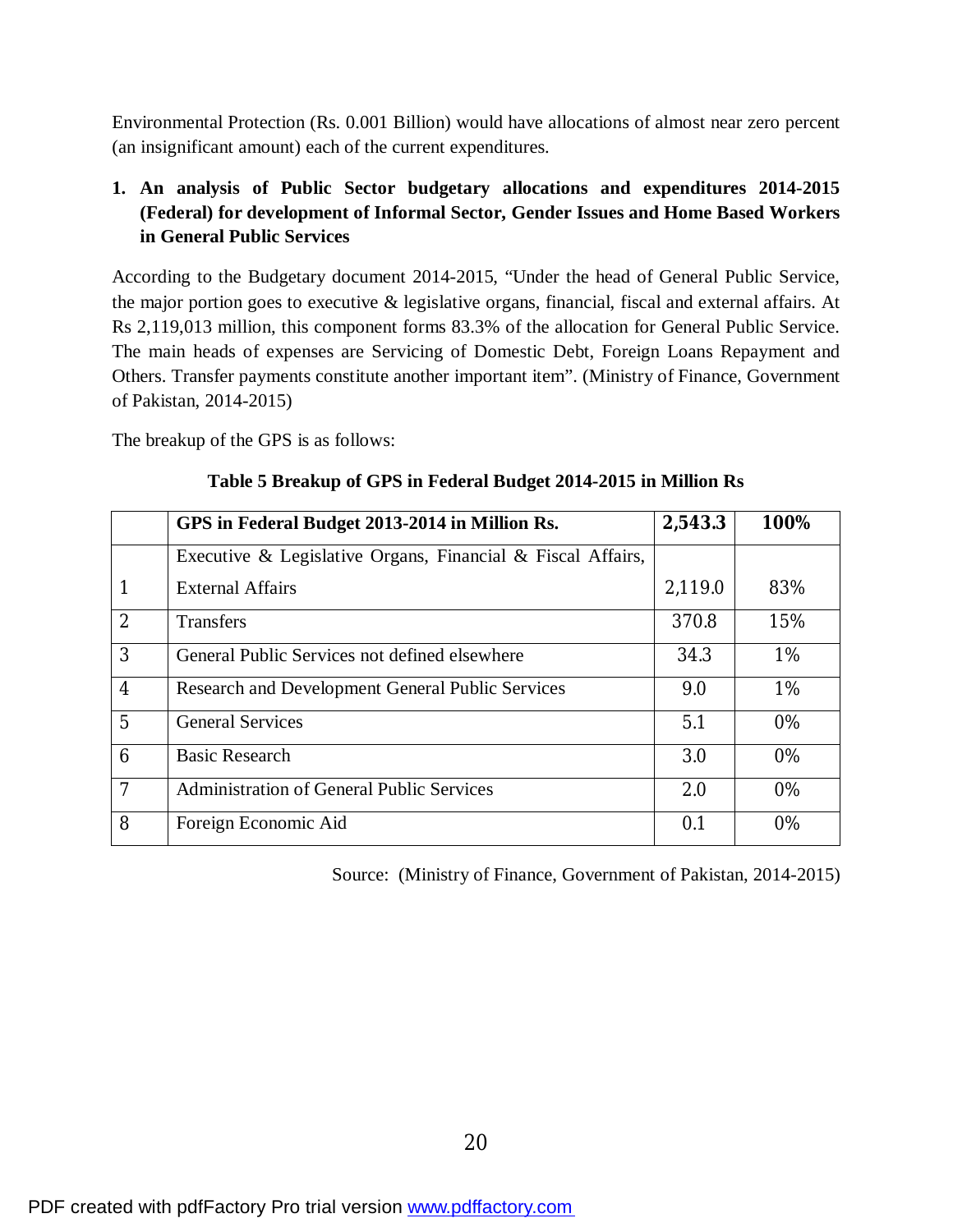

**Fig 5 Breakup of GPS in Federal Budget 2014-2015 in percentage**

Source: (Ministry of Finance, Government of Pakistan, 2014-2015)

Table 5 and Fig 5 show that 83% of the GPS will be spent on Executive & Legislative Organs, financial & Fiscal Affairs as well as External affairs (Rs. 2119.0Million) another 15 % will be spent on Transfers (Rs. 370.8Million) which amounts to 98% of the GPS in 2014-2015. 1% each would be spent upon General Public Services not defined elsewhere (Rs. 34.3 Million) and Research & Development in General public Services (Rs. 9.0 Million) all of which would amount to near 100% of the GSP. Almost near zero percent (an insignificant amount) would be spent upon General Services(Rs. 5.1 Million); Basic Research(Rs. 3.0 Million); Administration of General Public Services(Rs. 2.0 Million); and on Foreign Economic Aid(Rs. 1.0 Million).The rest are insignificantly placed. There is no mention of allocations for development of Informal Sector, Gender Issues and Home Based Workers in General Public Services

Major share of Rs. 20,523 millionor43.1% of the allocations for Economic Affairs (Rs. 47,585 million which is only 1.37% of the Current expenditure**)** goes to Agriculture, Food, Irrigation, Forestry and Foods and Fisheries. Rs. 10,692 million (22.5%) is allocated for General Economic, Commercial and Labor Affairs. Rs. 10,530 million (22.1%) are for Construction and Transport. Rs. 2,502 million (5.3%) are for Communications. Rs. 1,276 million (2.7%) are for Mining and Manufacturing, and Rs 671 million (1.3%) for Fuel and Energy. Another Rs. 1391 million (3.0%) are for other economic purposes not mentioned. Allocations for Environment Protection are Rs 936 million (0.027% of the current expenditure), all of which would be spent on water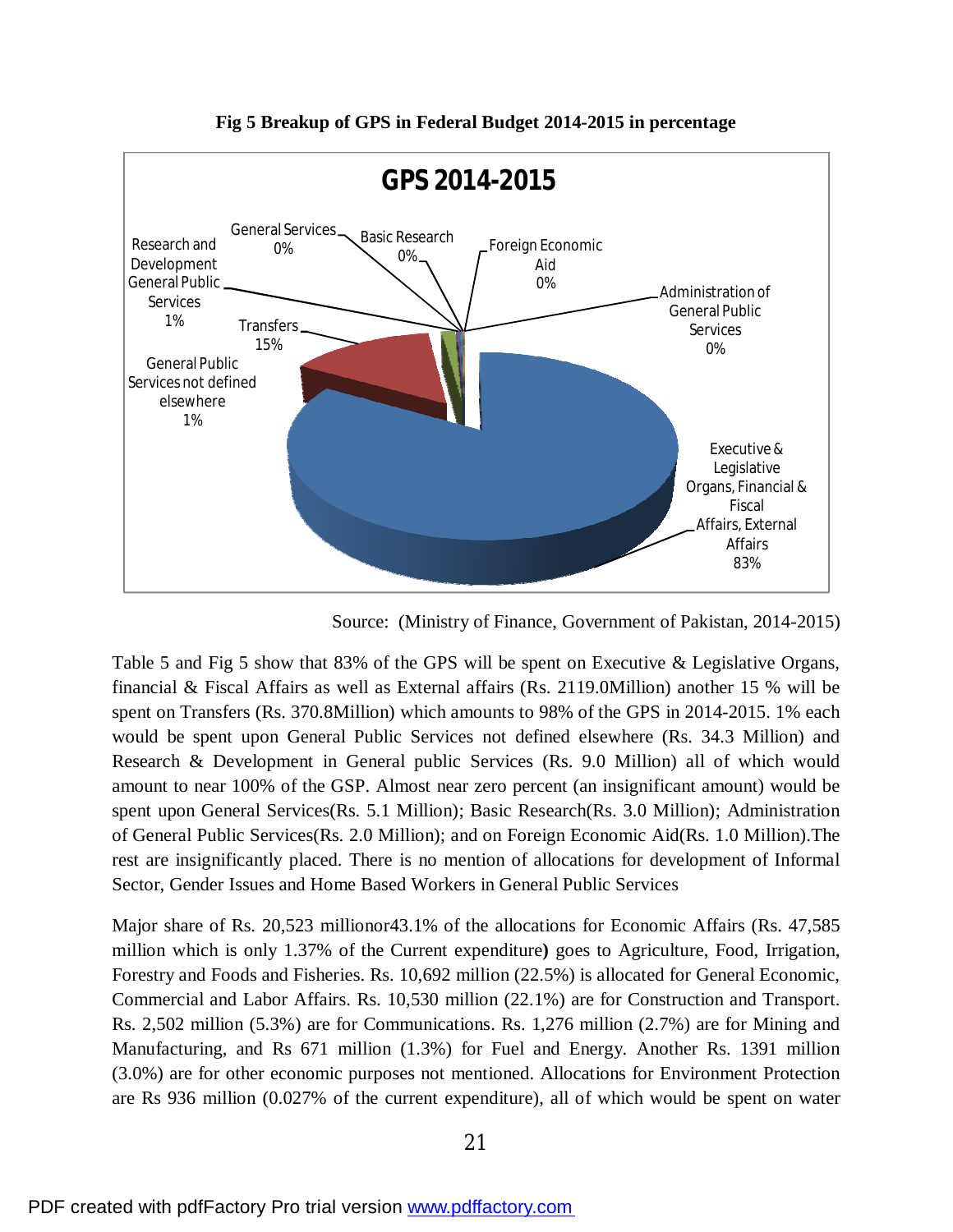waste management. Allocations for Rs 2012 million (0.058% of the current expenditure) are for Housing and community amenities, all of which would be spent on Community Development. (Ministry of Finance, Government of Pakistan, 2014-2015)There is no mention of allocations for development of Informal Sector, Gender Issues and Home Based Workers in Economic Affairs, Environmental protection or Allocations for Housing and Community Amenities.

# 2. **An analysis of Public Sector budgetary allocations and expenditures 2014-2015 (Federal) for development of Informal Sector, Gender Issues and Home Based Workers in Health.**

Total of Rs. Rs 10,017 million (0.23% of the Federal Budgetary outlay and0.29% of the current expenditures allocations) have been allocated for Health services, out of which Rs. 8,306 Million (83%) are for Hospital Services. Rs 1,255 million (12.5%) are for Health Administration, Rs 356 million (3.5%) for Public Health Services and another Rs. 100 million (almost 1%) for Medical Products, Appliances and Equipment. (Ministry of Finance, Government of Pakistan, 2014- 2015)There is no mention of allocations for development of Informal Sector, Gender Issues and Home Based Workers in Health Services Allocations

# **3. An analysis of Public Sector budgetary allocations and expenditures 2014-2015 (Federal) for development of Informal Sector, Gender Issues and Home Based Workers in Education Affairs and Services**

A total of Rs. 64,014 million (1.48% of the Federal Budgetary outlay &1.84% of the Current expenditures allocations) have been allocated for Educational services in 2014-2015. (Ministry of Finance, Government of Pakistan, 2014-2015)

|                | <b>Allocations in Education Services Federal Budget 2013-2014</b> | Rs. In Mill |
|----------------|-------------------------------------------------------------------|-------------|
|                | <b>EDUCATION AFFAIRS AND SERVICES</b>                             | 64,014      |
|                | Pre-Primary & Primary Education Affairs Services                  | 6,079       |
| $\overline{2}$ | Secondary Education Affairs & Services                            | 7,873       |
| 3              | <b>Tertiary Education Affairs and Services</b>                    | 47,693      |
| 4              | Social Welfare & Special Education Div.                           | 75          |
| $\mathfrak{S}$ | <b>Subsidiary Services to Education</b>                           | 232         |
| 6              | Administration                                                    | 1,275       |
| $\tau$         | Education Affairs, Services not elsewhere classified              | 787         |

## **Table 6 Allocations in Education Services Federal Budget 2014-2015 in Million Rs.**

**Source:** (Ministry of Finance, Government of Pakistan, 2014-2015)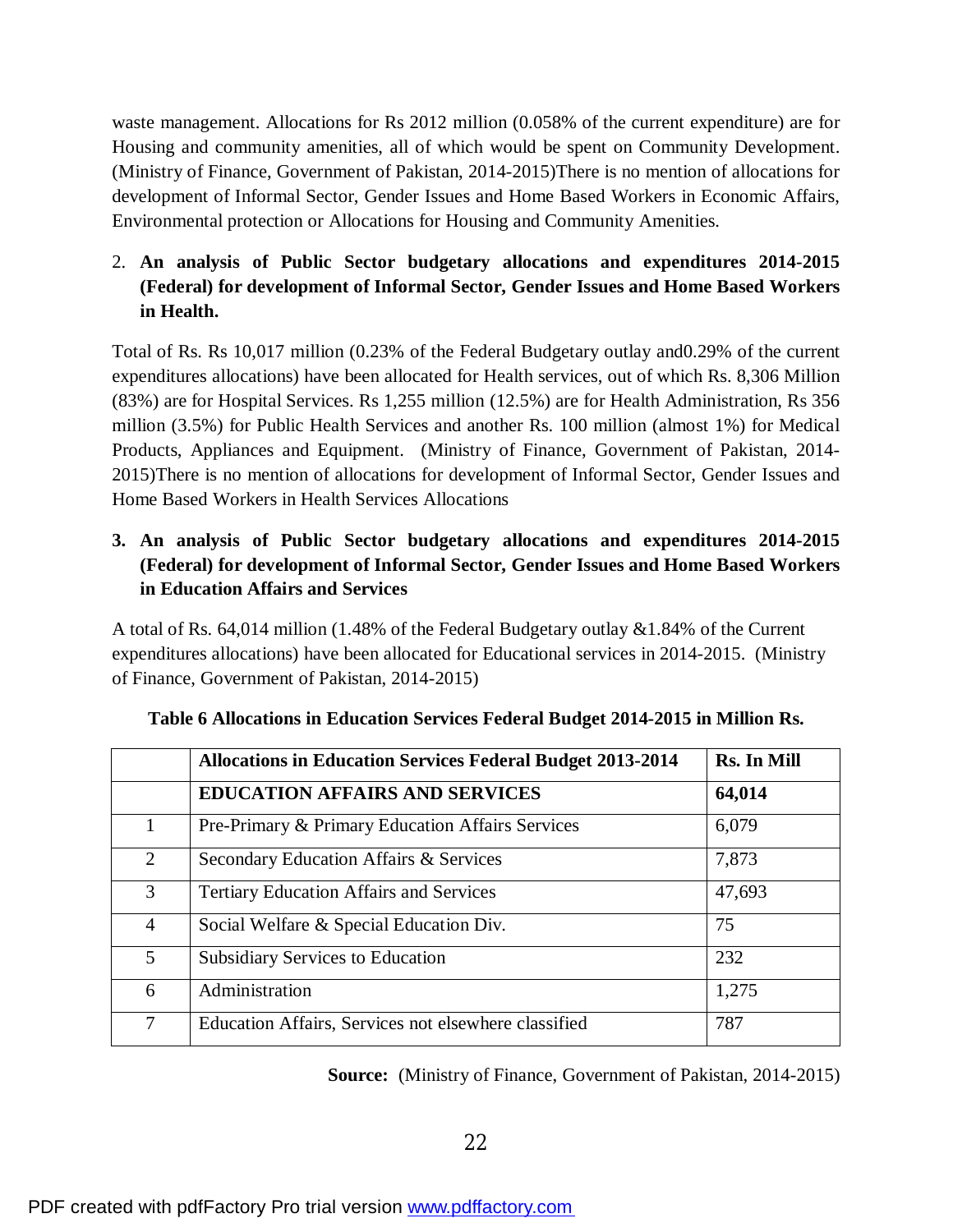

**Fig 6 Allocations in Education Services Federal Budget 2014-2015** 

**Source:** (Ministry of Finance, Government of Pakistan, 2014-2015)

Table 6 & Fig 6 show that 75% (Rs.64,014 million) of the Federal Budget allocations on Educational services are for Higher (Tertiary) education in the country; 12% for Secondary education and another 10% for Pre-primary education; while 2% are for administration in education and 1% Education services not elsewhere specified. Social Welfare & Special Education Division and Subsidiary Services to Education have near zero percent (insignificant) allocations of Rs. 75 million and Rs. 232 million respectively. How much of these allocations are specifically for women and for men is not specified in the budget allocations.

**4. An analysis of Public Sector budgetary allocations and expenditures 2014-2015 (Federal) for development of Informal Sector, Gender Issues and Home Based Workers Issues in Social Protection** 

Social protection has been allocated Rs 1,691 million in the budget 2014-2015 (0.04% of the Federal Budgetary outlay &0.05% of the current expenditures allocations) out of which Rs. 1,210 million 71.6% are allocated for administration and only Rs. 481 million 28.4% are allocated for other unspecified purposes in the social protection program and can be assumed that the discretion of the administrator is in favor of the needy and the helpless which might include poor women and home based workers, **which comes to 0.01% of the Federal Budget** 2014- 2015. (Ministry of Finance, Government of Pakistan, 2014-2015)

**5. An analysis of Public Sector budgetary allocations and expenditures 2013-2014 (Federal) for development of Informal Sector, Gender Issues and Home Based Workers in Public Sector Development Program (PSDP)**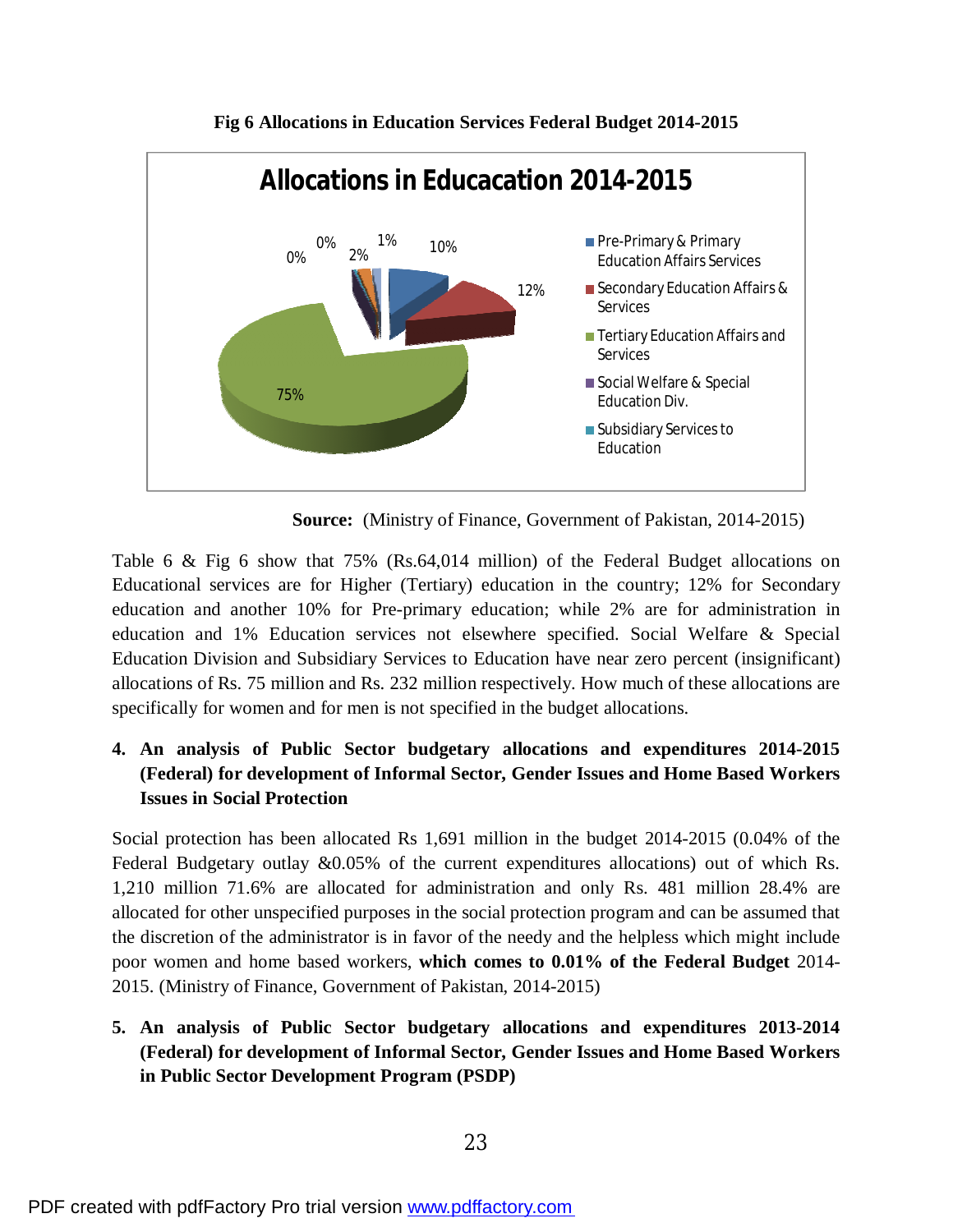Federal Budgetary expenditure on Public Sector Development Programme (PSDP) are envisaged at Rs 1,175 billion, which is 27.3% of the Federal Budget 2014-2015. (Ministry of Finance, Government of Pakistan, 2014-2015)

|       | <b>Total National PSDP 2014-2015</b>                             | 1,175,000 |
|-------|------------------------------------------------------------------|-----------|
| Ι.    | Provinces                                                        | 650,000   |
| II.   | Share of Federal Ministries / Divisions                          | 296,324   |
| III.  | <b>Corporations' PSDP</b>                                        | 175,176   |
|       | Federal Development Programme / Projects for Provinces & Special |           |
| IV.   | Areas.                                                           | 36,000    |
| V.    | Pak MDGs & Community Dev. Programme.                             | 12,500    |
| VI.   | <b>ERRA</b>                                                      | 5000      |
| VII.  | Special Programmes.                                              | 0.0       |
| VIII. | New Development Initiatives                                      | 0.0       |
| IX.   | <b>Estimated Operational Shortfall</b>                           | 0.0       |

#### **Table 7 PSDP 2014-2015 Rs. In Million**

**Source:** (Ministry of Finance, Government of Pakistan, 2014-2015)

## **Fig 7 PSDP of Federal Government of Pakistan 2014-2015**



**Source:** (Ministry of Finance, Government of Pakistan, 2014-2015)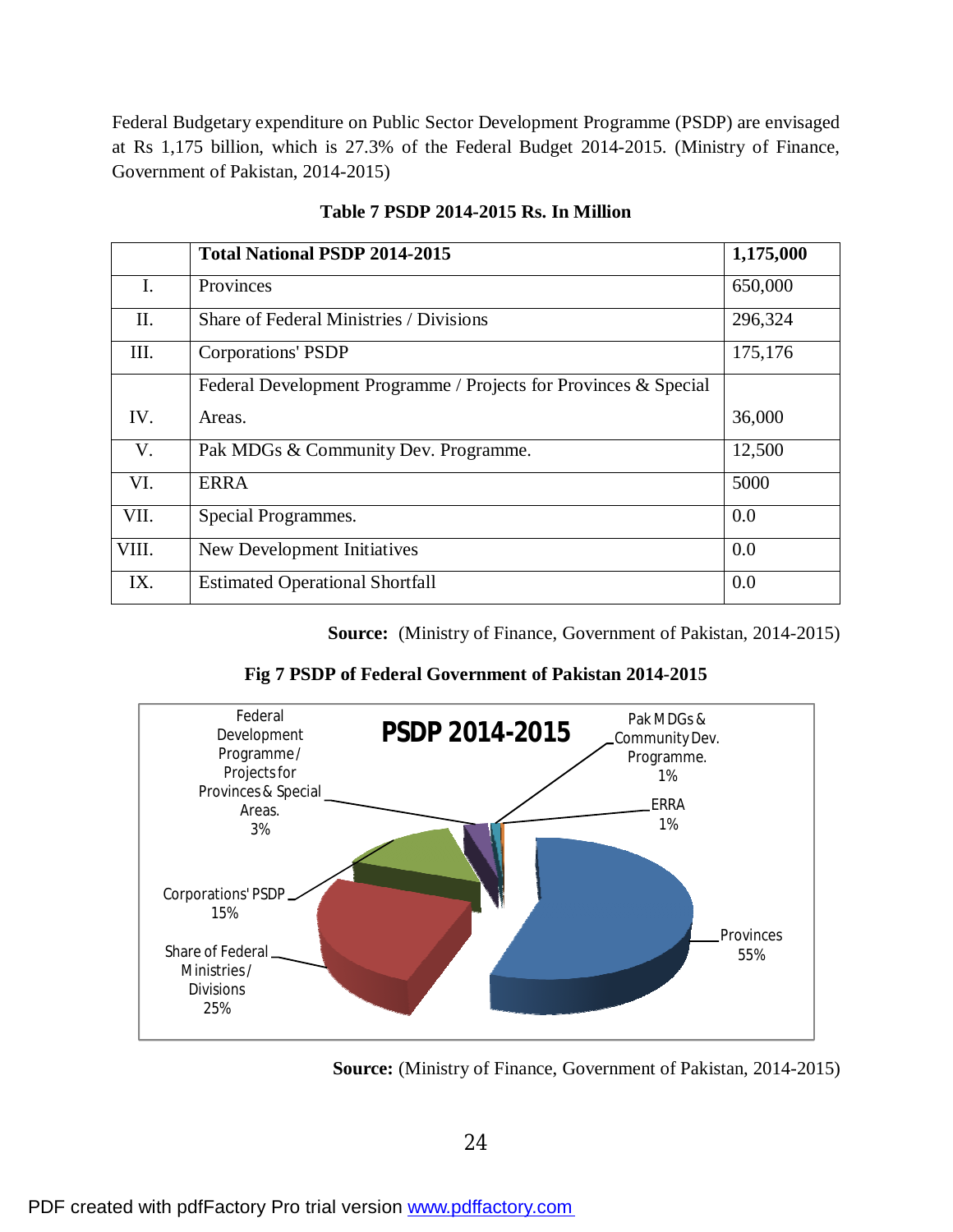Table 7 and Fig 7 shows that Rs. 650 billion or 55% of the PSDP is allocated for the Provinces; Rs. 296.3 billion or 25% is allocated for Federal Ministries & Divisions; Rs. 175.2 or 15% for Corporations; Rs. 36.0 billion or 3% of Federal Programs in Provinces and Special areas; and only Rs.12.5 billion or 1% for Pakistan Millennium Development Goals and Community Development Programmes and also only Rs 0.5billion or 0.04% for ERRA. There is no allocation in PSDP 2014-2015 for Special Programmes; New Development Initiatives or Estimated Operational Shortfall etc. There is no mention of development of Informal Sector, Gender Issues and Home Based Workers in Public Sector Development Program (PSDP) of the Federal Budget 2014-2015.

Other development expenditure comprises development expenditure of the Federal Government outside the Public Sector Development Programme (PSDP) would be Rs 161,813 or 0.37% of the Federal Budget 2014-2015. This would be spent on Benazir Income Support Programme Rs. 97,150 million; Rs 21,000 million for Prime Minister's Schemes like Prime Minister's Interest Free Loan Scheme Prime Minister's Business Loan Scheme Prime Minister's Fee Reimbursement Scheme for Less Developed Areas Prime Minister's Youth Training Scheme Prime Minister's Youth Skill Development Scheme Prime Minister's Scheme for Provision of Laptops Prime Minister's Housing Scheme, SME Business Support Fund Strategic Trade Policy Framework Textile Policy 2009-14 Prime Minister's Interest Free Loan Scheme Crop Loan Insurance Scheme Relief, Rehabilitation Reconstruction and Security of IDPs Provision for Misc. Dev. Exp. outside PSDP Provision for New Budgetary Measures Subsidy to TCP for Import of Urea Fertilizer Pakistan Development Fund Citizen Damage Compensation Programme Grants for Reconstruction of Afghanistan Pakistan Poverty Alleviation Fund (PPAF) etc. (Ministry of Finance, Government of Pakistan, 2014-2015) But there is no mention of development of Informal Sector, Gender Issues and Home Based Workers in Other development expenditure comprises development expenditure of the Federal Government outside the Public Sector Development Programme (PSDP).

#### **Punjab Budget 2014-2015 and the allocations for informal sector**

In 2014-2015, total financial outlay of the government of the Punjab has been estimated at Rs. 1349.4 billion; Out of which current expenditure is Rs.1004.4 billion (74%); and development expenditure at Rs. 345.0 Billion. (26%)(Punjab Ministry of Finance, 2014)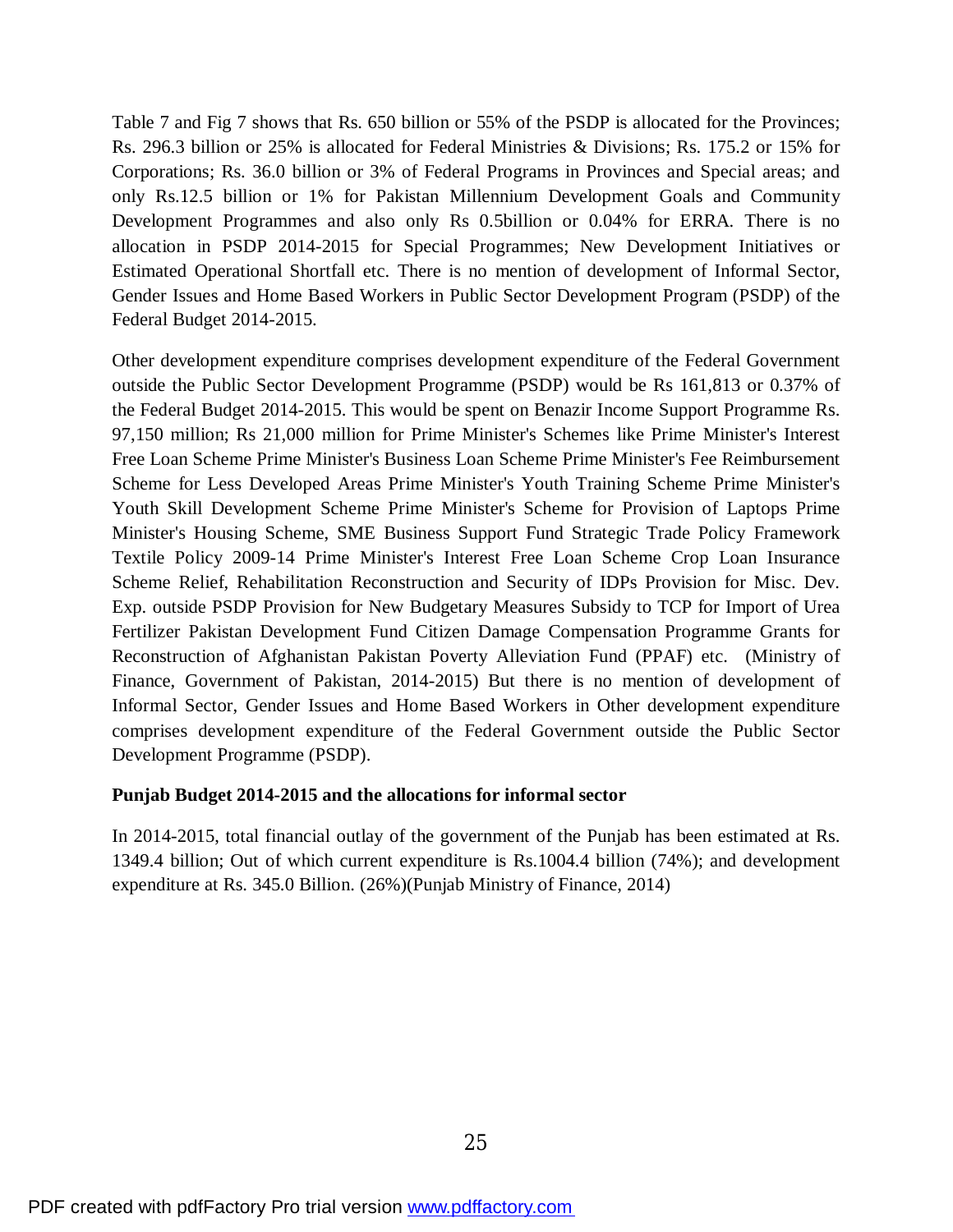## **Table8 Punjab Budget 2014-15 in Billion Rs**

| Punjab Budget 2014-2015                   | Billion Rs. |
|-------------------------------------------|-------------|
| <b>Current Revenue Expenditure</b>        | 699.95      |
| <b>Current Capital Expenditure</b>        | 304.45      |
| <b>Total Current Expenditure</b>          | 1004.4      |
| <b>Total Development Expenditure</b>      | 345.0       |
| <b>Total Punjab Budgetary Allocations</b> | 1349.4      |

 **Source:** (Punjab Ministry of Finance, 2014)

## **Fig 8 Punjab Budget 2014-15 in Billion Rs**



**Source:** (Punjab Ministry of Finance, 2014)

## **Table 9 Current Expenditure of Punjab Budget 2014-2015 in Rs. Billion**

|                                            | Rs. In         | Percentage<br>of Current |
|--------------------------------------------|----------------|--------------------------|
| Punjab Budget 2014-2015                    | <b>Billion</b> | <b>Expenditure</b>       |
| <b>Current Revenue Expenditure (Gross)</b> | 699.95         | 100%                     |
| <b>General Public Services</b>             | 392.45         | 56.0                     |
| Public Order & Safety Affairs              | 113.21         | 16.0                     |
| <b>Economic Affairs</b>                    | 71.76          | 10.0                     |
| Health                                     | 53.75          | 8.0                      |
| <b>Education Affairs &amp; Services</b>    | 46.71          | 7.0                      |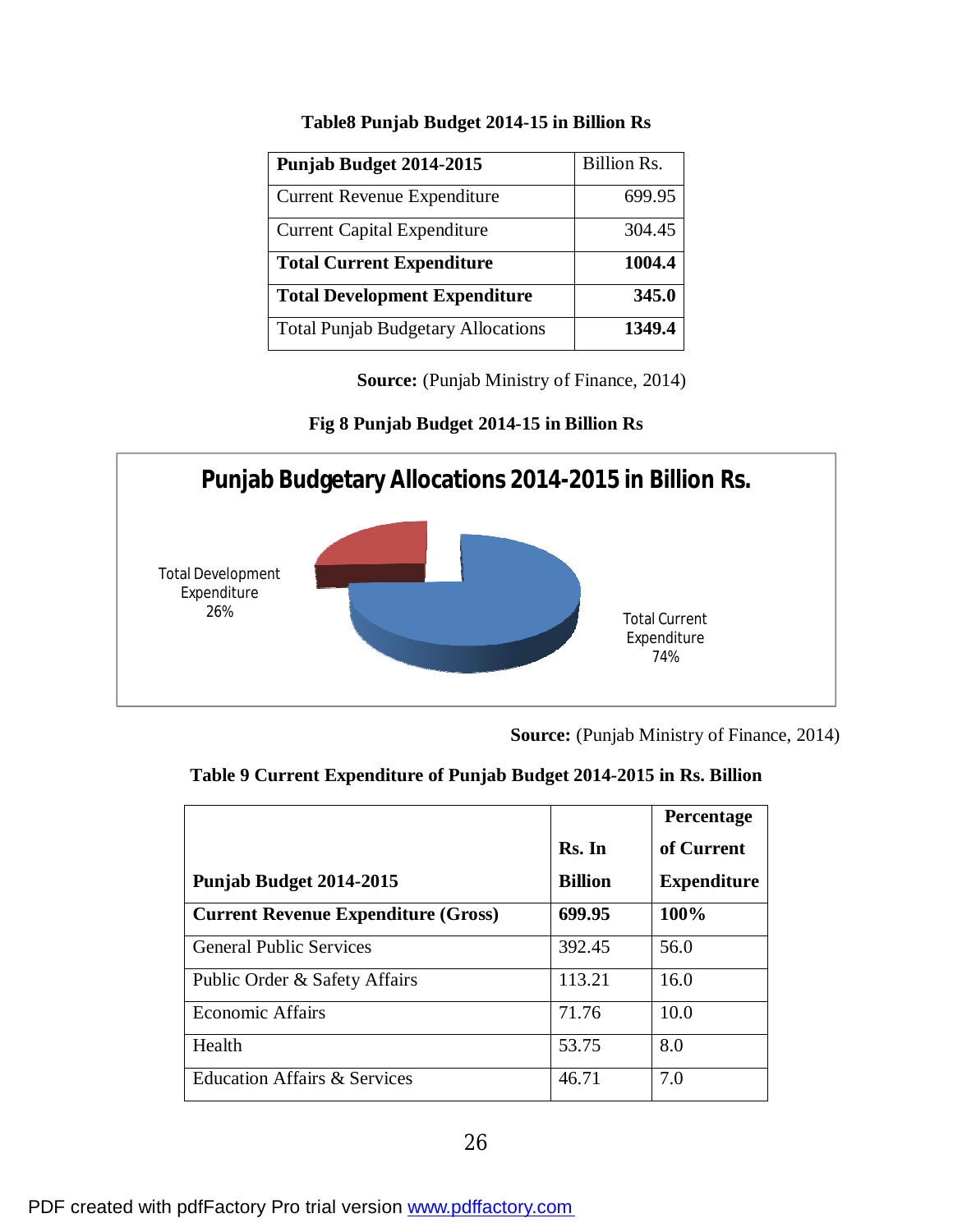| Housing and Community Amenities    | 15.13 | 2.0  |
|------------------------------------|-------|------|
| <b>Social Protection</b>           | 4.47  | 1.0  |
| Recreational, Culture and Religion | 2.33  | 0.3  |
| <b>Environmental Protection</b>    | 0.14  | 0.02 |

 **Source:** (Punjab Ministry of Finance, 2014)





**Source:** (Punjab Ministry of Finance, 2014)

The Table 9& fig 9 shows that Question can be asked as to how would the provincial government of the Punjab with the largest population in Pakistan implement its welfare programs for the population when it will spends a total of Rs. 122.55 billion or a mere 17.5 percent of the current Revenue Expenditure on Education, Health, Culture, Social and Environmental protection. (Punjab Ministry of Finance, 2014)Some of it might be spent on women, but not specifically on Gender Issues, or Home Based Workers.

1) **An analysis of Punjab Public Sector budgetary allocations and expenditures 2014-2015 for development of Informal Sector, Gender Issues and Home Based Workers in General Public Services** 

Out of Rs. 392.45 billion on General Public Services - Rs. 261.22 billion (66.56 %) on Transfers; Rs. 128.74 billion (32.8 %) have been allocated to Executive & Legislative Organs, Financial & Fiscal Affairs; Rs. 2. 5 billion (0.64%) on General services. (Punjab Ministry of Finance, 2014)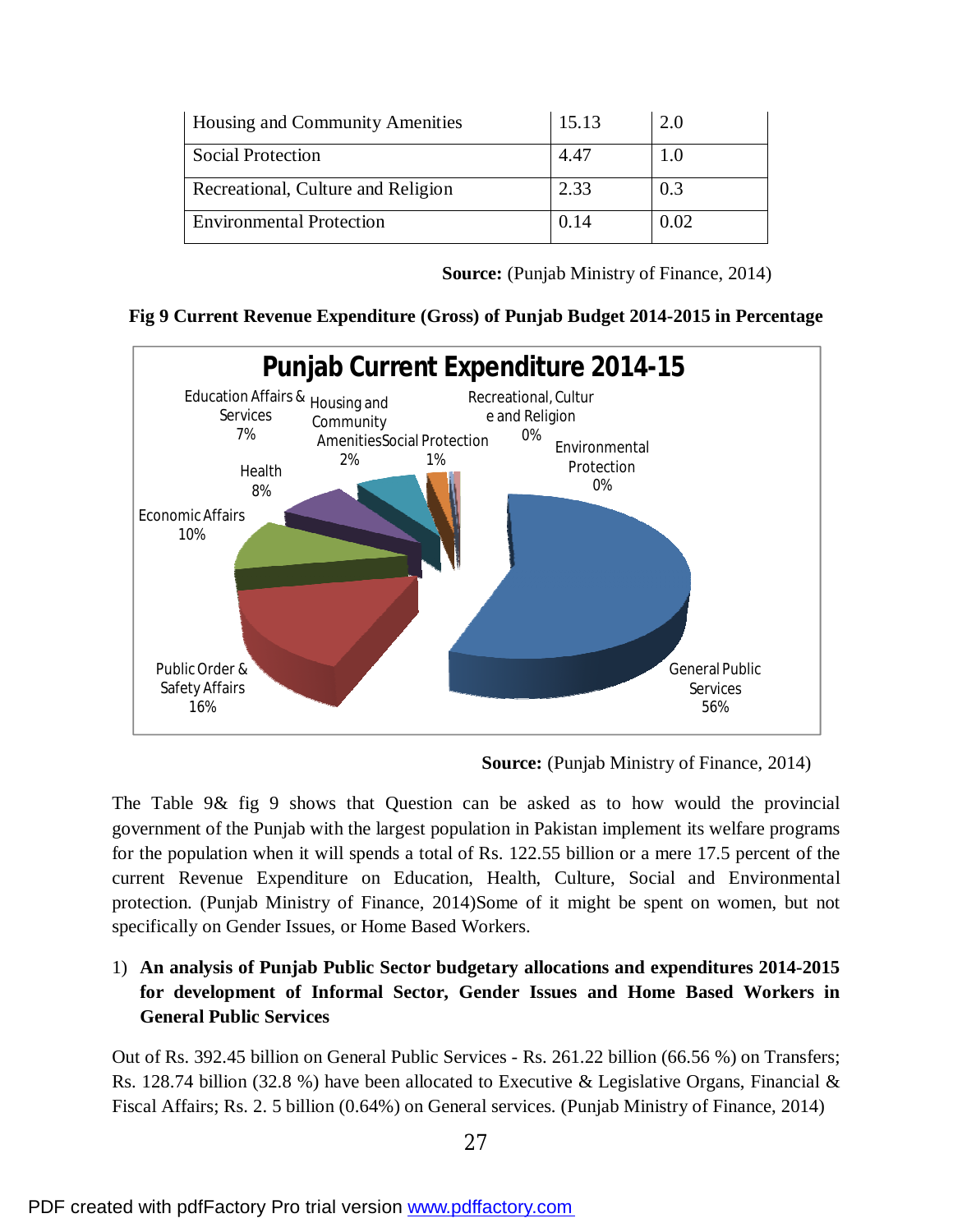Therefore, Punjab Public Sector budgetary allocations and expenditures 2014-2015 for development of Informal Sector, Gender Issues and Home Based Workers in General Public Services which is 56 % of the Current Expenditure in The Punjab is zero.

It should also be pointed out that in the Punjab - Rs. 0.16 billion would be spent on Local Government and Community Development Department; - Rs. 42 million on Government Contribution to Group Insurance;– Rs. 236.3 would be allocated to District Governments; - Rs. 6.5 million would be spent on the implementation of *Jinnah Abadis*; - Rs 24.1 million to Society for Prevention of Cruelty to Animals; - Rs. 2.0 million for expenditure on Maintenance Allowance to Ex-Rulers as well as for tribes in D G Khan and Rajanpur; - Rs. 0.87 billion on Child Protection Bureau; - Rs. 0.41 on General Economic, Commercial & Labor Affairs; Rs. 0.17 billion on General Labor Affairs which would include Administration of Labor and Human Resource Department (Rs.30.2 million); Directorate of Labor Welfare (Rs.115.0 million) and minimum wage board (RS. 8.1 million). (Punjab Ministry of Finance, 2014)

In the Punjab Budget 2014-2015 - Rs. 0.15 billion ware allocated to Housing and Community Amenities, out of which 0.45 billion are for Housing Development and Rs 0.23 billion for low cost housing. Rs 4.6 billion are for community development all of which would be spent on Rural Works Program. It should be noted that the major amount -almost Rs. 4 billion) is for Provincial Directorate; Rs 0.3 billion for District Staff and only Rs 0.4billion for Directorate of *Katchi Abadis.* Also Rs. 1.2 billion is allocated for Public Health Administration*.*(Punjab Ministry of Finance, 2014)

**2) An analysis of Punjab Public Sector budgetary allocations and expenditures 2014-2015 for development of Informal Sector, Gender Issues and Home Based Workers in Health.** 

In 2014-2015 Government of The Punjab would spend Rs. 53.75 Billion on Health Services. Out of which Rs. 48.05 billion would be spent on Hospital Services – almost all Rs 47.45 billion (88.28%) on General Hospital Services andRs.0.6 billion (1.1%) on Special Hospital services in the Punjab; Rs. 0.54 billion (1.0%) would be spent on Population Welfare measures General administration; Rs. 5.7 Billion (10.6%) on Health Department's Administration; . (Punjab Ministry of Finance, 2014). Therefore, Punjab Public Sector budgetary allocations and expenditures 2014-2015 for development of Informal Sector, Gender Issues and Home Based Workers in Health Services which is 8 % of the Current Expenditure **is zero.**

# **3) An analysis of Punjab Public Sector budgetary allocations and expenditures 2014-2015 for development of Informal Sector, Gender Issues and Home Based Workers in Education affairs and services**

In the Punjab 2014-2015 Rs. 46.71 billion are envisaged for Education services, which is 6.7% of the Current Revenue Expenditure and 3.5% of the entire Budget of the Punjab 2014-2015. Out of this 46.71 billion for education services, 1.0 billion (2.1%)is for Pre.& Primary Education

28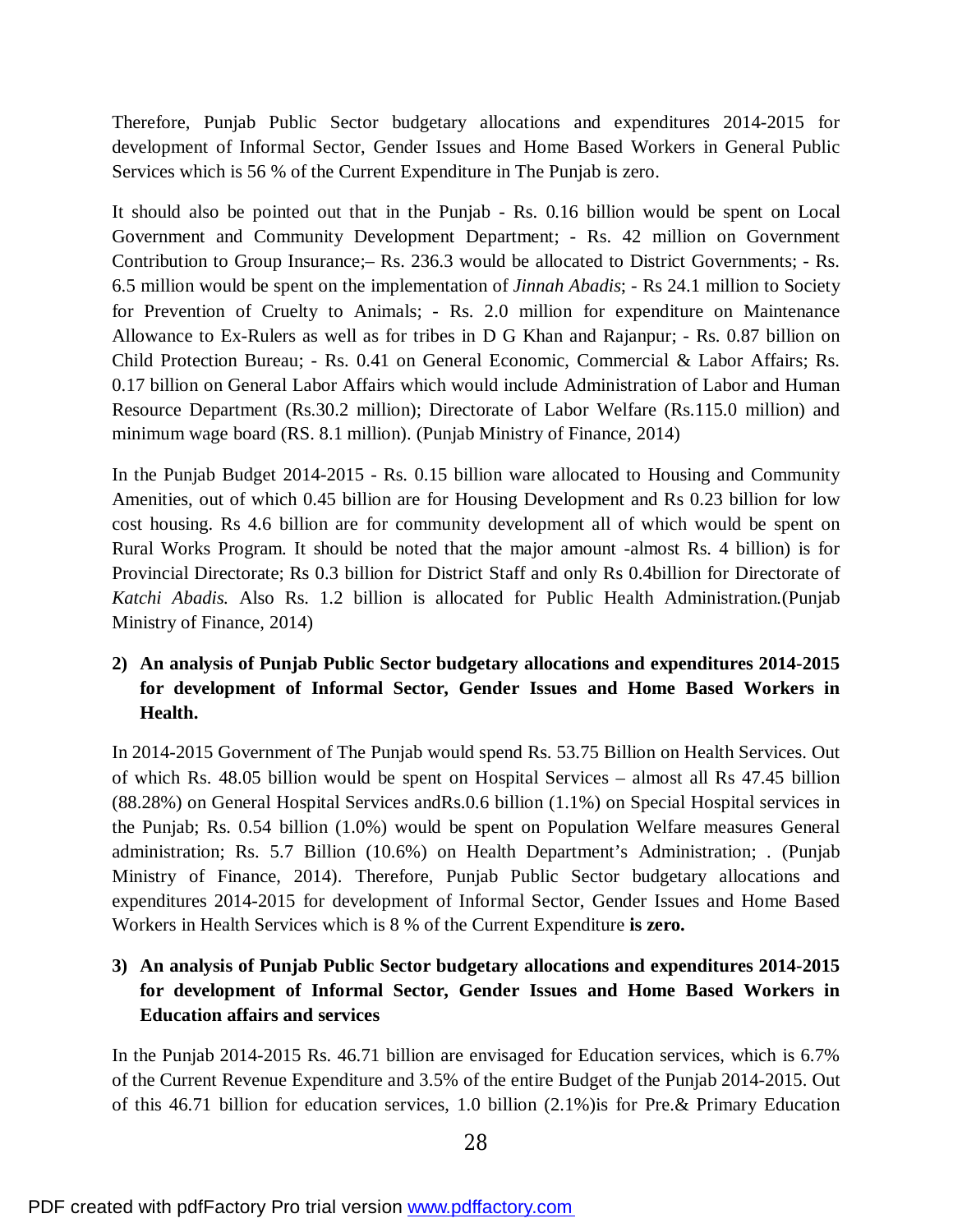Affair Services; Rs. 19.0 billion (40.7%) for Secondary Education Affairs and Services; Rs. 4.8 billion (10.3%) for Higher Education; Rs. 23.0 billion (49.2%) for Tertiary Education Affairs and Services; Rs. 4.1 billion (8.8%) for Professional Education; and another Rs. 1.4 billion (3%) for Higher Education in the Punjab. Also Rs. 4.5 billion (9.6%) would be spent on Social Protection in Education Rs 3.2 billion (6.8%) are for administrative purposes and only Rs. 0.4 billion (0.85%) for relief Measures. (Punjab Ministry of Finance, 2014) No money in the Punjab education expenditure has been specifically allocated for development of Informal Sector, Gender Issues and Home Based Workers in Education Affairs and Services, although it is assumed that a part of the expenditure spent on schools and colleges as well as on teachers would be on women education in the province, but has not been specifically defined in the document**.**

**4) An analysis of Punjab Public Sector budgetary allocations and expenditures 2013-2014 for development of Informal Sector, Gender Issues and Home Based Workers Issues in Social Protection** 

**Table 10 Social Protection in The Punjab Current Revenue Expenditure 2014-2015 Rs. in Billion**

| <b>Social Protection Rs. in Billion</b>   | 4.41          |
|-------------------------------------------|---------------|
| Administration in Social Protection (72%) | $\mathcal{R}$ |
| Social Welfare Measures (28%)             |               |

Source: (Punjab Ministry of Finance, 2014)

## **Fig 10 Social Protection in the Punjab Current Revenue Expenditure 2014-2015 in Rs Billion**



**Source:** (Punjab Ministry of Finance, 2014)

In the Punjab Budget Current Expenditures 2014-2015 Rs. 4.5 billion are envisaged for Social Protection which is 0.64% of the Current Revenue Expenditure and 3.3% of the entire Budget of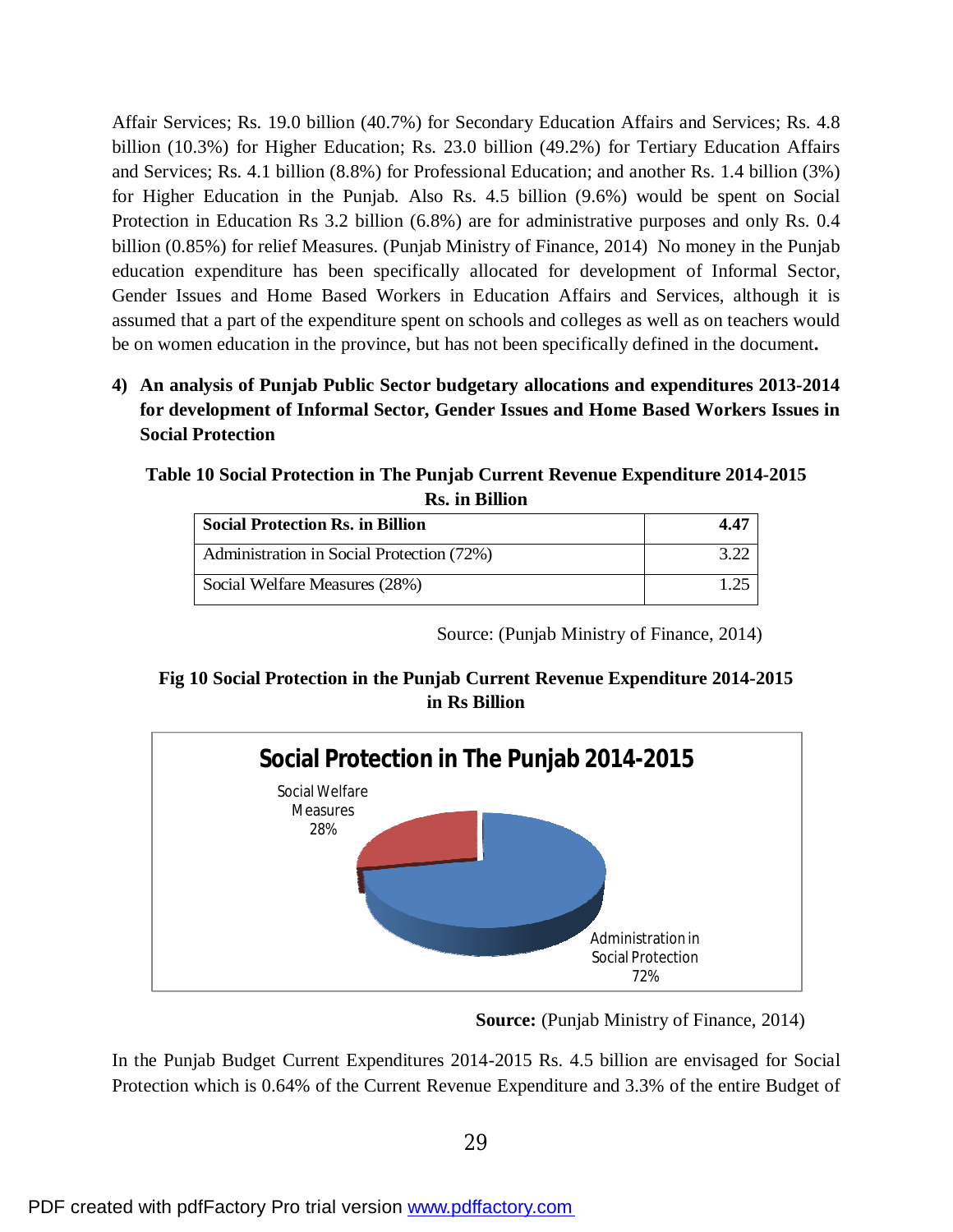the Punjab 2014-2015. Almost Also Rs. 1.25 billion are envisaged for Social Welfare Measures (which is 0.18% of the Current Revenue Expenditure and 0.01% of the entire Budget of the Punjab 2014-2015 and 28% of the Social Protection allocations and the rest 72%on Administration of Social Protection); Out of the Social Protection of Rs. 4.5 billion- Rs 0.06 billion (1.4%) will be spent on the administration of Directorate of Social Welfare, Women Development and *Bait-ul-Maal* and nil on Directorate of Women Development Punjab. (Punjab Ministry of Finance, 2014)

|                | Social Welfare Measures in The Punjab 2014-2015 in Billion Rs. | 1.25 | 100% |
|----------------|----------------------------------------------------------------|------|------|
| L              | General Administration (10%)                                   | 0.13 |      |
| $\mathbf{1}$   | Social Welfare Women Development & Bait-ul-Mal Department;     | 0.02 | 1.6% |
| 2              | <b>Zakat and Ushr Department</b>                               | 0.02 | 1.6% |
| 3              | Women Development in the Punjab                                | 0.09 | 7.2% |
| $\mathbf{I}$   | Miscellaneous expenses (90%)                                   | 1.12 |      |
| $\overline{4}$ | Social Services & Community Development                        | 0.55 | 44%  |
| 5              | D.G. Women Development Punjab                                  | 0.55 | 44%  |
| 6              | Punjab Social Services Board, Lahore                           | 0.02 | 1.6% |

#### **Table 11 Social Welfare Measures in the Punjab 2014-2015 in Billion Rs**

**Source:** (Punjab Ministry of Finance, 2014)

## **Fig 11 Social Welfare Measures of Rs 1.25 Billion in Punjab Budget 2014-2015**



 **Source:** (Punjab Ministry of Finance, 2014)

30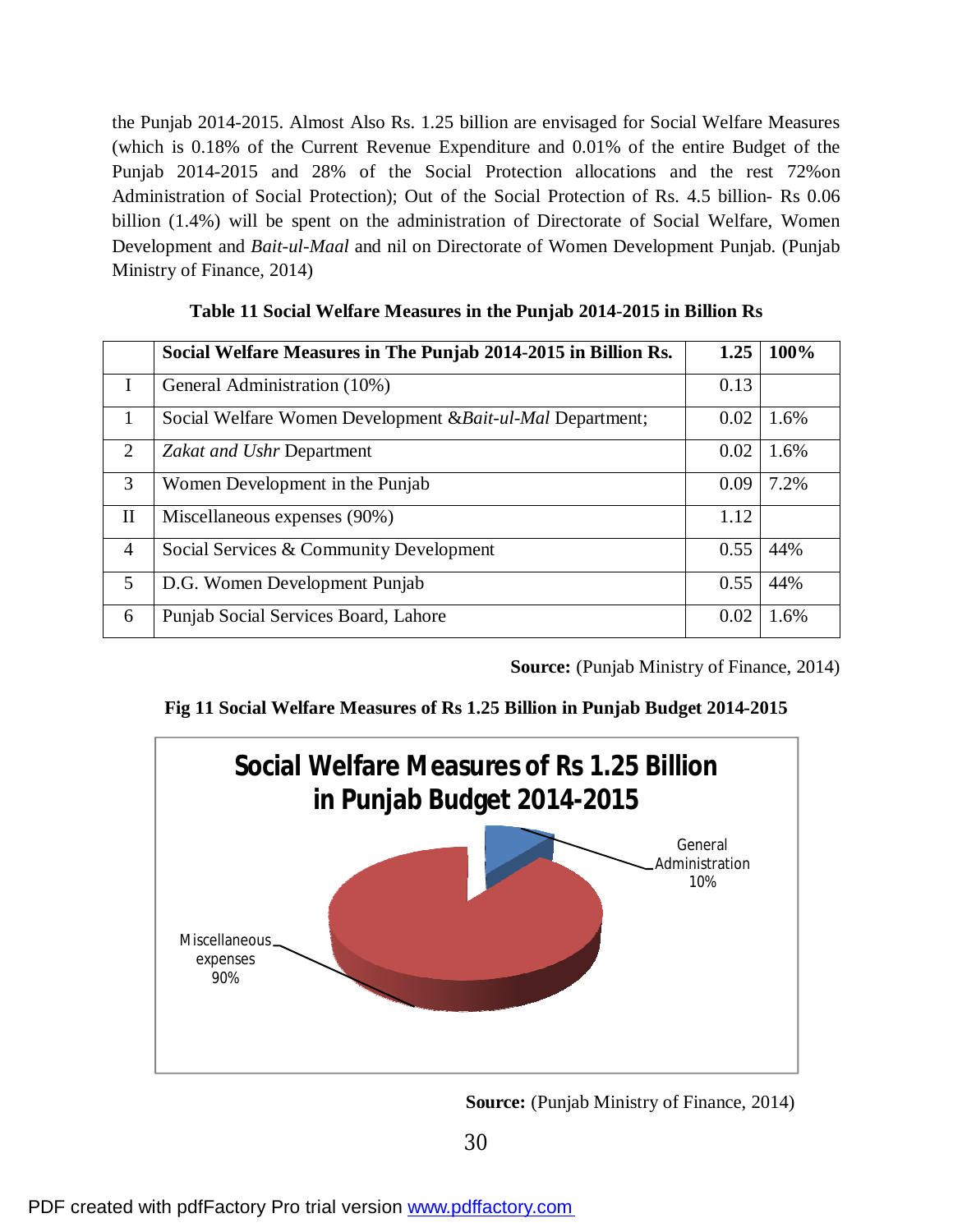# **Fig 12 Breakup of Expenditure of General Expenditure of Rs 0.13 billion in the Social Welfare Measures 2014-2015**



 **Source:** (Punjab Ministry of Finance, 2014)

# **Fig 13 Breakup of Miscellaneous Expenses of Rs. 1.12 billion in the Social Welfare Measures 2014-2015**



**Source:** (Punjab Ministry of Finance, 2014)

As per table11 Out of Social Welfare Measures of Rs. 1.25 billion (which is 0.17% of the Current Revenue Expenditure and 0.08% of the entire Budget of the Punjab 2014-2015) would include Rs. 0.13 billion (10% of the Social Welfare Measures) for General Administration,

# 31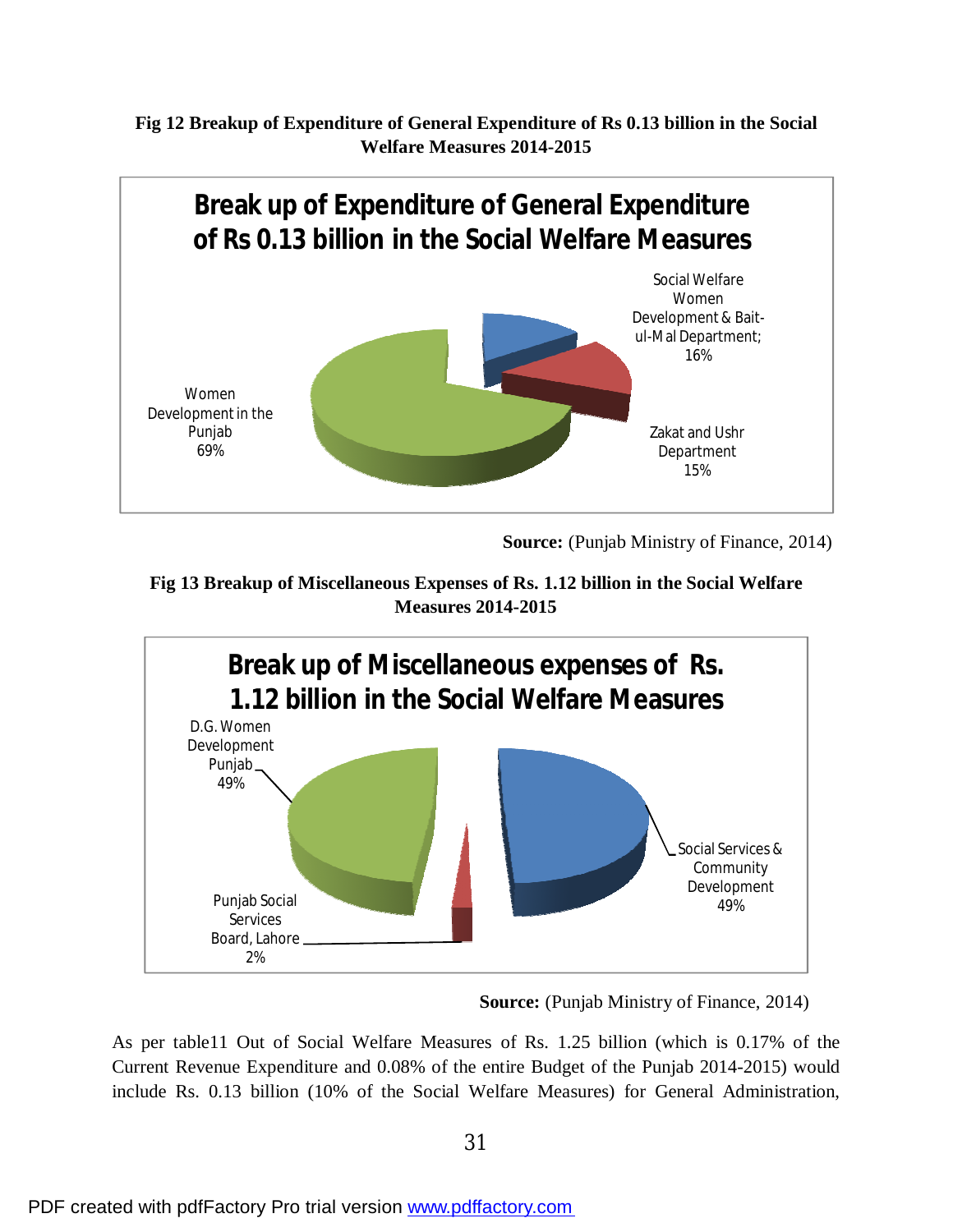which includes Rs. 0.02 billion (1.6%) for Social Welfare Women Development & *Bait-ul-Mal* Department; Rs. 0.02 billion (2%) for *Zakat and Ushr* Department and Rs. 0.09billion (7.5%) for Women Development in the Punjab and Rs. 1.12 Billion (90%of the Social Welfare Measures) for Miscellaneous expenses, out of which Rs. 0.55 billion (49%) will be spent for Social Services & Community Development; Rs. 0.55 billion (49%) will be spent for D.G. Women Development Punjab and only Rs. 0.02 (2%) billion will be spent for Punjab Social Services Board, Lahore.(Punjab Ministry of Finance, 2014)

In the Punjab Budget a sum of Rs. 0.2 billion have been envisaged for Minorities, which is 0.03% of the Current Revenue Expenditure and 0.01% of the entire Punjab Budgetary Projection 2014-2015. (Punjab Ministry of Finance, 2014)

There is nothing more for development of Informal Sector, and Home Based Workers Issues in Social Protection of the Punjab Budget 2013-2014.

**5) An analysis of Punjab Public Sector budgetary allocations and expenditures 2013-2014 for development of Informal Sector, Gender Issues and Home Based Workers in Punjab Public Sector Development Program (PSDP)** 

Total Development Expenditure of the Punjab 201-2015 is envisaged at Rs. 345.0 billion which is 26 % of all the budgetary expenses of the Punjab In this fiscal year - Rs. 216.6 billion (63%) as Development Revenue expenditure and Rs. 128.4 billion (37%) as Development Capital Expenditure. (Punjab Ministry of Finance, 2014) The breakup of this expenditure is as under:

| Allocation (Spending) of Rs. 345.0 Billion in Punjab | 345.0          | 100%  |
|------------------------------------------------------|----------------|-------|
| Development Budget in 2014-2015 in Billion Rs        |                |       |
| <b>Economic Affairs</b>                              | 170.5          | 49%   |
| Housing & Community Amenities                        | 63             | 18%   |
| <b>General Public Service</b>                        | 46.4           | 14%   |
| <b>Education Affairs &amp; Services</b>              | 38.2           | 11%   |
| Health                                               | 19.5           | 6%    |
| <b>Social Protection</b>                             | $\overline{A}$ | 1%    |
| Recreation, Culture And Religion                     | $\overline{2}$ | 1%    |
| Public Order & Safety Affairs                        | 1.2            | $0\%$ |
| <b>Environment Protection</b>                        | 0.2            | 0%    |

**Table 12Allocation of Rs. 345.0 Billion in Punjab Development Budget in 2014-2015**

**Source**: (Punjab Ministry of Finance, 2014)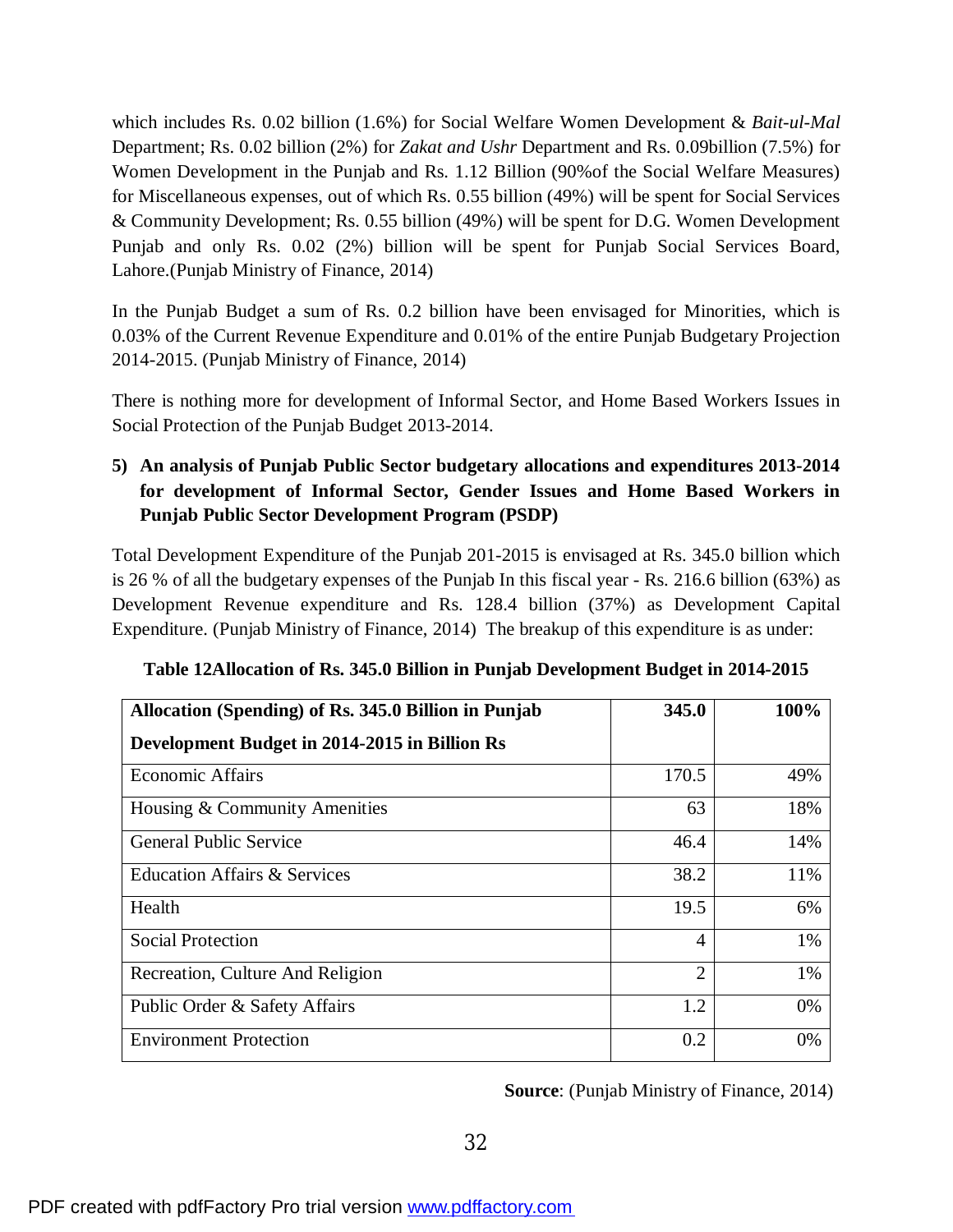

**Fig14 Allocation of Rs. 345.0 Billion in Punjab Development Budget in 2014-2015**

The Table 12 and Fig 14 shows that out of Rs. 345.0 billion of the Annual Development Budget (ADP) in the Punjab in 2014-2015 - 49% (Rs. 170.5 billion) of the Punjab Development expenditure would be on Economic Affairs; 18% (Rs. 63 billion) on Housing Community and Amenities; 14% (Rs. 46.4 billion) on General Public Services; 11% (Rs.38.2 billion) on Education Affairs & Services; 6% (Rs. 19.5 billion) on Health; 1% each on Social Protection (Rs. 4.0 billion) as we as on Recreation, Religion & culture (Rs. 2.0 Billion) and almost zero percent on Public Order &Safety (Rs. 1.2 billion) as well as on Environmental Protection (Rs. 0.2 billion).

Out of Rs. 216.6 billion Development Revenue Expenditures Rs. 1.5 billion (0.43%of total Development Budget of Rs. 345.0 Billion) for Social Welfare Measures and Rs. 1.0 billion (0.30) for *zakat & usher;* Rs. 0.5 billion (0.14%) for Population Welfare Measures; Rs. 0.05 billion (0.01%) are envisaged for Human Resource Management; and nil for mother and child in health.(Punjab Ministry of Finance, 2014)

Of the Rs. 128.4 billion Development Capital Expenditures - Rs. 11.6 billion (3.4%of total Development Budget of Rs. 345.0 Billion) for Health; Rs. 1.8 billion (0.5%) for Youth Affairs, Sports, Archaeology & Tourism Department; Rs. 0.5 billion (0.14%) are for Low Cost Housing; and Rs. 0.3 billion (0.08) for Social Protection. (Punjab Ministry of Finance, 2014)None of the above allocations are for informal sector, home based workers or for women in particular, in other words there is no mention specifically of informal sector or home based workers in the Punjab ADP.

**Source:** (Punjab Ministry of Finance, 2014)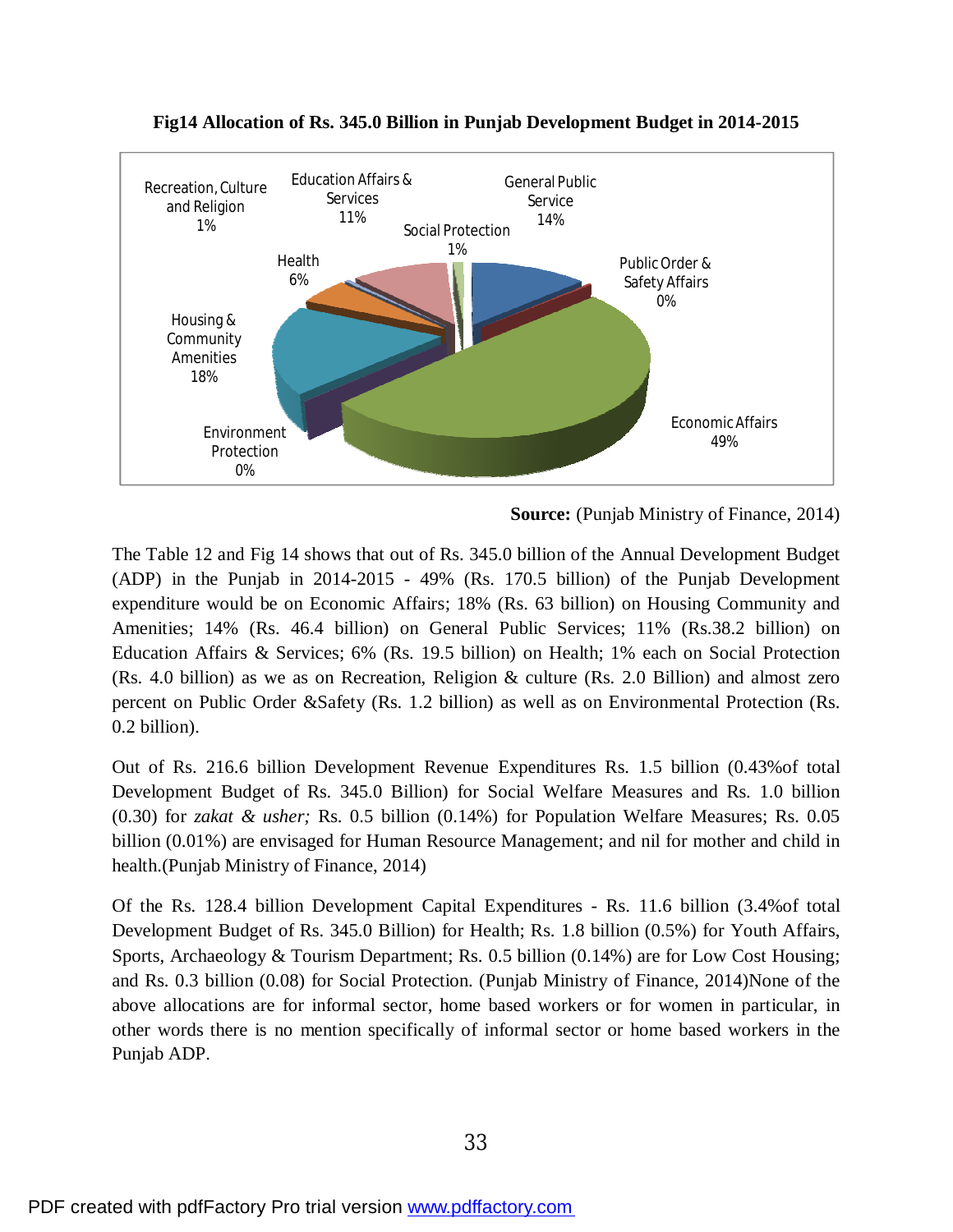#### **Sindh Budget and the Allocations for the Informal Sector in 2014-2015**

The Provincial Budget expenditure outlay for 2014-2015 is envisaged at Rs. 686.2 Billion, out of which the Current Revenue Expenditures are estimated at Rs. 436.1 Billion; Current Capital Expenditure at Rs 34.7 Billion (Total Current Expenditure at Rs.470.8 Billion) and Development Expenditure at Rs. 215.4 Billion. (Sindh Ministry of Finance, 2014)

## **1. An analysis of Sindh Public Sector budgetary allocations and expenditures 2014-2015 for development of Informal Sector, Gender Issues and Home Based Workers in General Public Services**

In 2014-2015out of the Current Revenue Expenditure the Sindh Government would spend on Rs. 130.0 billion (27.6% of the Current Budget and 19% of the Entire Sind Budget 2014-2015) on General Public Services which would include expenditure on Executive and General Services; etc. From the General Public Services - Rs. 2.0 billion would be spent on Establishment, Services and General for Personal Services and almost Rs. 0.3 Billion (0.2% of the General Public Services and 0.04% of the Entire Sindh Budget) would be spent on Women Department Directorate.(Sindh Ministry of Finance, 2014) No other amount has been seen to have been envisaged for development of Informal Sector, Gender Issues and Home Based Workers Issues in General Public Services by the Sindh Government in 2014-2015

# **2. An analysis of Sindh Public Sector budgetary allocations and expenditures 2013-2014 for development of Informal Sector, Gender Issues and Home Based Workers in Economic Affairs.**

During 2014-2015 Government of Sind would spend Rs. 47.64 Billion (10% of the Current Budget and 7% of the Entire Sind Budget 2014-2015) on Economic Affairs, out of which – Rs. 0.14 billion (0.02% of the Entire Sind Budget) would be spent on Employment Exchanges; Rs 0.4 billion (0.06%of the Entire Sind Budget) on Manpower and Vocational Training; Rs. 0.3 billion (0.04%of the Entire Sind Budget) for Regulation of Man Management and nil for Wage Management and/or Labor Welfare Measures. (Sindh Ministry of Finance, 2014) No other amount has been seen to have been envisaged for development of Informal Sector, Gender Issues and Home Based Workers Issues in Economic Affairs by the Sindh Government in 2014-2015

Sindh Government would also be spending Rs. 1.0 billion (0.15%of the Entire Sind Budget) on Low Cost Housing and nil on Poverty Alleviation Program and/or Rural Works Program in the Province of Sindh for the year 2014-2015.(Sindh Ministry of Finance, 2014)

**3. An analysis of Sindh Public Sector budgetary allocations and expenditures 2013-2014 for development of Informal Sector, Gender Issues and Home Based Workers in Health.**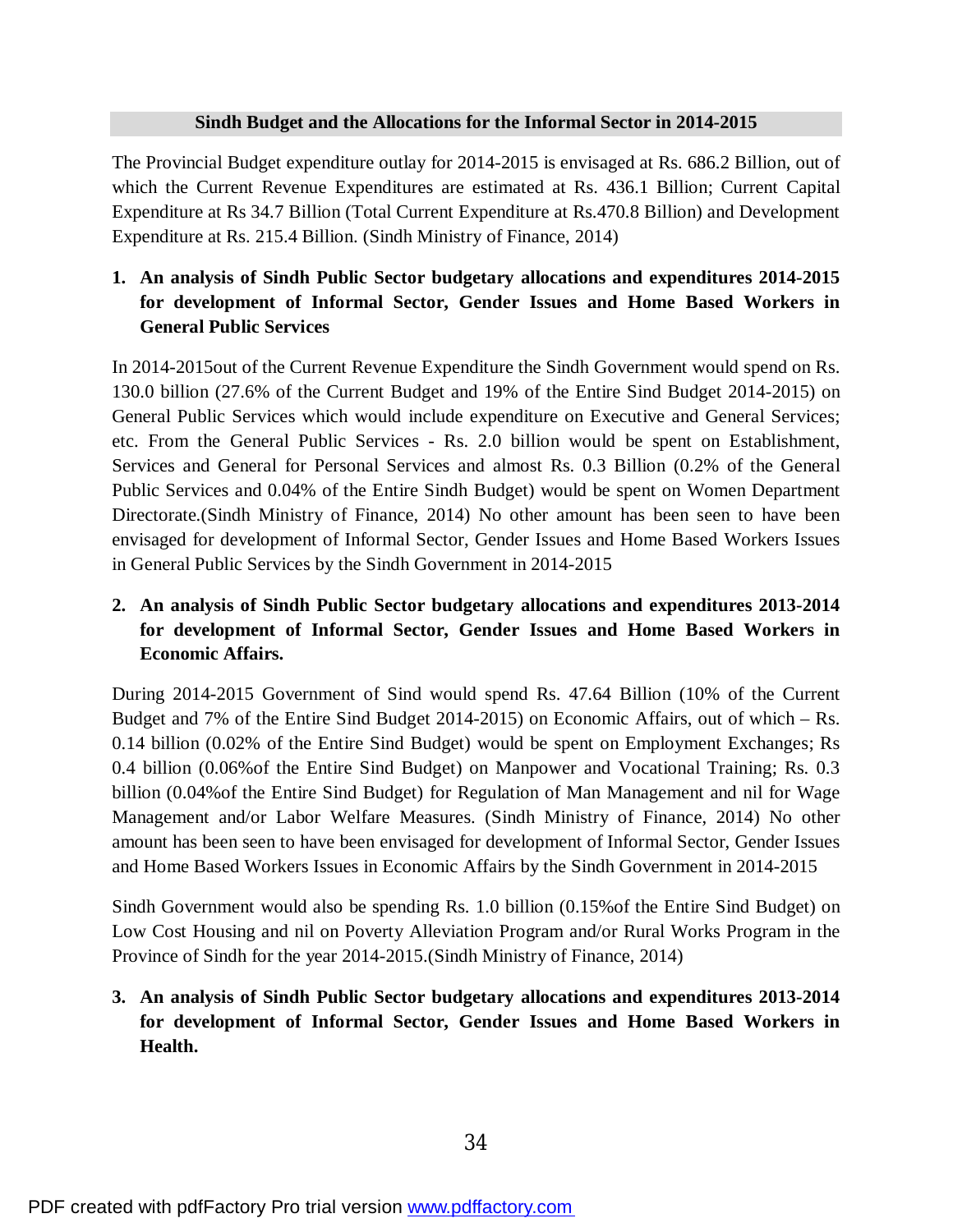Sindh Government will spend out of its Current Revenue Expenditure Rs. 43.6billion (6.4 %of the Entire Sind Budget) on Health, out of which no money is envisaged for Out-Patient Services but Rs. 32.7 billion (4.8 %of the Entire Sind Budget) are allocated for General Hospital Services and almost Rs. 2.0 Billion (0.3 %of the Entire Sind Budget) for Other Health Facilities and Preventive Health Services. Out of Sind ADP the Government of Sind would spend Rs. 13.2 billion (2% of the Entire Sind Budget) on Health. (Sindh Ministry of Finance, 2014)Although a large number of patents getting public health care would be women, but in principal no specific amount has been seen to have been envisaged for development of Informal Sector, Gender Issues and Home Based Workers Issues in Health by the Sindh Government in 2014-2015

# **4. An analysis of Sindh Public Sector budgetary allocations and expenditures 2014-2015 for development of Informal Sector, Gender Issues and Home Based Workers in Education affairs and services**

Out of the Current Revenue Expenditure the Sindh Government would spend Almost Rs. 134.4 Billion (19.6 %of the Entire Sind Budget) for Education affairs which include expenditure for Pre-Primary, Primary, Secondary; Tertiary Education &for Education for Special Persons and Administration of Education Services etc. Out of the Development Expenditure the Sindh Government would spend Rs. 11.0 Billion (1.6 % of the Entire Sind Budget) on Education. (Sindh Ministry of Finance, 2014) Although a large part of students and teachers at all levels would be females, but no specific amount has been seen to have been envisaged for development of Informal Sector, Gender Issues and Home Based Workers Issues in Education Services by the Sindh Government in 2014-2015

## **5. An analysis of Sindh Public Sector budgetary allocations and expenditures 2013-2014 for development of Informal Sector, Gender Issues and Home Based Workers Issues in Social Protection**

Sind Government in 2013-2014 will spend out of its current expenditure Out of the Current Revenue Expenditure the Sindh Government would spend Rs. 4.1 Billion (0.6 %of the Entire Sind Budget) on Social Protection Programs which would include Shelter for the Homeless (DaarulAman) only of Rs 4.5Million; Relief Measures of Rs. 3.1 Billion; Social Welfare Measures of Rs. 0.65 Billion (0.01 %of the Entire Sind Budget); and Zakat & Ushar of Rs. 0.166 Billion. (Sindh Ministry of Finance, 2014)

Out of the Development Expenditure, Sind government has allocated in 2014-2015 Rs. Billion for Social Protection. An additional Rs. 77.5 Billion or 11.3 % of the entire Sindh Budget would be spent on Social Protection from the Sindh ADP. (Sindh Ministry of Finance, 2014)No amount has been seen to have been envisaged for development of Informal Sector, Gender Issues and Home Based Workers Issues in Social Protection by the Sindh Government in 2014-2015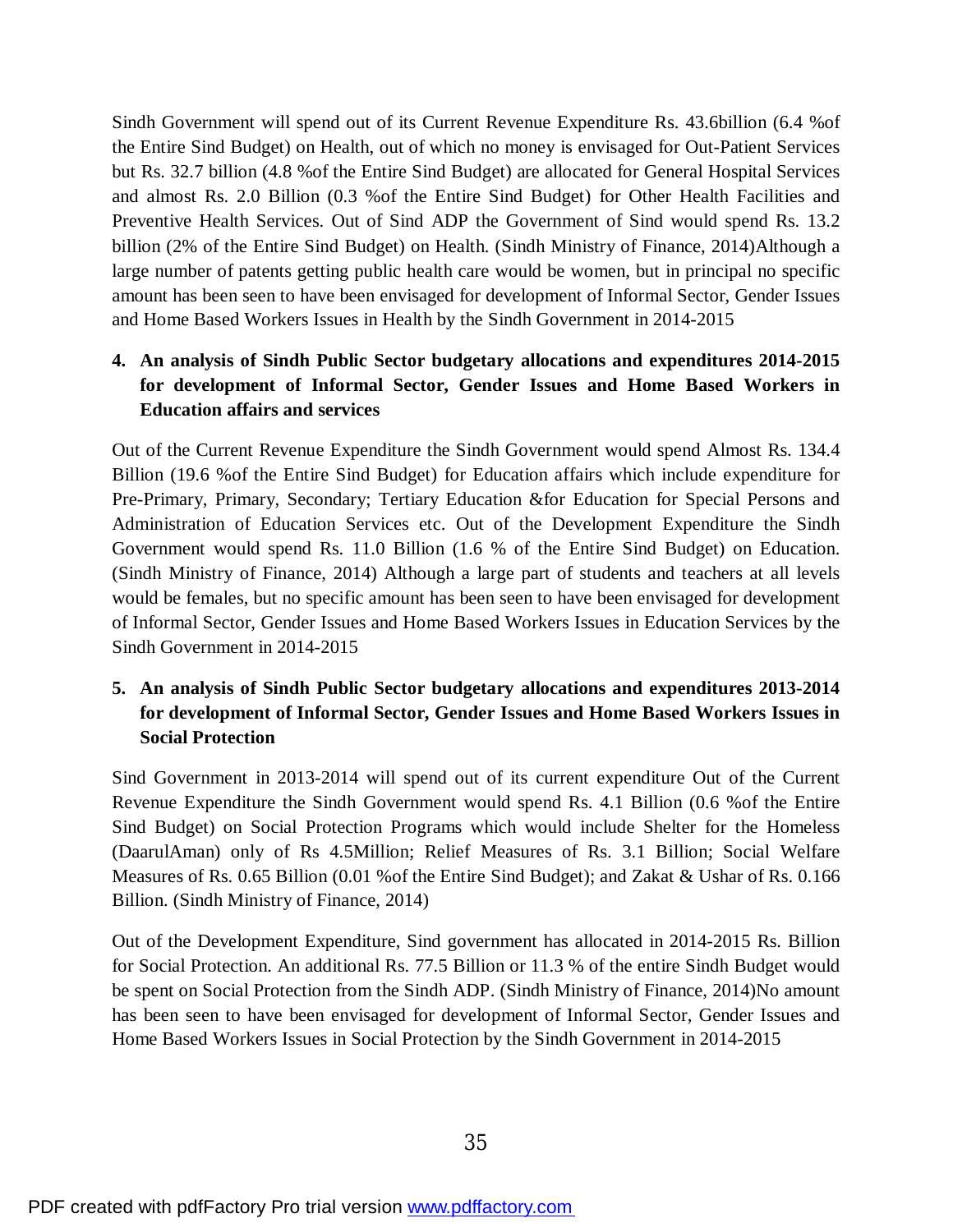# **6. An analysis of Sindh Public Sector budgetary allocations and expenditures 2014-2015 for development of Informal Sector, Gender Issues and Home Based Workers in Public Sector Development Program (PSDP)**

The Development Expenditure of Government of Sindh for 2014-2015 would be a total of Rs. 215.4 Billion which is 31.4% of the Entire Sind Budget 2014-2015. (Sindh Ministry of Finance, 2014)The breakup of Government of Sindh's Development Budget 2014-2015 is as follows:

| <b>Government of Sindh Development</b><br><b>Expenditure 2014-2015</b> | <b>In Billion</b><br>Rs. | In<br>Percentage<br>of the ADP |
|------------------------------------------------------------------------|--------------------------|--------------------------------|
| Social Protection (including District ADP)                             | 77.5                     | 46.0%                          |
| <b>Economic Affairs</b>                                                | 54.2                     | 32.0%                          |
| Health                                                                 | 13.2                     | 8.0%                           |
| <b>Education Affairs and Services</b>                                  | 11.0                     | 7.0%                           |
| <b>General Public Service</b>                                          | 7.5                      | 5.0%                           |
| <b>Environment Protection</b>                                          | 2.2                      | 1.3%                           |
| Housing and Community Amenities                                        | 1.7                      | 1.0%                           |
| Recreational, Culture and Religion                                     | 0.7                      | 0.4%                           |
| Public Order and Safety Affairs                                        | 0.0                      | 0%                             |
| <b>Total Development Expenditure</b>                                   | 168.0                    | 100%                           |

#### **Table 13Government of Sindh Development Expenditure 2014-2015 in Billion Rs**

**Source:** (Sindh Ministry of Finance, 2014)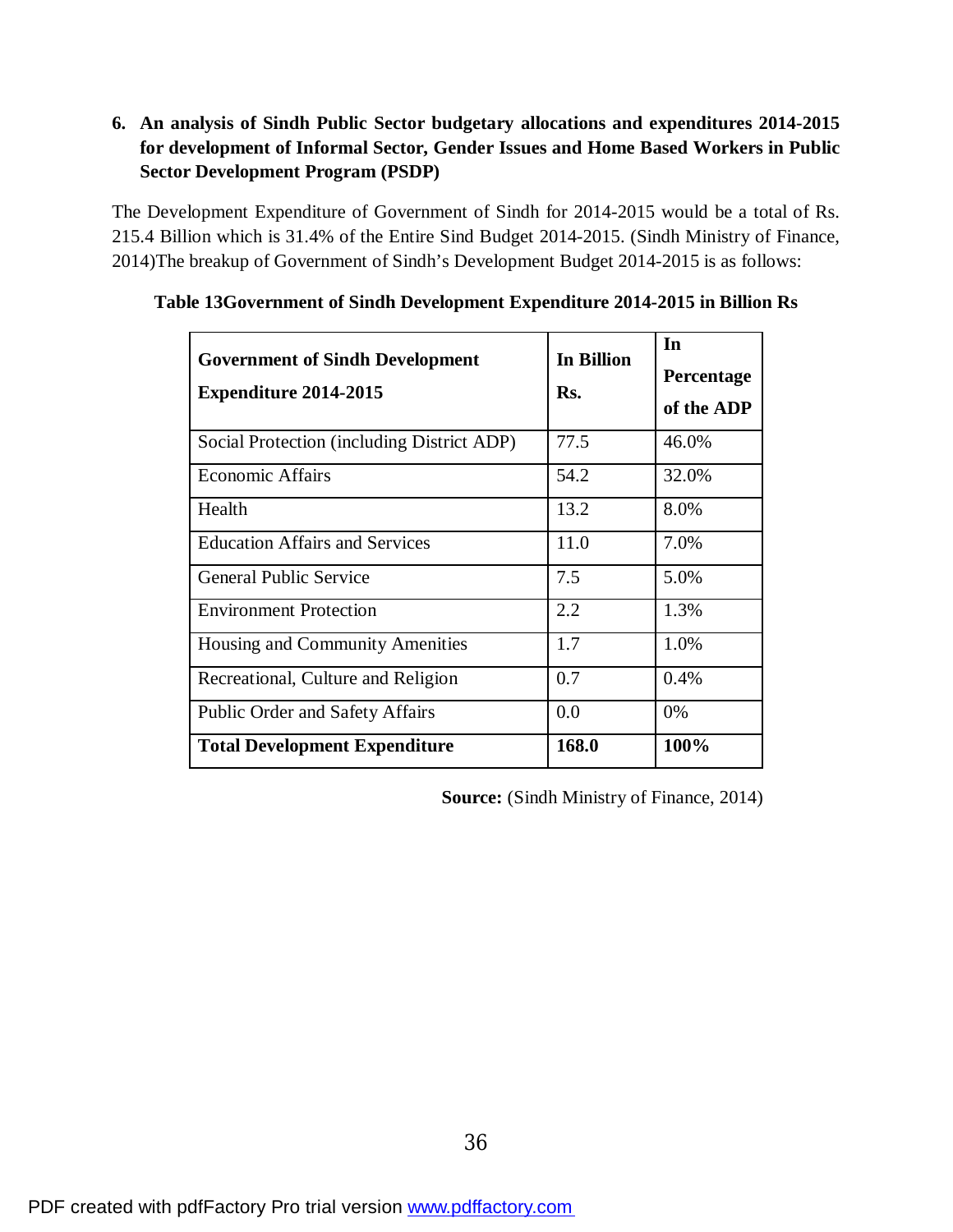

**Fig 15 Government of Sindh Development Expenditure 2014-2015 in Billion Rs** 

**Source:** (Sindh Ministry of Finance, 2014)

Table 13& Fig 15 shows that Development Expenditure of Government of Sindh in 2014-2015 would be spent as Rs. 77.5 Billion (46 % of the Development expenditure) on Social protection & ADP; Rs. 54.2 Billion (32 % of the Development expenditure) on Economic affairs; Rs. 13.2 Billion (8.0 % of the Development expenditure) on Health; Rs. 11.0 Billion (7.0% of the Development expenditure) on Education; Rs. 7.5 Billion (5.0% of the Development expenditure) on General Public Services; Rs. 1.7 Billion (0.4 % of the Development expenditure) on Housing & Community amenities and Rs. 1.7 billion (1% of the Development expenditure) on Environmental Protection and Recreation; and Rs. 0.7 Billion (0.4% of the Development Expenditure) on Culture & Religion and there is no spending on Public Order & Safety Affairs in the Development Budget of Sindh Province. No amount has been seen to have been envisaged for development of Informal Sector, Gender Issues and Home Based Workers Issues in Public Sector Development Program (PSDP) & ADP by the Sindh Government in 2014-2015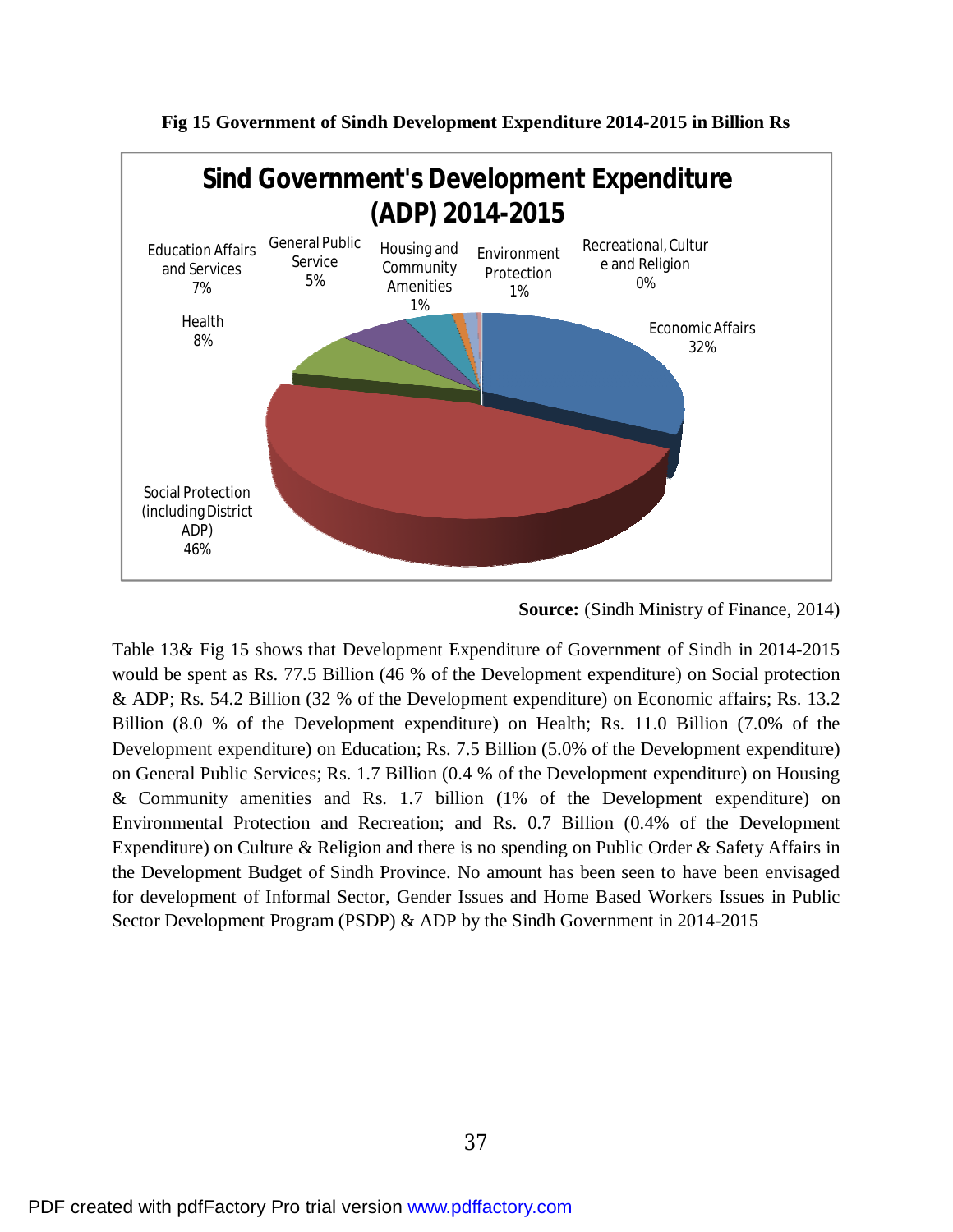## **Conclusion**

#### **In conclusion it is stated that, in the Federal Budget 2014-2015:**

- 1. Out of the Current expenditure of Rs. 2.54 billion -Rs. 0.6 Billionwill be spent on Education Affairs and Services; Rs. 0.01 Billion onHealth Affairs & Services andRs. 0.0016 Billion (an insignificant amount) on Social Protection.
- 2. There is no mention of allocations for development of Informal Sector, Gender Issues and Home Based Workers in General Public Services
- 3. Allocations for Rs 2012 million (0.058% of the Current Expenditure) are for Housing and community amenities, all of which would be spent on Community Development.There is no mention of allocations for development of Informal Sector, Gender Issues and Home Based Workers in Economic Affairs, Environmental protection or Allocations for Housing and Community Amenities.
- 4. Out of the Current Expenditure on Health Services Rs 356 million (3.5%) are for Public Health Services and another Rs. 100 million (almost 1%) for Medical Products, Appliances and Equipment. There is no mention of allocations for development of Informal Sector, Gender Issues and Home Based Workers in Health Services Allocations
- 5. Out of the current Expenditure on Education Social Welfare & Special Education Division and Subsidiary Services to Education have near zero percent (insignificant) allocations of Rs. 75 million and Rs. 232 million respectively. How much of these allocations are specifically for women and for men is not specified in the budget allocations.
- 6. Out of the expenditure for Social protection in the Current Expenditure, only Rs. 481 million 28.4% are allocated for other unspecified purposes in the social protection program and can be assumed that the discretion of the administrator is in favor of the needy and the helpless which might include poor women and home based workers, which comes to 0.01% of the Federal Budget 2014-2015
- 7. In the Federal PSDP only Rs.12.5 billion or 1% for Pakistan Millennium Development Goals and Community Development Programmes and also only Rs 0.5 billion or 0.04% for ERRA. There is no allocation in PSDP 2014-2015 for Special Programmes; New Development Initiatives or Estimated Operational Shortfall etc. There is no mention of development of Informal Sector, Gender Issues and Home Based Workers in Public Sector Development Program (PSDP) of the Federal Budget 2014-2015.
- 8. Other development expenditure comprises development expenditure of the Federal Government outside the Public Sector Development Programme (PSDP) would be spent on Benazir Income Support Programme Rs. 97,150 million; Rs 21,000 million for Prime Minister's Schemes. But there is no mention of development of Informal Sector, Gender Issues and Home Based Workers in Other development expenditure comprises development expenditure of the Federal Government outside the Public Sector Development Programme (PSDP).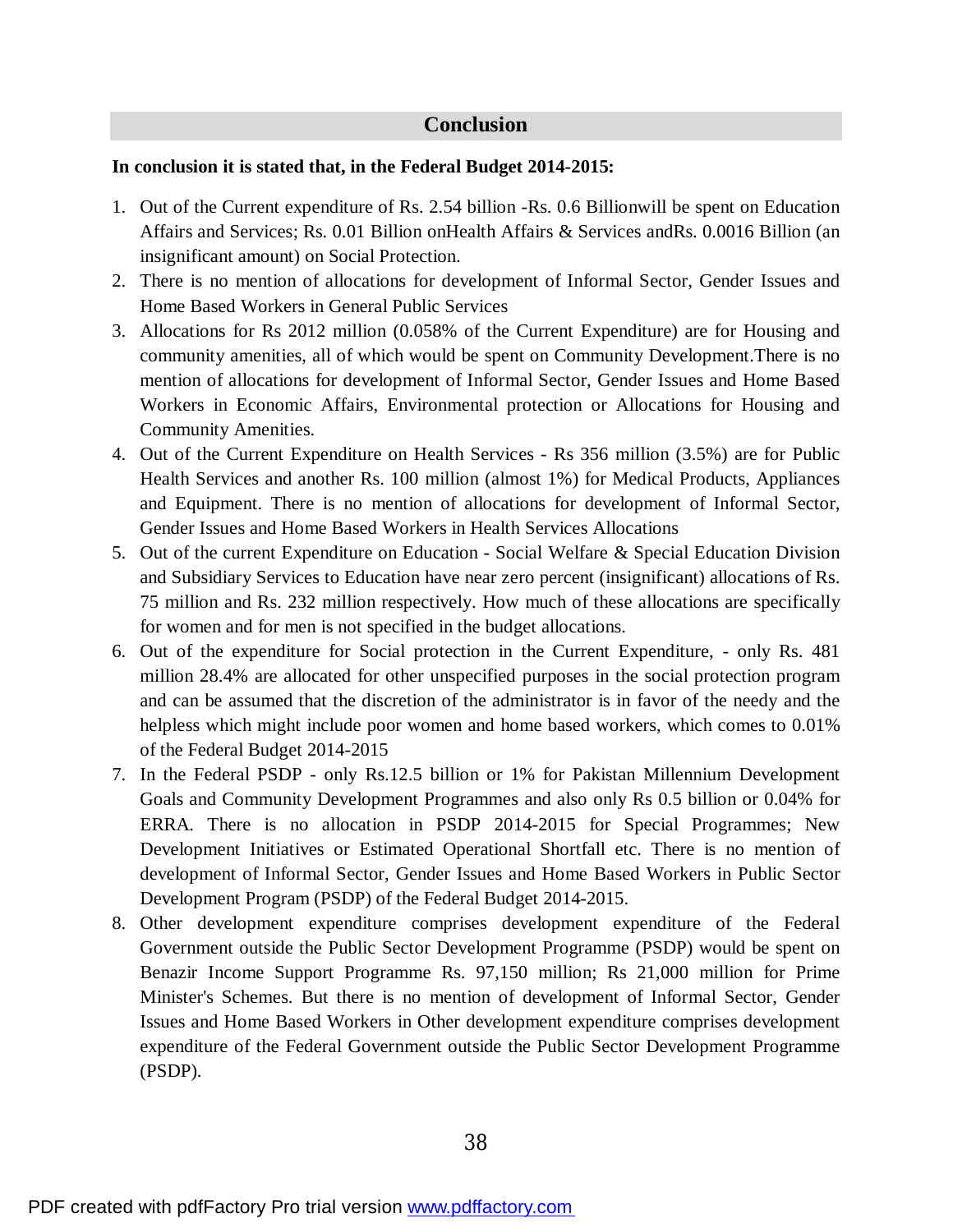#### **In the Punjab's Budget 2014-2015, it is concluded that:**

- 9) From the Rs. 699.95 billion Current Revenue Expenditure (Gross) of the Punjab in 2014- 2015 - Rs. 53.75 Billion (8%) on Health; - Rs. 46.71 billion (7%) on Educational affairs; while on Social Protection (Rs. 4.47 billion) is almost near zero percent each of the current expenditure of the Provincial Budget. Some of it might be spent on women, but not specifically on Gender Issues, or Home Based Workers.
- 10) Punjab Public Sector budgetary allocations and expenditures 2014-2015 for development of Informal Sector, Gender Issues and Home Based Workers in General Public Services which is 56 % of the Current Expenditure in The Punjab is zero.
- 11) Punjab Government would spent, Rs. 0.87 billion on Child Protection Bureau; Rs. 0.41 on General Economic, Commercial & Labor Affairs; Rs. 0.17 billion on General Labor Affairs which would include Administration of Labor and Human Resource Department (Rs.30.2) million); Directorate of Labor Welfare (Rs.115.0 million) and minimum wage board (RS. 8.1 million). Punjab Public Sector budgetary allocations and expenditures 2014-2015 for development of Informal Sector, Gender Issues and Home Based Workers in Health Services which is 8 % of the Current Expenditure is zero.
- 12) No money in the Punjab education expenditure has been specifically allocated for development of Informal Sector, Gender Issues and Home Based Workers in Education Affairs and Services, although it is assumed that a part of the expenditure spent on schools and colleges as well as on teachers would be on women education in the province, but has not been specifically defined in the document.
- 13) Out of the Social Protection of Rs. 4.5 billion Rs 0.06 billion (1.4%) will be spent on the administration of Directorate of Social Welfare, Women Development and *Bait-ul-Maal* and nil on Directorate of Women Development Punjab.
- 14) Out of the Social Welfare Measures in The Punjab, Rs. 0.02 billion (1.6%) will be for Social Welfare Women Development &*Bait-ul-Mal* Department; Rs. 0.02 billion (2%) for *Zakat and Ushr* Department and Rs. 0.09 billion (7.5%) for Women Development in the Punjab and Rs. 1.12 Billion (90% of the Social Welfare Measures) for Miscellaneous expenses, out of which Rs. 0.55 billion (49%) will be spent for Social Services  $\&$ Community Development; Rs. 0.55 billion (49%) will be spent for D.G. Women Development Punjab. Also in the Punjab Budget, Rs. 0.2 billion have been envisaged for Minorities, which is 0.03% of the Current Revenue Expenditure and 0.01% of the entire Punjab Budgetary Projection 2014-2015.No money in the Punjab Social Protection expenditure has been specifically allocated for development of Informal Sector, and Home Based Workers in Social Protection in The Punjab Budget 2014-2015.
- 15) Out of Rs. 216.6 billion Development Revenue Expenditures Rs. 1.5 billion (0.43% of total Development Budget of Rs. 345.0 Billion) for Social Welfare Measures and Rs. 1.0 billion (0.30) for *zakat & usher;* Rs. 0.5 billion (0.14%) for Population Welfare Measures; Rs. 0.05 billion (0.01%) are envisaged for Human Resource Management; and nil for mother and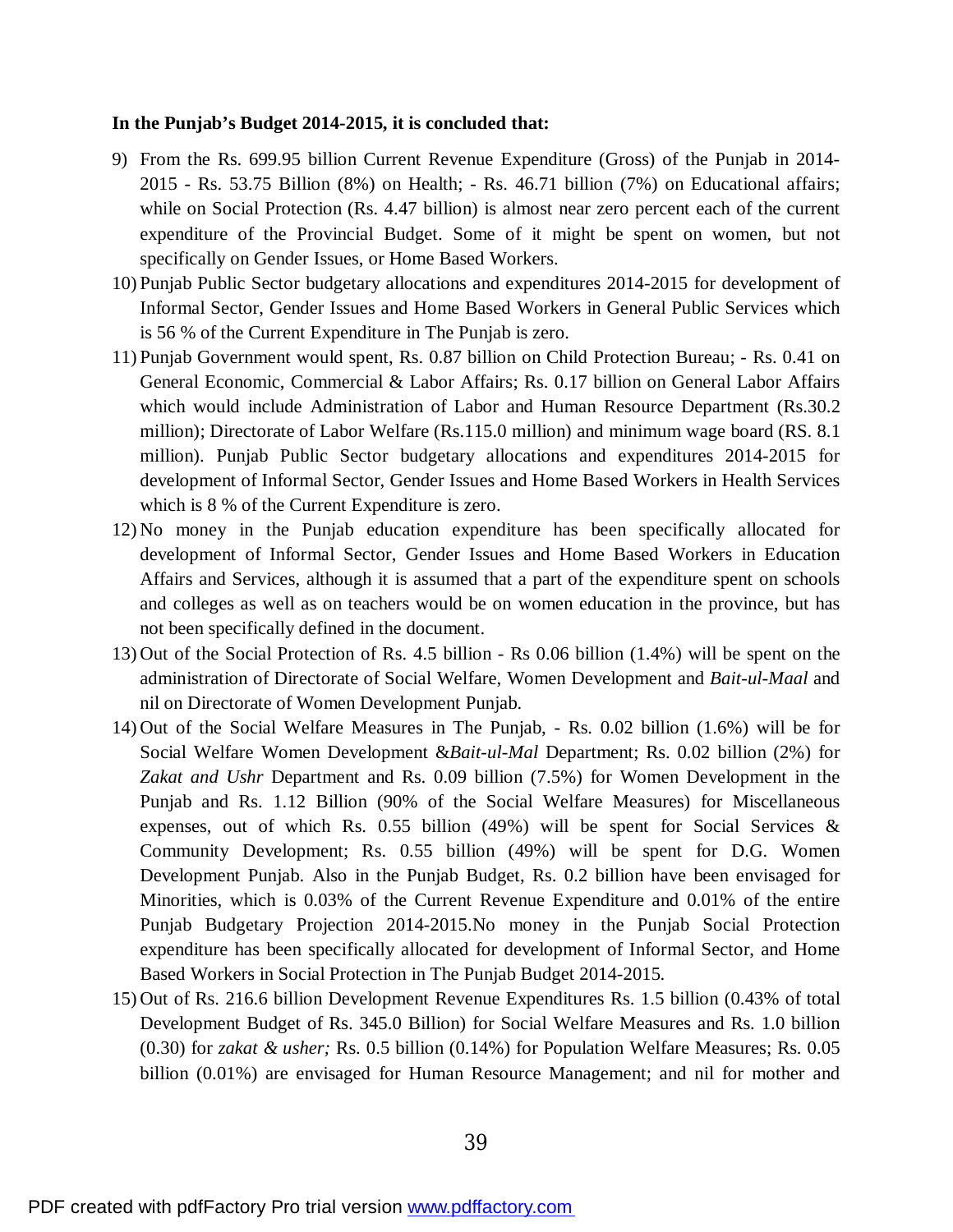child in health. There is no mention specifically of informal sector or home based workers in the Punjab ADP

#### **In the Provincial Budget of Government of Sindh 2014-2015 it is concluded that:**

- 16) Almost Rs. 0.3 billion (0.2% of the General Public Services and 0.04% of the Entire Sindh Budget) would be spent on Women Department Directorate. No other amount has been seen to have been envisaged for development of Informal Sector, Gender Issues and Home Based Workers Issues in General Public Services by the Sindh Government in 2014-2015
- 17) Out of Rs. 47.64 Billion (10 % of the Current Budget and 7 % of the Entire Sind Budget 2014-2015) on Economic Affairs, out of which – Rs. 0.14 billion (0.02% of the Entire Sind Budget) would be spent on Employment Exchanges; Rs 0.4 billion (0.06% of the Entire Sind Budget) on Manpower and Vocational Training; Rs. 0.3 billion (0.04% of the Entire Sind Budget) for Regulation of Man Management and nil for Wage Management and/or Labor Welfare Measures. No other amount has been seen to have been envisaged for development of Informal Sector, Gender Issues and Home Based Workers Issues in Economic Affairs by the Sindh Government in 2014-2015
- 18) Sindh Government would also be spending Rs. 1.0 billion (0.15 % of the Entire Sind Budget) on Low Cost Housing and nil on Poverty Alleviation Program and/or Rural Works Program in the Province of Sindh for the year 2014-2015.
- 19) Although a large number of patents getting public health care would be women, but in principal no specific amount has been seen to have been envisaged for development of Informal Sector, Gender Issues and Home Based Workers Issues in Health by the Sindh Government in 2014-2015
- 20) Although a large part of students and teachers at all levels would be females, but no specific amount has been seen to have been envisaged for development of Informal Sector, Gender Issues and Home Based Workers Issues in Education Services by the Sindh Government in 2014-2015
- 21) Out of the Development Expenditure, Sind government has allocated in 2014-2015 Rs. Billion for Social Protection. No amount has been seen to have been envisaged for development of Informal Sector, Gender Issues and Home Based Workers Issues in Social Protection by the Sindh Government in 2014-2015
- 22) No amount has been seen to have been envisaged for development of Informal Sector, Gender Issues and Home Based Workers Issues in Public Sector Development Program (PSDP) & ADP by the Sindh Government in 2014-2015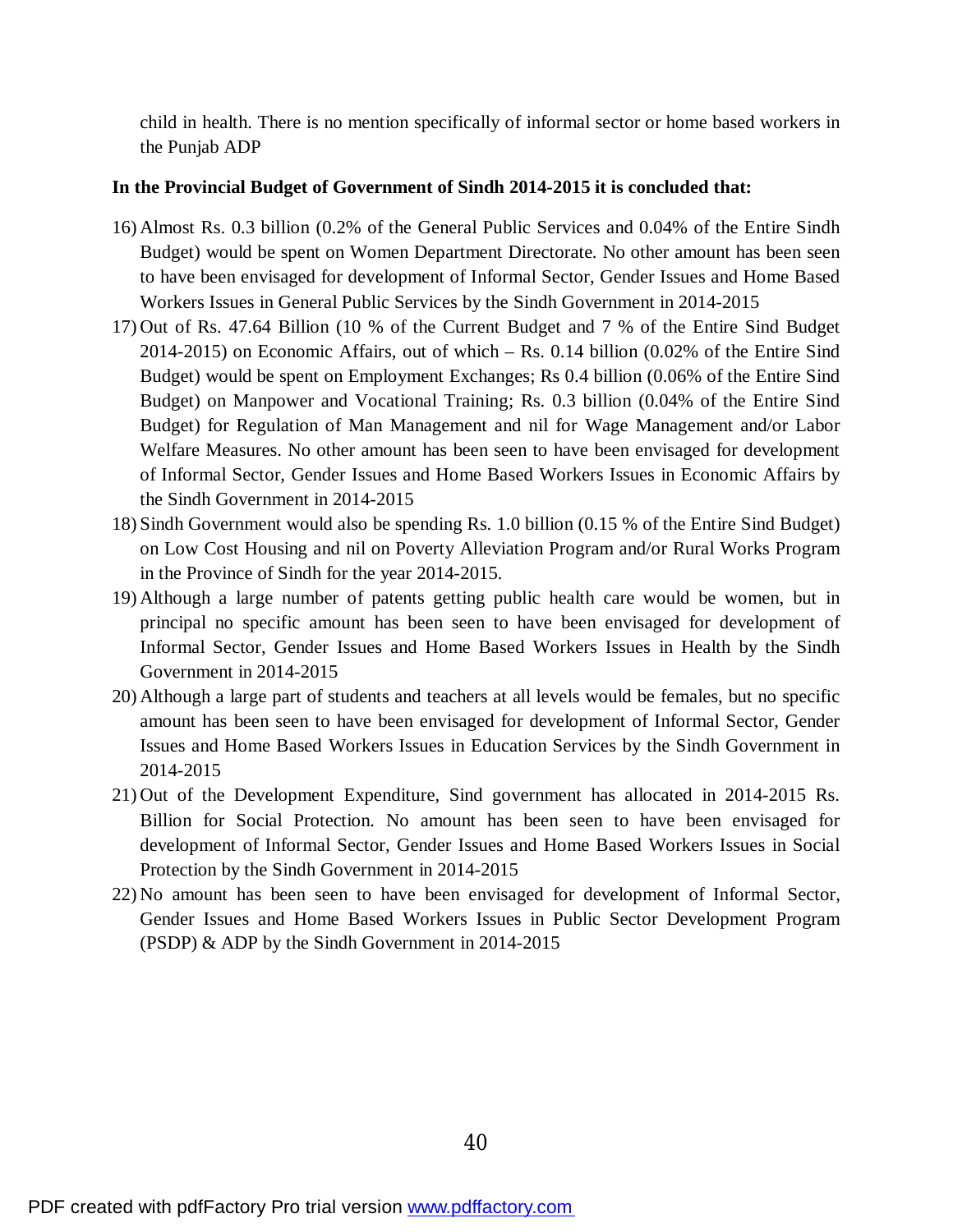#### **1. For The Federal Government**

It is recommended that

- All budgetary documents that initiate the budgetary process in the first place should be gender sensitive and poor sensitive
- All budgetary documents should abide by the economic and human right clauses of the Constitution of Pakistan in order to end disparity in the country
- All Gender sensitive and equality related laws and international commitments should be made part of the Budgetary process for better service delivery
- Laws regulating and recognizing home based workers as part of labor force, entitling them basic minimum wage and all other immunities of life and protection that are guaranteed to the organized labor industrial force should be extended to home based workers for a more just and equitable society.
- More Budgetary allocations should include health, education and equalization of life styles for the less fortunate like minorities, women, children and home based workers
- More budgetary allocations should be concentrated on MDG's for eradiation of basic problems and life threatening situations of the poor and the venerable, especially women and children in Pakistan

## **2. For The Provincial Governments**

- Institutional arrangements should be made to implement the laws and regulations made by the Federal Government in line with the Constitution of Pakistan and its International commitments in regard to the minorities, Gender issues, child labor and especially home based workers
- More budgetary arraignments both in the current as well as the PSDP should be allocated to the women and home based workers in the subsequent provincial budgets
- A greater monitoring and enforcement mechanism should be devised by the provincial governments in order to implement the policy and fiscal allocations for women and home based workers
- It should be ensured that the money allocated for home based workers, MDG's and women in the province is spent as per requirement of those that it is envisaged for proper utilization and implementation and that this allocation is not wasted or lapsed by any department through which the money has to be spent
- Minimum labor laws should include home based workers and should be gender sensitive in nature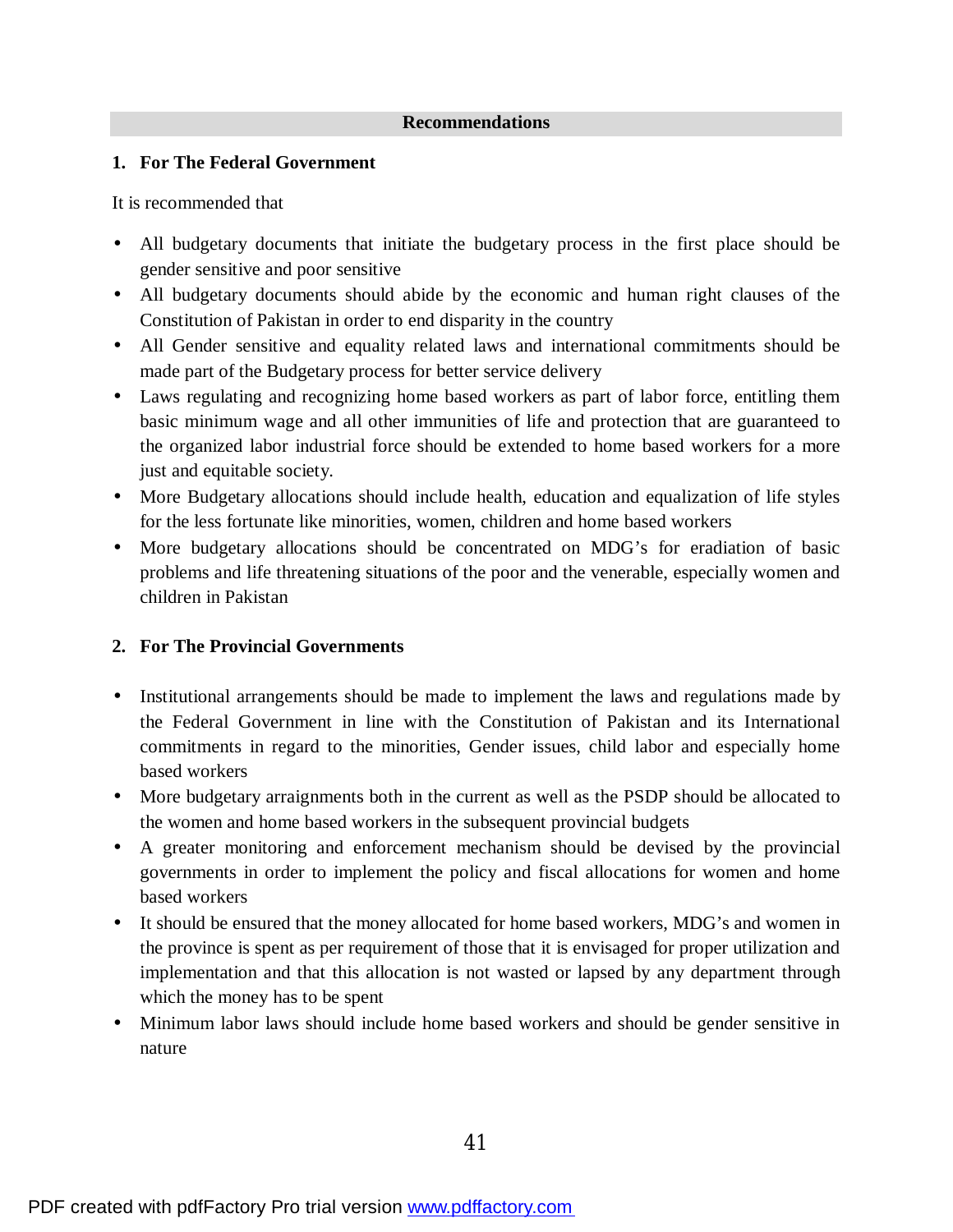#### **3. For the Industrialists and Middlemen**

- Work of women and home based worked should be through a mechanism that decreases exploitation at the same time is in line with the principles of private enterprise
- Industry should ensure the basic minimum wage to the home based workers with all the perks and medical and social security allowances that are envisaged in labor laws to transform this important to them and the economy industry from sweat shops into an ILO standard productive to the economy work practices
- Industry should help pre-qualify the skills of women and home based workers for a trickle up approach where both the standard of living of this important work force increases and at the same time with an increase in productivity would subsequently increase the profit margins of the industry itself
- It should be remembered that this work force which constitutes almost the same amount of people as the regular labor force in the country are also the demand side of the economy and when their buying power increases with a better wage structure, the *mpc* (marginal propensity to consume) in the economy also increases thus pushing the aggregate demand (national income) upwards which induces the rapid GDP growth in the country

## **4. For the Labor Union and Home Based Workers**

- It should be remembered that Labor Union and collective bargaining are an integral part of the Capitalist economy which in its own right helps regulate the price and wage system by putting checks on the prices and wages in the market without government intervention. The strength and collective buying power of the labor increases when home based workers and women are included in labor union
- With the increase in standard of living and education levels of the home based workers and women (who are almost 50% of the human resource of any country) the welfare of the country increases when the consumer surplus in the country increases; the producers surplus in the country increases as well as the revenue of the government increases when the incomes of more and more people come into the tax net by regularizing the wages structures of the home based workers and the informal economy